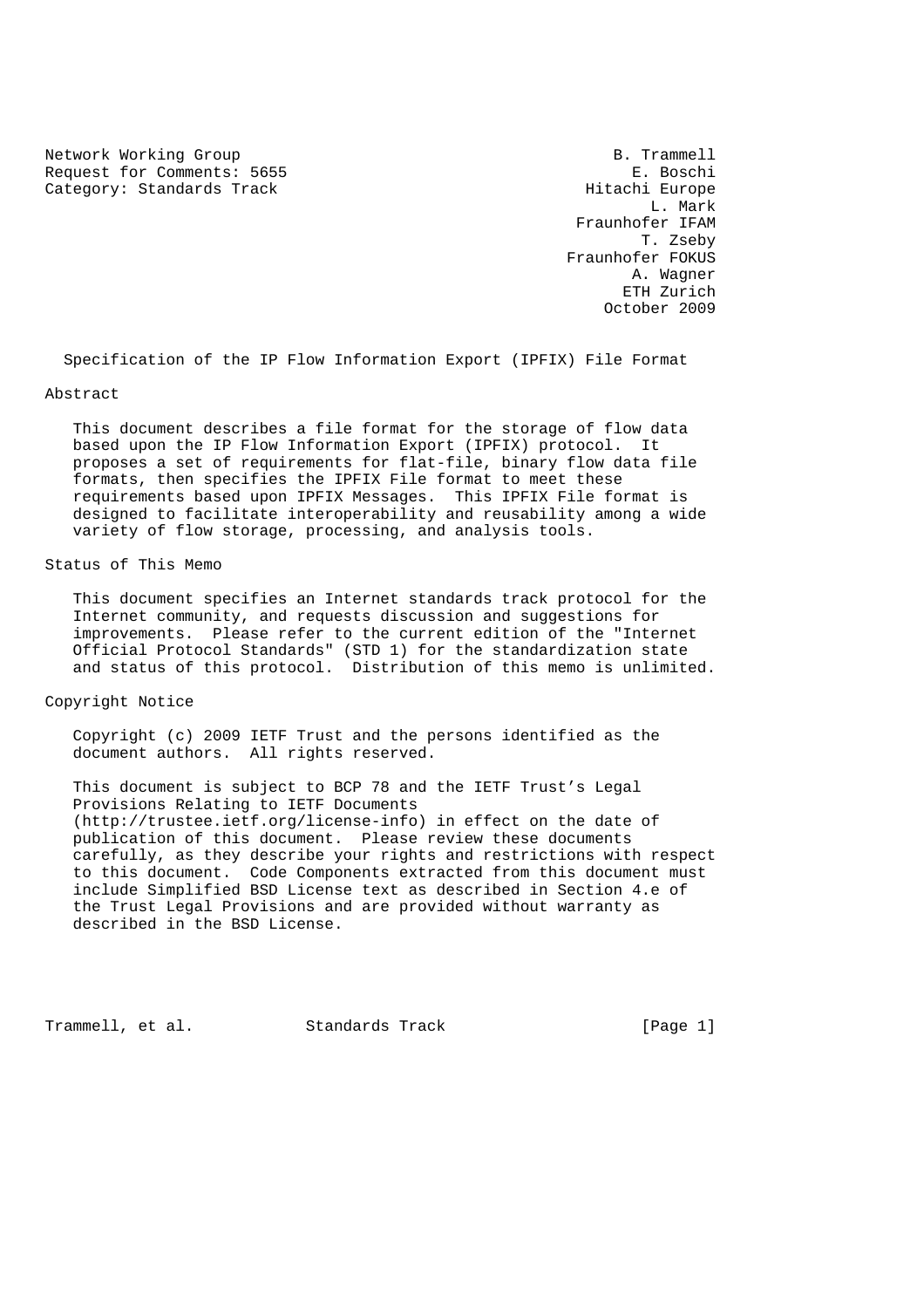# Table of Contents

|  | 5.6. Authentication, Confidentiality, and Integrity 12      |
|--|-------------------------------------------------------------|
|  | 5.7. Anonymization and Obfuscation 13                       |
|  | 5.8. Session Auditability and Replayability 13              |
|  | 5.9. Performance Characteristics 14                         |
|  |                                                             |
|  | 6.1. Storage of IPFIX-Collected Flow Data 14                |
|  | 6.2. Storage of NetFlow-V9-Collected Flow Data 15           |
|  | 6.3. Testing IPFIX Collecting Processes 15                  |
|  |                                                             |
|  | 7. Detailed File Format Specification 16                    |
|  |                                                             |
|  |                                                             |
|  |                                                             |
|  | 7.3.1. Collocating a File Writer with a Collecting          |
|  |                                                             |
|  | 7.3.2. Collocating a File Writer with a Metering Process 19 |
|  | 7.3.3. Using IPFIX Files for Archival Storage 20            |
|  | 7.3.4. Using IPFIX Files as Documents 20                    |
|  | 7.3.5. Using IPFIX Files for Testing 21                     |
|  | 7.3.6. Writing IPFIX Files for Device Diagnostics 22        |
|  | 7.3.7. IPFIX File Manipulation 22                           |
|  |                                                             |
|  | 8. File Format Metadata Specification 22                    |
|  | 8.1. Recommended Options Templates for IPFIX Files 22       |
|  | 8.1.1. Message Checksum Options Template 23                 |
|  | 8.1.2. File Time Window Options Template 23                 |
|  | 8.1.3. Export Session Details Options Template 24           |
|  | 8.1.4. Message Details Options Template 26                  |
|  | 8.2. Recommended Information Elements for IPFIX Files 29    |
|  | 8.2.1. collectionTimeMilliseconds 29                        |
|  |                                                             |
|  |                                                             |
|  |                                                             |
|  |                                                             |
|  | 8.2.6. maxFlowEndMicroseconds 30                            |
|  |                                                             |

Trammell, et al. Standards Track [Page 2]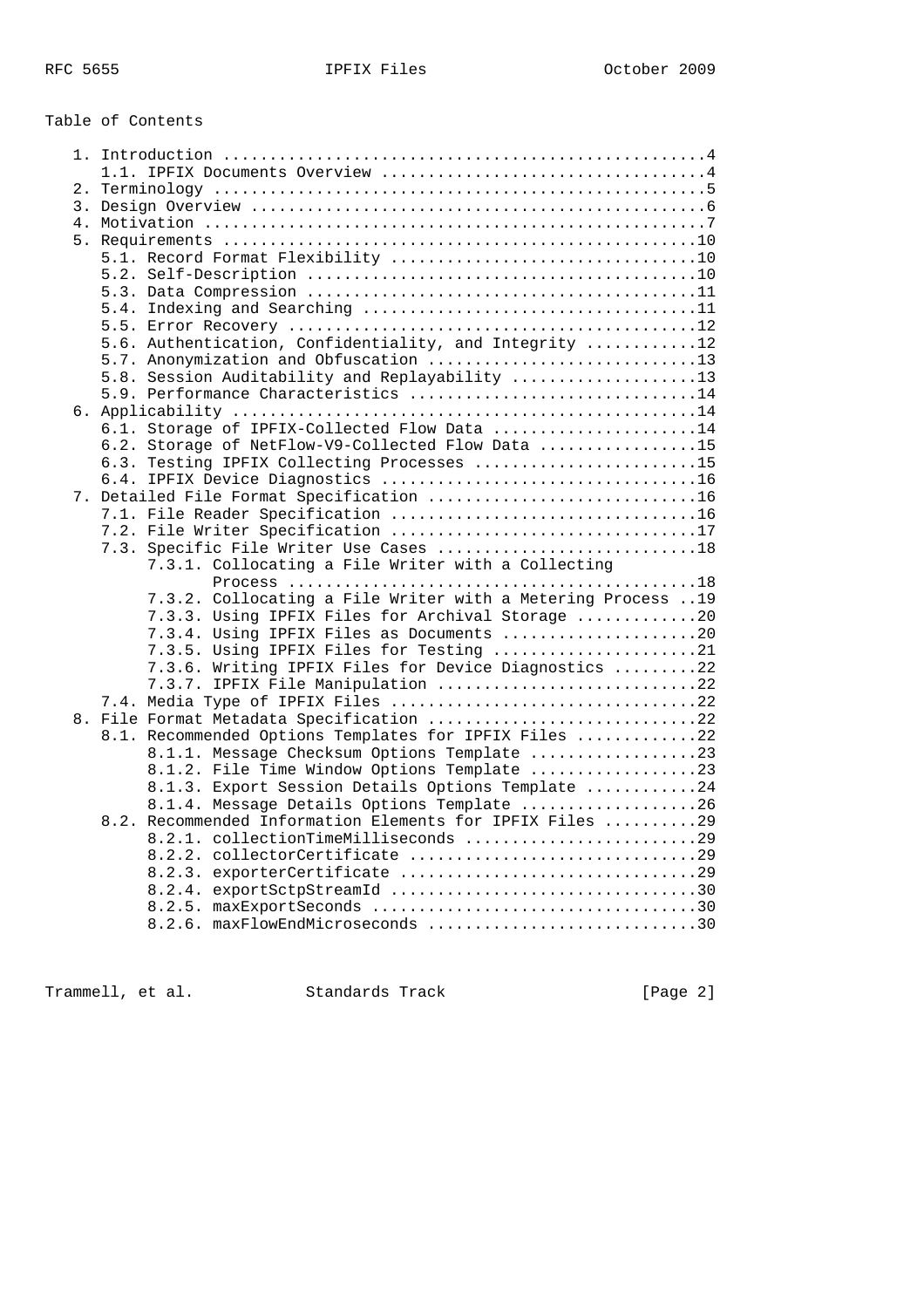| 8.2.7. maxFlowEndMilliseconds 31                                 |  |
|------------------------------------------------------------------|--|
| 8.2.8. maxFlowEndNanoseconds 31                                  |  |
|                                                                  |  |
| 8.2.10. messageMD5Checksum 32                                    |  |
|                                                                  |  |
|                                                                  |  |
| 8.2.13. minFlowStartMicroseconds 33                              |  |
| 8.2.14. minFlowStartMilliseconds 34                              |  |
| 8.2.15. minFlowStartNanoseconds 34                               |  |
| 8.2.16. minFlowStartSeconds 34                                   |  |
|                                                                  |  |
|                                                                  |  |
| 9. Signing and Encryption of IPFIX Files 36                      |  |
|                                                                  |  |
|                                                                  |  |
|                                                                  |  |
|                                                                  |  |
| 9.1.4. EncapsulatedContentInfo 39                                |  |
| 9.2. Encryption Error Resilience 39                              |  |
|                                                                  |  |
| 10.1. Supported Compression Formats 40                           |  |
| 10.2. Compression Recognition at the File Reader 40              |  |
| 10.3. Compression Error Resilience 40                            |  |
| 11. Recommended File Integration Strategies 41                   |  |
|                                                                  |  |
| 11.1. Encapsulation of Non-IPFIX Data in IPFIX Files 41          |  |
| 11.2. Encapsulation of IPFIX Files within Other File Formats  42 |  |
|                                                                  |  |
| 12.1. Relationship between IPFIX File and Transport              |  |
|                                                                  |  |
| 12.2. End-to-End Assertions for IPFIX Files 43                   |  |
| 12.3. Recommendations for Strength of Cryptography for           |  |
|                                                                  |  |
|                                                                  |  |
|                                                                  |  |
|                                                                  |  |
|                                                                  |  |
|                                                                  |  |
|                                                                  |  |
|                                                                  |  |
| A.2. Example Supplemental Options Data 52                        |  |
|                                                                  |  |
| A.4.                                                             |  |
| A.5.                                                             |  |
| Applicability of IPFIX Files to NetFlow V9 Flow<br>Appendix B.   |  |
|                                                                  |  |
| Comparing NetFlow V9 to IPFIX 57<br>B.1.                         |  |
| Message Header Format 57<br>B.1.1.                               |  |

Trammell, et al. Standards Track [Page 3]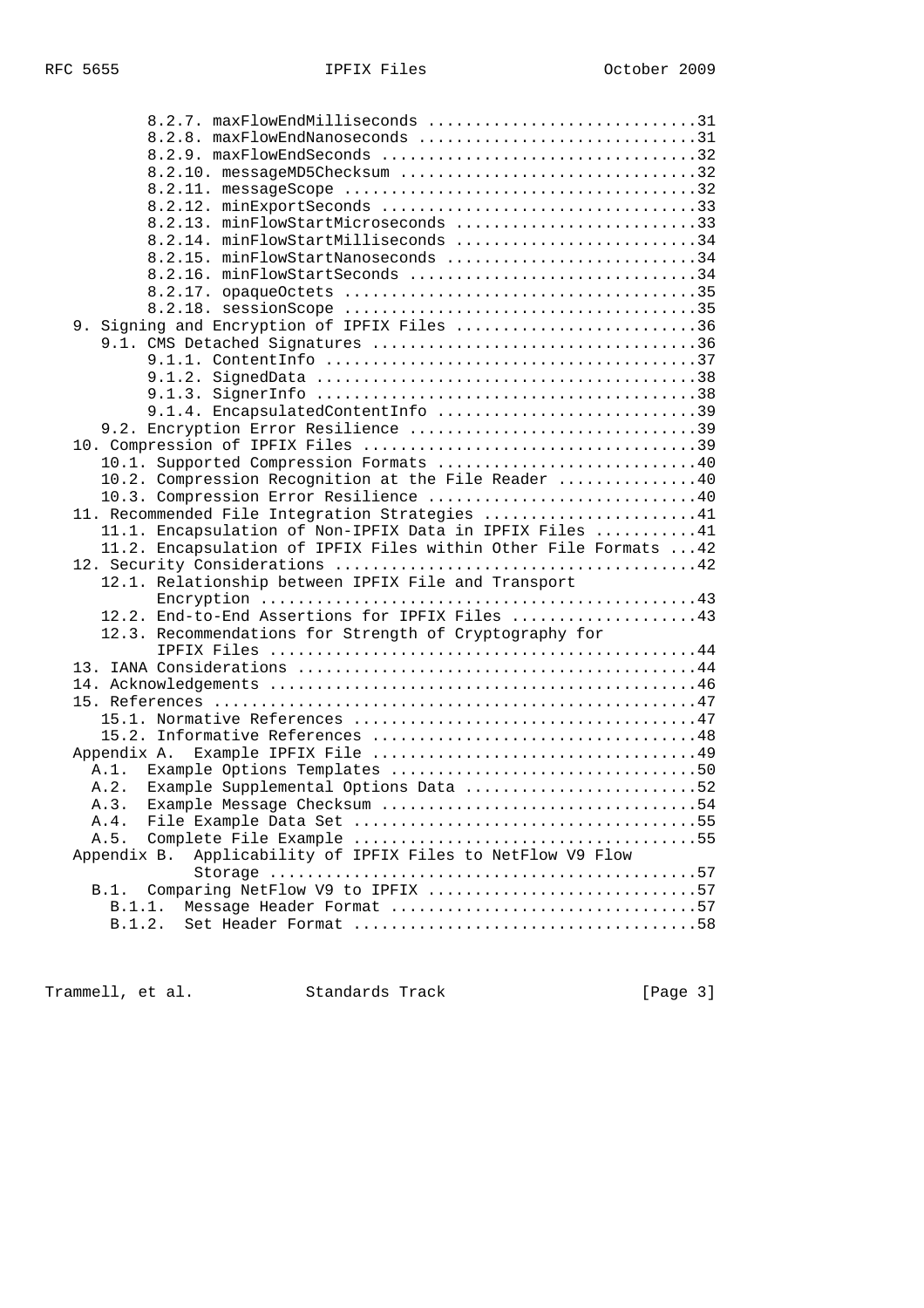|  | B.2. A Method for Transforming NetFlow V9 Messages to IPFIX  60 |
|--|-----------------------------------------------------------------|
|  |                                                                 |
|  |                                                                 |

## 1. Introduction

 This document specifies a file format based upon IPFIX, designed to facilitate interoperability and reusability among a wide variety of flow storage, processing, and analysis tools. It begins with an overview of the IPFIX File format, and a quick summary of how IPFIX Files work in Section 3. The detailed specification of the IPFIX File format appears in Section 7; this section includes general specifications for IPFIX File Readers and IPFIX File Writers and specific recommendations for common situations in which they are used. The format makes use of the IPFIX Options mechanism for additional file metadata, in order to avoid requiring any protocol extensions, and to minimize the effort required to adapt IPFIX implementations to use the file format; a detailed definition of the Options Templates used for storage metadata appears in Section 8. Appendix A contains a detailed example IPFIX File.

 An advantage of file-based storage is that files can be readily encapsulated within each other and other data storage and transmission formats. The IPFIX File format leverages this to provide encryption, described in Section 9 and compression, described in Section 10. Section 11 provides specific recommendations for integration of IPFIX File data with other formats.

 The IPFIX File format was designed to be applicable to a wide variety of flow storage situations; the motivation behind its creation is described in Section 4. The document outlines of the set of requirements the format is designed to meet in Section 5, and explores the applicability of such a format to various specific application areas in Section 6. These sections are intended to give background on the development of IPFIX Files.

### 1.1. IPFIX Documents Overview

 "Specification of the IP Flow Information Export (IPFIX) Protocol for the Exchange of IP Traffic Flow Information" [RFC5101] and its associated documents define the IPFIX protocol, which provides network engineers and administrators with access to IP traffic flow information.

Trammell, et al. Standards Track [Page 4]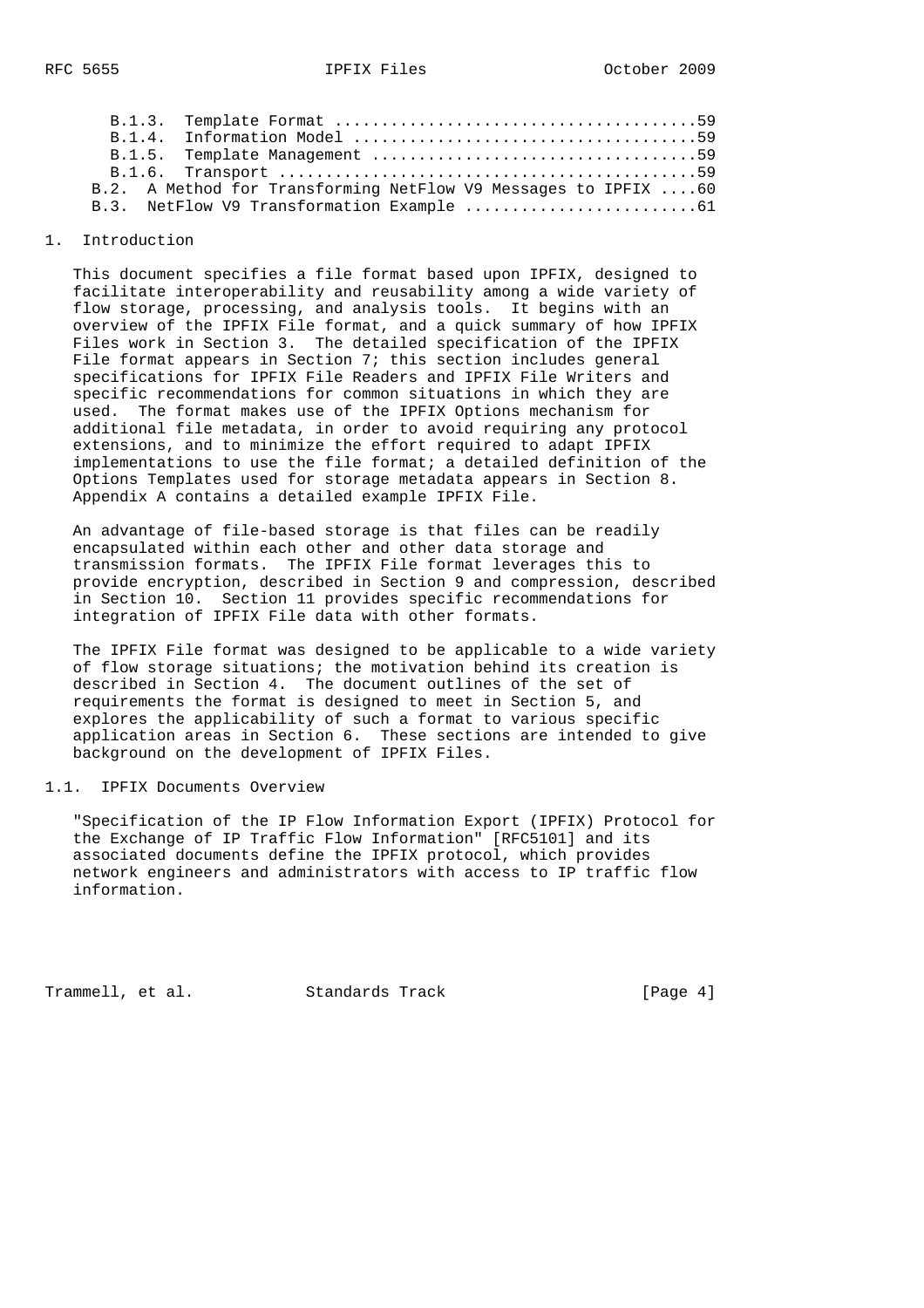"Architecture for IP Flow Information Export" [RFC5470] defines the architecture for the export of measured IP flow information out of an IPFIX Exporting Process to an IPFIX Collecting Process, and the basic terminology used to describe the elements of this architecture, per the requirements defined in "Requirements for IP Flow Information Export" [RFC3917]. [RFC5101] then covers the details of the method for transporting IPFIX Data Records and Templates via a congestion aware transport protocol from an IPFIX Exporting Process to an IPFIX

Collecting Process.

 "Information Model for IP Flow Information Export" [RFC5102] describes the Information Elements used by IPFIX, including details on Information Element naming, numbering, and data type encoding.

 "IP Flow Information Export (IPFIX) Applicability" [RFC5472] describes the various applications of the IPFIX protocol and their use of information exported via IPFIX, and it relates the IPFIX architecture to other measurement architectures and frameworks.

 In addition, "Exporting Type Information for IP Flow Information Export (IPFIX) Information Elements" [RFC5610] specifies a method for encoding Information Model properties within an IPFIX Message stream.

 This document references [RFC5101] and [RFC5470] for terminology, defines IPFIX File Writer and IPFIX File Reader in terms of the IPFIX Exporting Process and IPFIX Collecting Process definitions from [RFC5101], and extends the IPFIX Information Model defined in [RFC5102] to provide new Information Elements for IPFIX File metadata. It uses the method described in [RFC5610] to support the self-description of IPFIX Files containing enterprise-specific Information Elements.

2. Terminology

 This section defines terminology related to the IPFIX File format. In addition, terms used in this document that are defined in the "Terminology" section of [RFC5101] are to be interpreted as defined there.

 IPFIX File: An IPFIX File is a serialized stream of IPFIX Messages; this stream may be stored on a filesystem or transported using any technique customarily used for files. Any IPFIX Message stream that would be considered valid when transported over one or more of the specified IPFIX transports (Stream Control Transmission Protocol (SCTP), TCP, or UDP) as defined in [RFC5101] is

Trammell, et al. Standards Track [Page 5]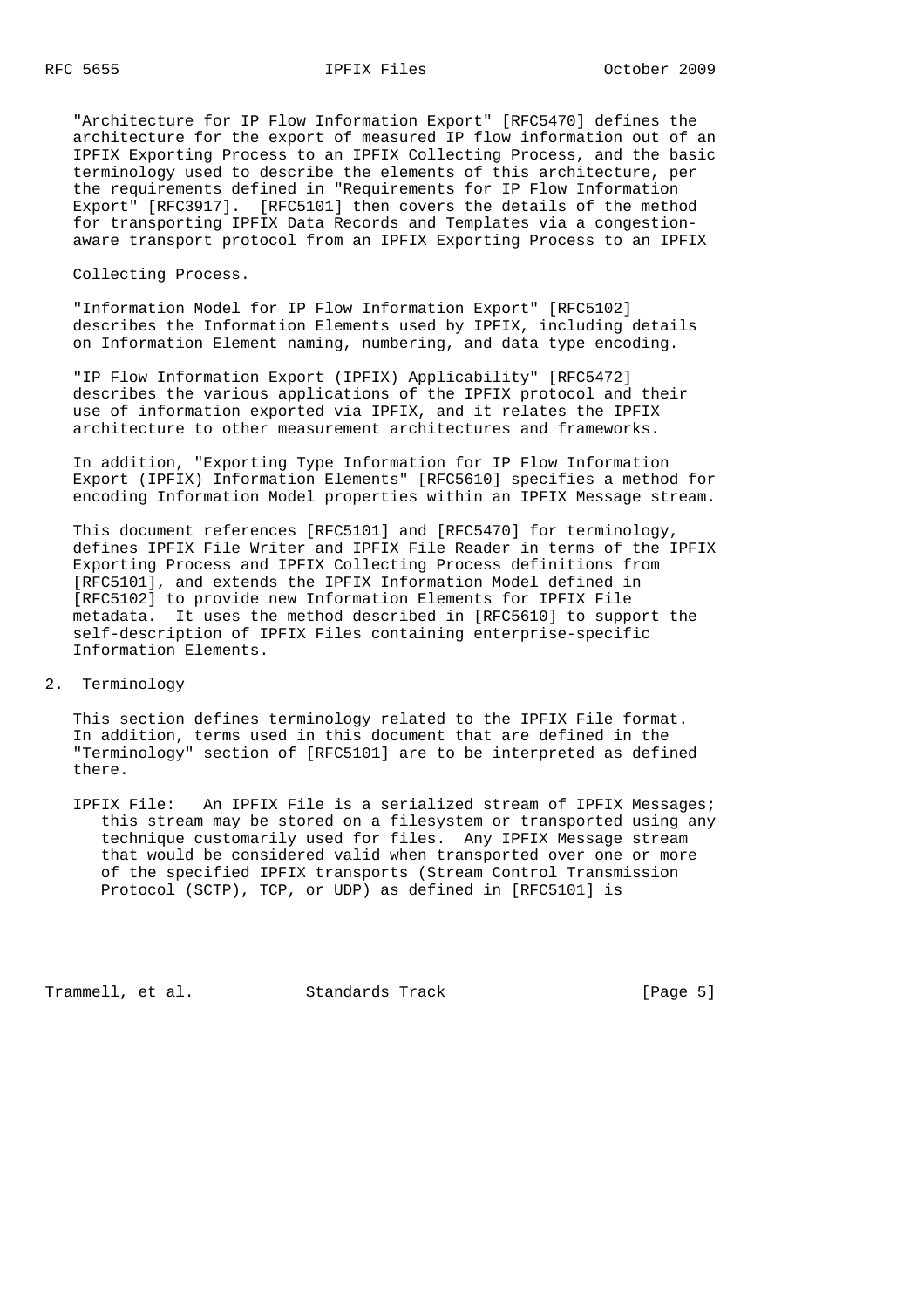considered an IPFIX File. However, this document extends that definition with recommendations on the construction of IPFIX Files that meet the requirements identified in Section 5.

- IPFIX File Reader: An IPFIX File Reader is a process that reads IPFIX Files from a filesystem. An IPFIX File Reader operates as an IPFIX Collecting Process as specified in [RFC5101], except as modified by this document.
- IPFIX File Writer: An IPFIX File Writer is a process that writes IPFIX Files to a filesystem. An IPFIX File Writer operates as an IPFIX Exporting Process as specified in [RFC5101], except as modified by this document.

 The key words "MUST", "MUST NOT", "REQUIRED", "SHALL", "SHALL NOT", "SHOULD", "SHOULD NOT", "RECOMMENDED", "MAY", and "OPTIONAL" in this document are to be interpreted as described in [RFC2119].

3. Design Overview

 An IPFIX File is simply a data stream containing one or more IPFIX Messages serialized to some filesystem. Though any set of valid IPFIX Messages can be serialized into an IPFIX File, the specification includes guidelines designed to ease storage and retrieval of flow data using the IPFIX File format.

 IPFIX Files contain only IPFIX Messages; any file metadata such as checksums or export session details are stored using Options within the IPFIX Message. This design is completely compatible with the IPFIX protocol on the wire. A schematic of a typical IPFIX File is shown below:

Trammell, et al. Standards Track [Page 6]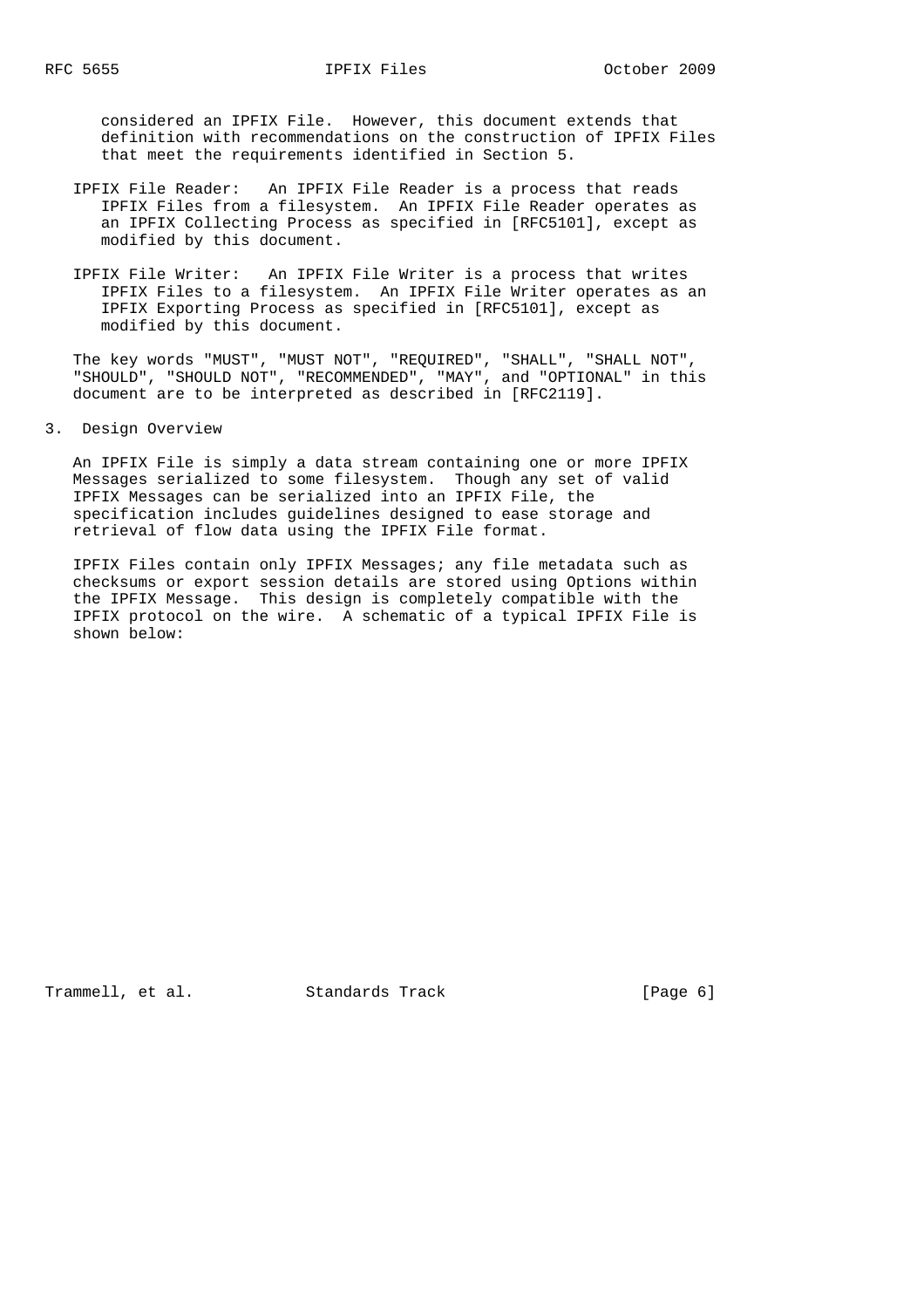| =====<br>--------                     |
|---------------------------------------|
| IPFIX File                            |
| :===========                          |
| IPFIX Message<br>-------              |
|                                       |
| IPFIX Message Header                  |
| ---------------                       |
| Options Template Set                  |
| Options Template Record               |
|                                       |
| ----------------                      |
|                                       |
| Template Set                          |
| Template Record                       |
|                                       |
|                                       |
| :===================<br>IPFIX Message |
|                                       |
| IPFIX Message Header                  |
| --------------------------            |
| ---------                             |
| Data Set                              |
| Data Record                           |
|                                       |
|                                       |
|                                       |
| Data Set                              |
| Data Record                           |
| -------------------                   |
|                                       |
| ==================================    |
|                                       |
|                                       |

Figure 1: Typical File Structure

#### 4. Motivation

 There is a wide variety of applications for the file-based storage of IP flow data, across a continuum of time scales. Tools used in the analysis of flow data and creation of analysis products often use files as a convenient unit of work, with an ephemeral lifetime. A set of flows relevant to a security investigation may be stored in a file for the duration of that investigation, and further exchanged among incident handlers via email or within an external incident

Trammell, et al. Standards Track [Page 7]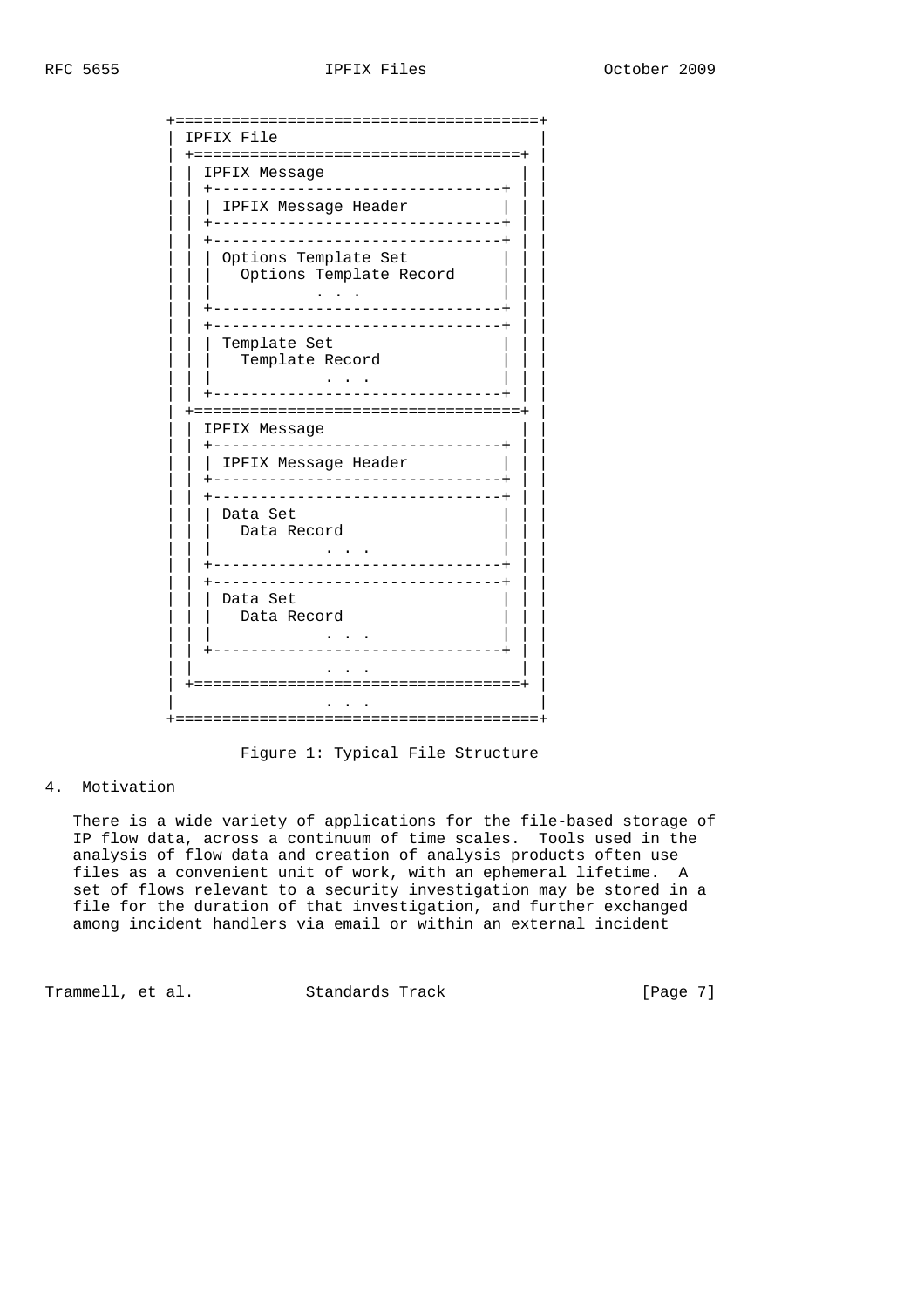handling workflow application. Sets of flow data relevant to Internet measurement research may be published as files, much as libpcap [pcap] packet trace files are, to provide common datasets for the repeatability of research efforts; these files would have lifetimes measured in months or years. Operational flow measurement systems also have a need for long-term, archival storage of flow data, either as a primary flow data repository, or as a backing tier for online storage in a relational database management system (RDBMS).

 The variety of applications of flow data, and the variety of presently deployed storage approaches, indicates the need for a standard approach to flow storage with applicability across the continuum of time scales over which flow data is stored. A storage format based around flat files would best address the variety of storage requirements. While much work has been done on structured storage via RDBMS, relational database systems are not a good basis for format standardization owing to the fact that their internal data structures are generally private to a single implementation and subject to change for internal reasons. Also, there are a wide variety of operations available on flat files, and external tools and standards can be leveraged to meet file-based flow storage requirements. Further, flow data is often not very semantically complicated, and is managed in very high volume; therefore, an RDBMS based flow storage system would not benefit much from the advantages of relational database technology.

 The simplest way to create a new file format is simply to serialize some internal data model to disk, with either textual or binary representation of data elements, and some framing strategy for delimiting fields and records. "Ad hoc" file formats such as this have several important disadvantages. They impose the semantics of the data model from which they are derived on the file format, and as such, they are difficult to extend, describe, and standardize.

 Indeed, one de facto standard for the storage of flow data is one of these ad hoc formats. A common method of storing data collected via Cisco NetFlow is to serialize a stream of raw NetFlow datagrams into files. These NetFlow PDU files consist of a collection of header prefixed blocks (corresponding to the datagrams as received on the wire) containing fixed-length binary flow records. NetFlow V5, V7, and V8 data may be mixed within a given file, as the header on each datagram defines the NetFlow version of the records following. While this NetFlow PDU file format has all the disadvantages of an ad hoc format, and is not extensible to data models other than that defined by Cisco NetFlow, it is at least reasonably well understood due to its ubiquity.

Trammell, et al. Standards Track [Page 8]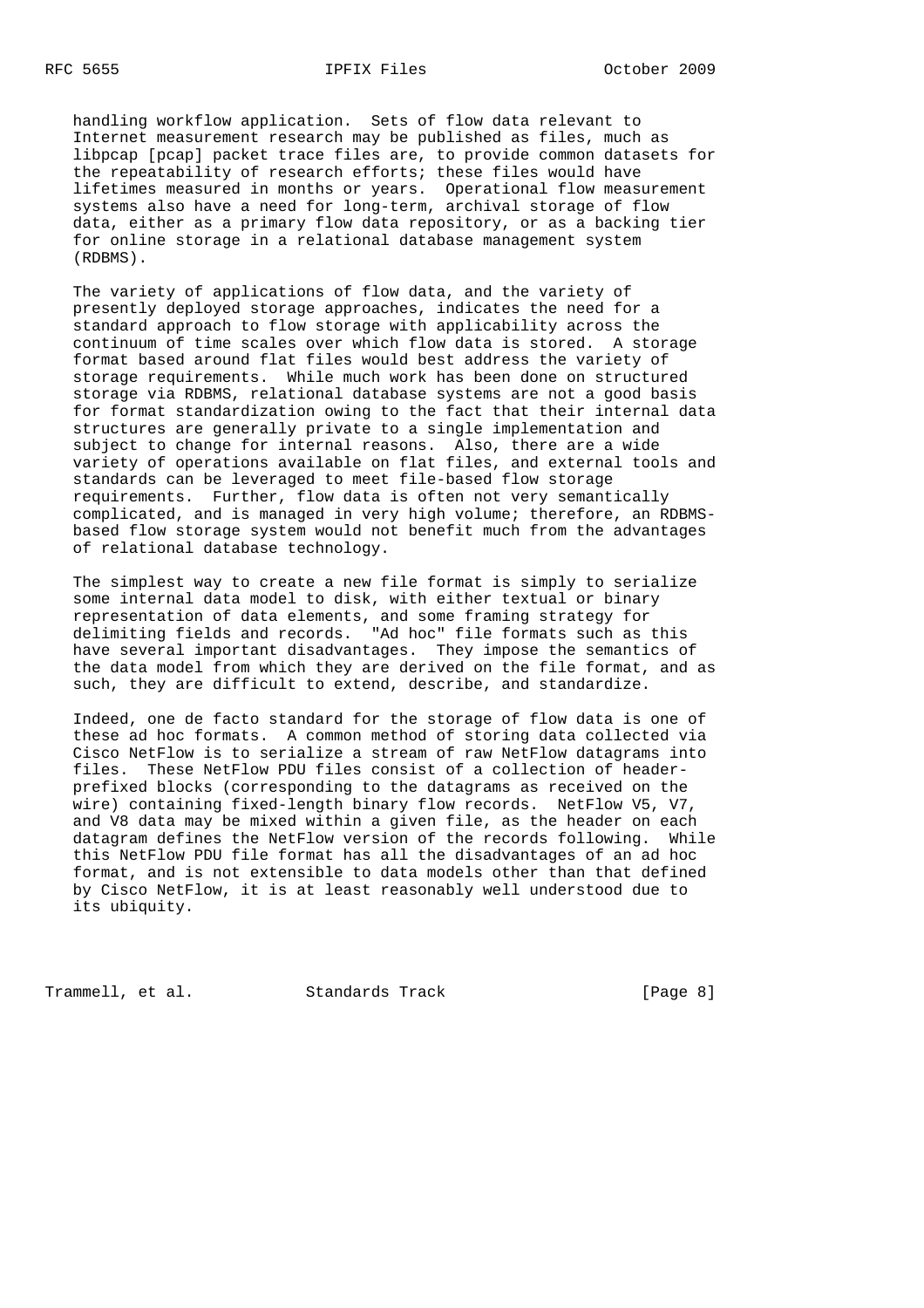Over the past decade, XML has emerged as a new "universal" representation format for structured data. It is intended to be human readable; indeed, that is one reason for its rapid adoption. However, XML has limited usefulness for representing network flow data. Network flow data has a simple, repetitive, non-hierarchical structure that does not benefit much from XML. An XML representation of flow data would be an essentially flat list of the attributes and their values for each flow record.

 The XML approach to data encoding is very heavyweight when compared to binary flow encoding. XML's use of start- and end-tags, and plaintext encoding of the actual values, leads to significant inefficiency in encoding size. Typical network traffic datasets can contain millions or billions of flows per hour of traffic represented. Any increase in storage size per record can have dramatic impact on flow data storage and transfer sizes. While data compression algorithms can partially remove the redundancy introduced by XML encoding, they introduce additional overhead of their own.

 A further problem is that XML processing tools require a full XML parser. XML parsers are fully general and therefore complex, resource-intensive, and relatively slow, introducing significant processing time overhead for large network-flow datasets. In contrast, parsers for typical binary flow data encodings are simply structured, since they only need to parse a very small header and then have complete knowledge of all following fields for the particular flow. These can then be read in a very efficient linear fashion.

 This leads us to propose the IPFIX Message format as the basis for a new flow data file format. The IPFIX Working Group, in defining the IPFIX protocol, has already defined an information model and data formatting rules for representation of flow data. Especially at shorter time scales, when a file is a unit of data interchange, the filesystem may be viewed as simply another IPFIX Message transport between processes. This format is especially well suited to representing flow data, as it was designed specifically for flow data export; it is easily extensible, unlike ad hoc serialization, and compact, unlike XML. In addition, IPFIX is an IETF Standards-Track protocol for the export and collection of flow data; using a common format for storage and analysis at the collection side allows implementors to use substantially the same information model and data formatting implementation for transport as well as storage.

Trammell, et al. Standards Track [Page 9]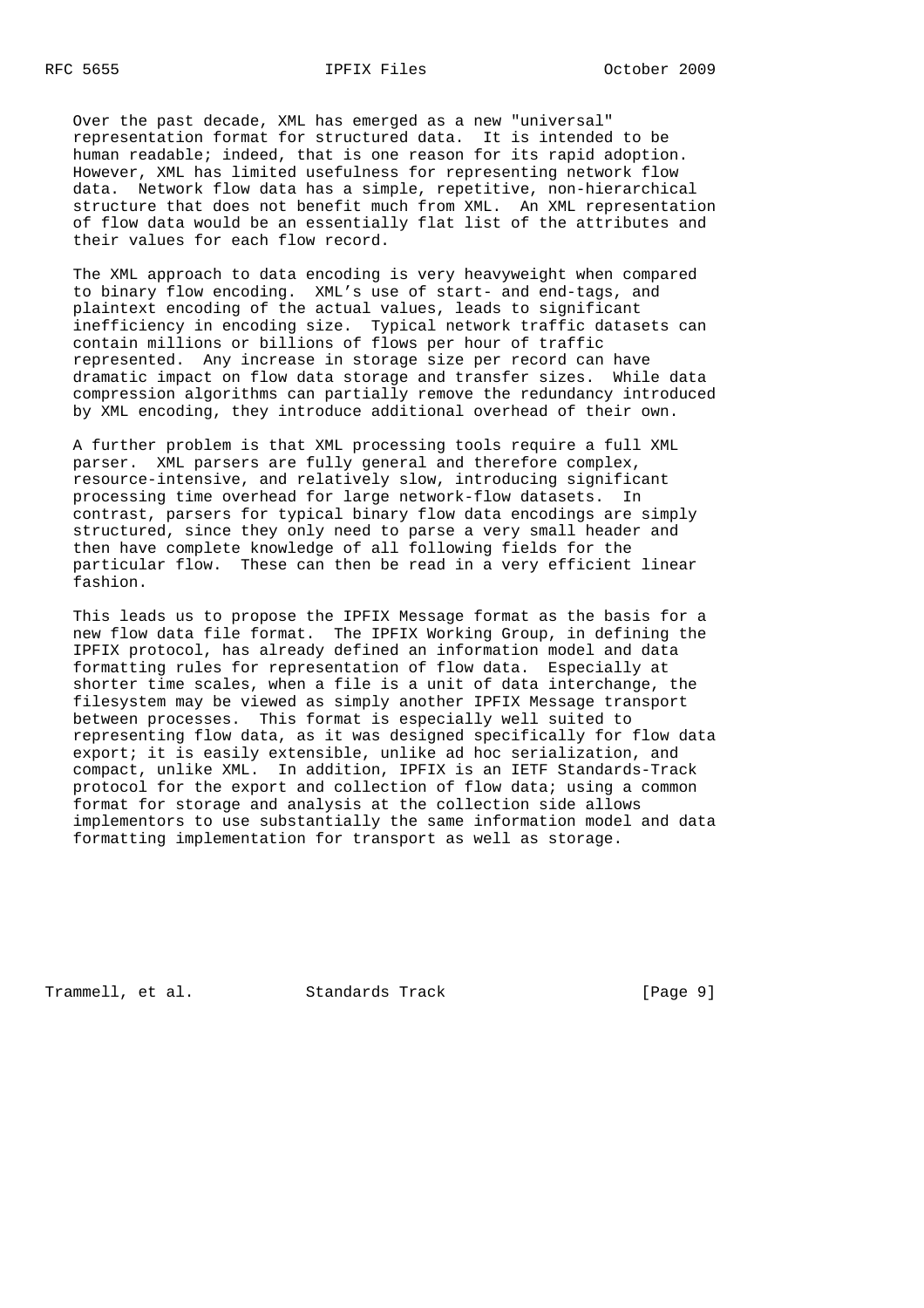## 5. Requirements

 In this section, we outline a proposed set of requirements [SAINT2007] for any persistent storage format for flow data. First and foremost, a flow data file format should support storage across the continuum of time scales important to flow storage applications. Each of the requirements enumerated in the sections below is broadly applicable to flow storage applications, though each may be more important at certain time scales. For each, we first identify the requirement, then explain how the IPFIX Message format addresses it, or briefly outline the changes that must be made in order for an IPFIX-based file format to meet the requirement.

## 5.1. Record Format Flexibility

 Due to the wide variety of flow attributes collected by different network flow attribute measurement systems, the ideal flow storage format will not impose a single data model or a specific record type on the flows it stores. The file format must be flexible and extensible; that is, it must support the definition of multiple record types within the file itself, and must be able to support new field types for data within the records in a graceful way.

 IPFIX provides record format flexibility through the use of Templates to describe each Data Record, through the use of an IANA Registry to define its Information Elements, and through the use of enterprise specific Information Elements.

## 5.2. Self-Description

 Archived data may be read at a time in the future when any external reference to the meaning of the data may be lost. The ideal flow storage format should be self-describing; that is, a process reading flow data from storage should be able to properly interpret the stored flows without reference to anything other than standard sources (e.g., the standards document describing the file format) and the stored flow data itself.

 The IPFIX Message format is partially self-describing; that is, IPFIX Templates containing only IANA-assigned Information Elements can be completely interpreted according to the IPFIX Information Model without additional external data.

 However, Templates containing private information elements lack detailed type and semantic information; a Collecting Process receiving Data Records described by a Template containing enterprise specific Information Elements it does not understand can only treat the data contained within those Information Elements as octet arrays.

Trammell, et al. Standards Track [Page 10]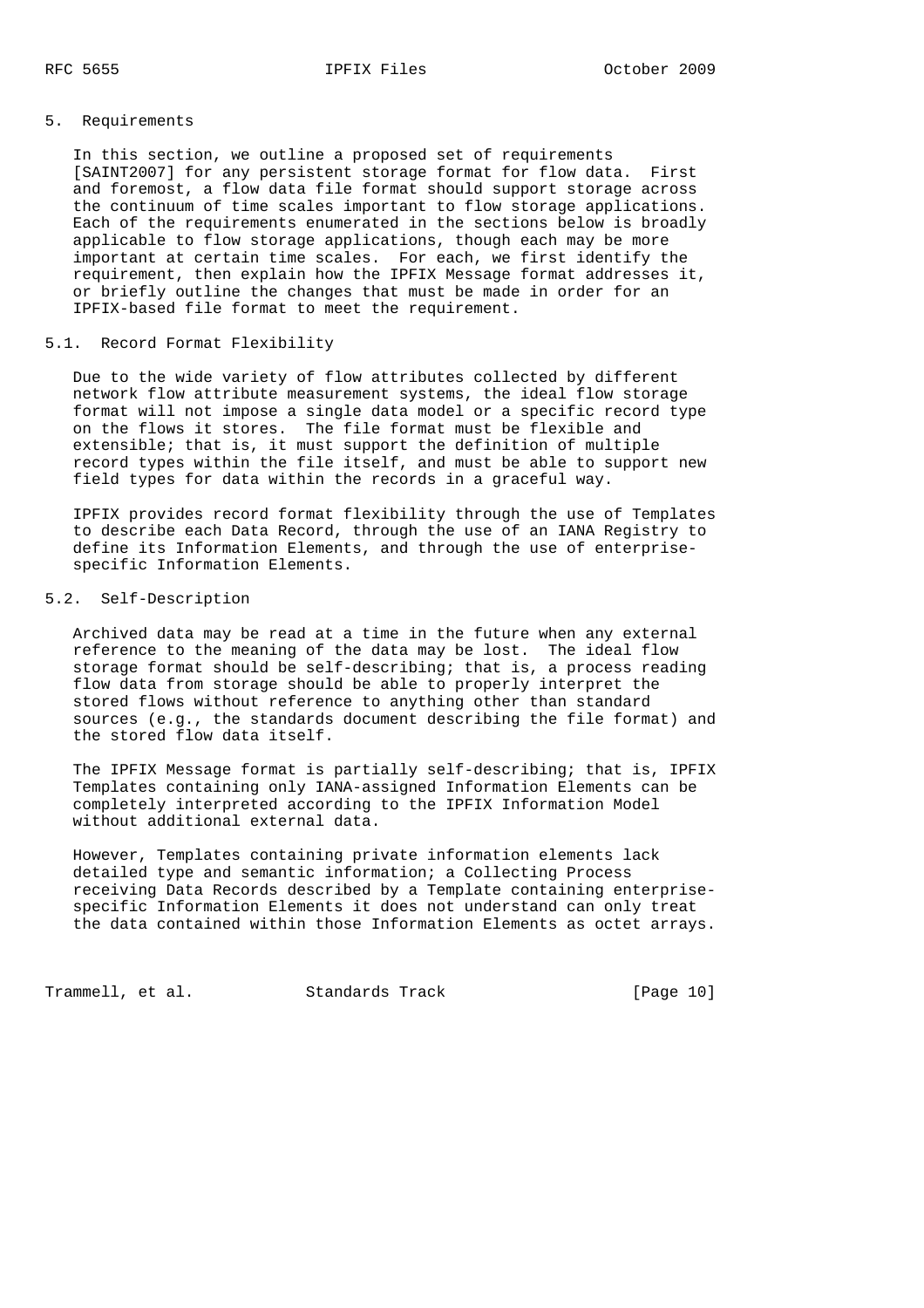To be fully self-describing, enterprise-specific Information Elements must be additionally described via IPFIX Options according to the Information Element Type Options Template defined in [RFC5610].

#### 5.3. Data Compression

 Regardless of the representation format, flow data describing traffic on real networks tends to be highly compressible. Compression tends to improve the scalability of flow collection systems, by reducing the disk storage and I/O bandwidth requirement for a given workload. The ideal flow storage format should support applications that wish to leverage this fact by supporting compression of stored data.

 The IPFIX Message format has no support for data compression, as the IPFIX protocol was designed for speed and simplicity of export. Of course, any flat file is readily compressible using a wide variety of external data compression tools, formats, and algorithms; therefore, this requirement can be met via encapsulation in one of these formats. Section 10 specifies an encapsulation based on bzip2 or gzip, to maximize interoperability.

 A few simple optimizations can be made by File Writers to increase the integrity and usability of compressed IPFIX data; these are outlined in Section 10.3.

# 5.4. Indexing and Searching

 Binary, record-stream-oriented file formats natively support only one form of searching: sequential scan in file order. By choosing the order of records in a file carefully (e.g., by flow end time), a file can be indexed by a single key.

 Beyond this, properly addressing indexing is an application-specific problem, as it inherently involves trade-offs between storage complexity and retrieval speed, and requirements vary widely based on time scales and the types of queries used from site to site. However, a generic standard flow storage format may provide limited direct support for indexing and searching.

 The ideal flow storage format will support a limited table of contents facility noting that the records in a file contain data relating only to certain keys or values of keys, in order to keep multi-file search implementations from having to scan a file for data it does not contain.

 The IPFIX Message format has no direct support for indexing. However, the technique described in "Reducing Redundancy in IP Flow Information Export (IPFIX) and Packet Sampling (PSAMP) Reports"

Trammell, et al. Standards Track [Page 11]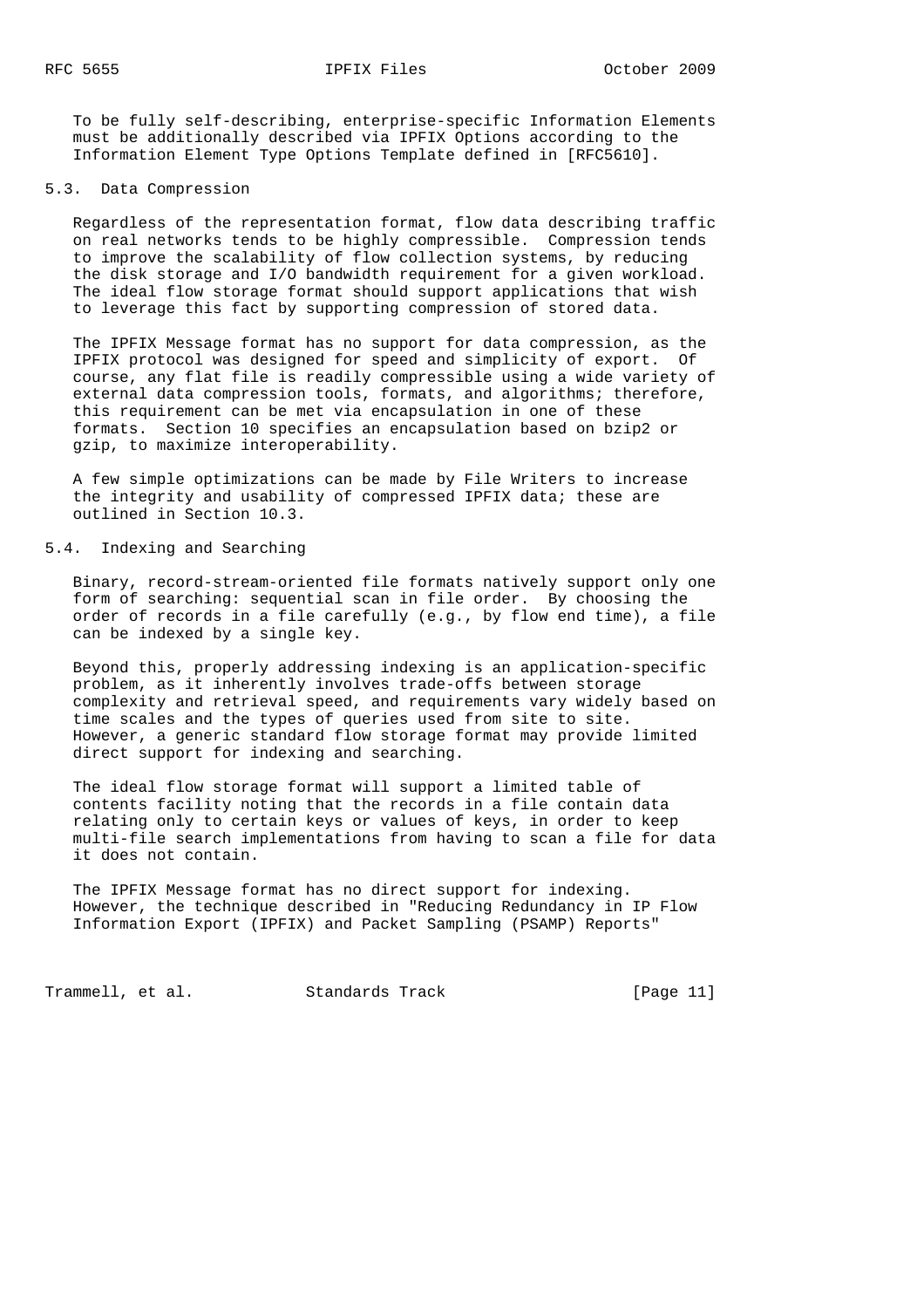[RFC5473] can be used to describe the contents of a file in a limited way. Additionally, as flow data is often sorted and divided by time, the start and end time of the flows in a file may be declared using the File Time Window Options Template defined in Section 8.1.2.

5.5. Error Recovery

 When storing flow data for archival purposes, it is important to ensure that hardware or software faults do not introduce errors into the data over time. The ideal flow storage format will support the detection and correction of encoding-level errors in the data.

 Note that more advanced error correction is best handled at a layer below that addressed by this document. Error correction is a topic well addressed by the storage industry in general (e.g., by Redundant Array of Independent Disks (RAID) and other technologies). By specifying a flow storage format based upon files, we can leverage these features to meet this requirement.

 However, the ideal flow storage format will be resilient against errors, providing an internal facility for the detection of errors and the ability to isolate errors to as few data records as possible.

 Note that this requirement interacts with the choice of data compression or encryption algorithm. For example, the use of block compression algorithms can serve to isolate errors to a single compression block, unlike stream compressors, which may fail to resynchronize after a single bit error, invalidating the entire message stream.

 The IPFIX Message format does not support data integrity assurance. It is assumed that advanced error correction will be provided externally. Compression and encryption, if used, provide some allowance for detection, if not correction, of errors. For simple error detection support in the absence of compression or encryption, checksums may be attached to messages via IPFIX Options according to the Message Checksum Options Template defined in Section 8.1.1.

5.6. Authentication, Confidentiality, and Integrity

 Archival storage of flow data may also require assurance that no unauthorized entity can read or modify the stored data. Cryptography can be applied to this problem to ensure integrity and confidentiality by signing and encryption.

Trammell, et al. Standards Track [Page 12]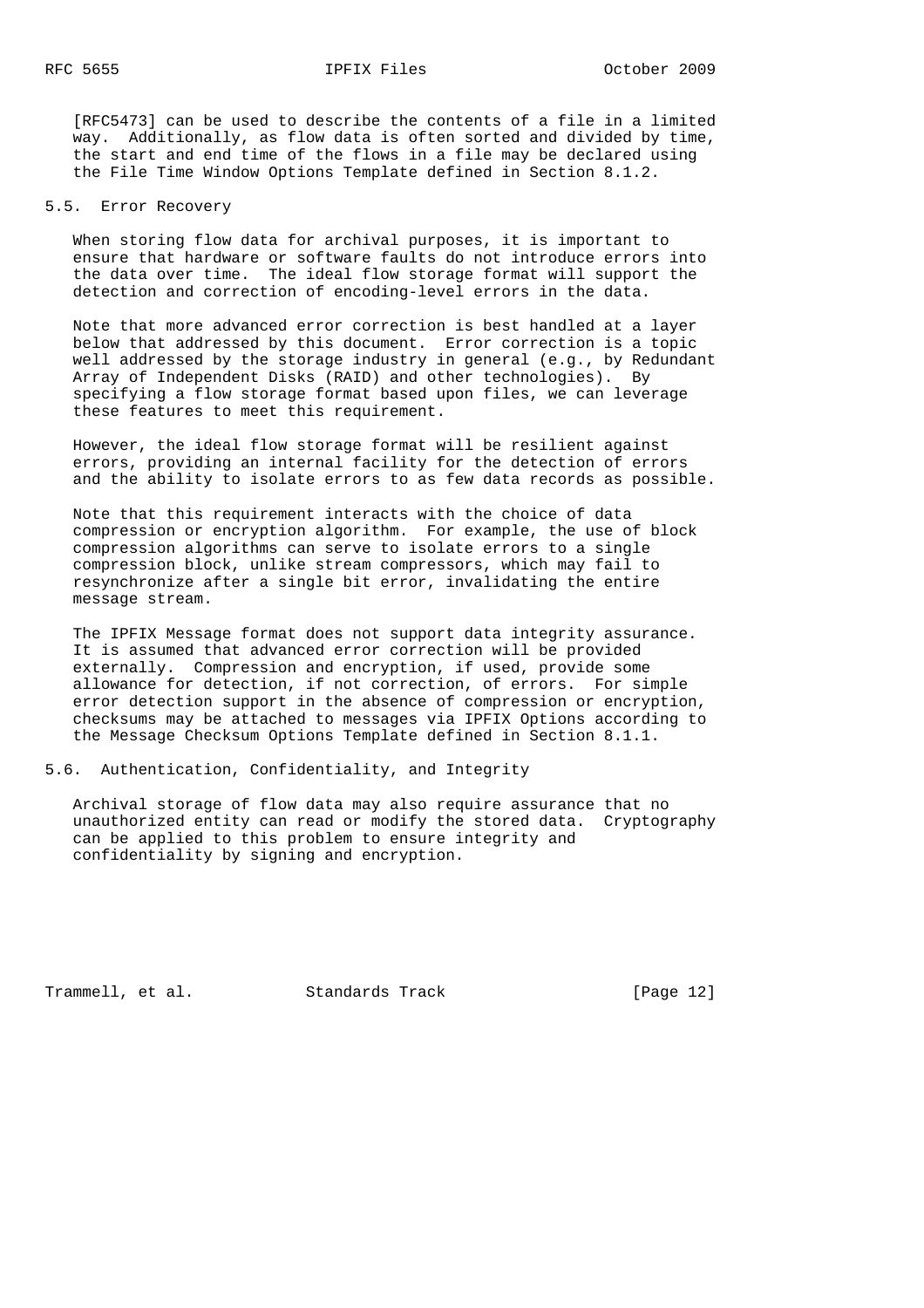As with error correction, this problem has been addressed well at a layer below that addressed by this document. We can leverage the fact that existing cryptographic technologies work quite well on data stored in files to meet this requirement.

 Beyond support for the use of Transport Layer Security (TLS) for transport over TCP or Datagram Transport Layer Security (DTLS) for transport over SCTP or UDP, both of which provide transient authentication and confidentiality, the IPFIX protocol does not support this requirement directly. The IETF has specified the Cryptographic Message Syntax (CMS) [RFC3852] for creating detached signatures for integrity and authentication; Section 9 specifies a CMS-based method for signing IPFIX Files. Confidentiality protection is assumed to be met by methods external to this specification, leveraging one of the many such technologies for encrypting files to meet specific application and process requirements; however, notes on improving archival integrity of encrypted IPFIX Files are given in Section 9.2.

5.7. Anonymization and Obfuscation

 To ensure the privacy of individuals and organizations at the endpoints of communications represented by flow records, it is often necessary to obfuscate or anonymize stored and exported flow data. The ideal flow storage format will provide for a notation that a given information element on a given record type represents anonymized, rather than real, data.

 The IPFIX protocol presently has no support for anonymization notation. It should be noted that anonymization is one of the requirements given for IPFIX in [RFC3917]. The decision to qualify this requirement with 'MAY' and not 'MUST' in the requirements document, and its subsequent lack of specification in the current version of the IPFIX protocol, is due to the fact that anonymization algorithms are still an open area of research, and that there currently exist no standardized methods for anonymization.

 No support is presently defined in [RFC5101] or this IPFIX-based File format for anonymization, as anonymization notation is an area of open work for the IPFIX Working Group.

5.8. Session Auditability and Replayability

 Certain use cases for archival flow storage require the storage of collection infrastructure details alongside the data itself. These details include information about how and when data was received, and where it was received from. They are useful for auditing as well as for the replaying received data for testing purposes.

Trammell, et al. Standards Track [Page 13]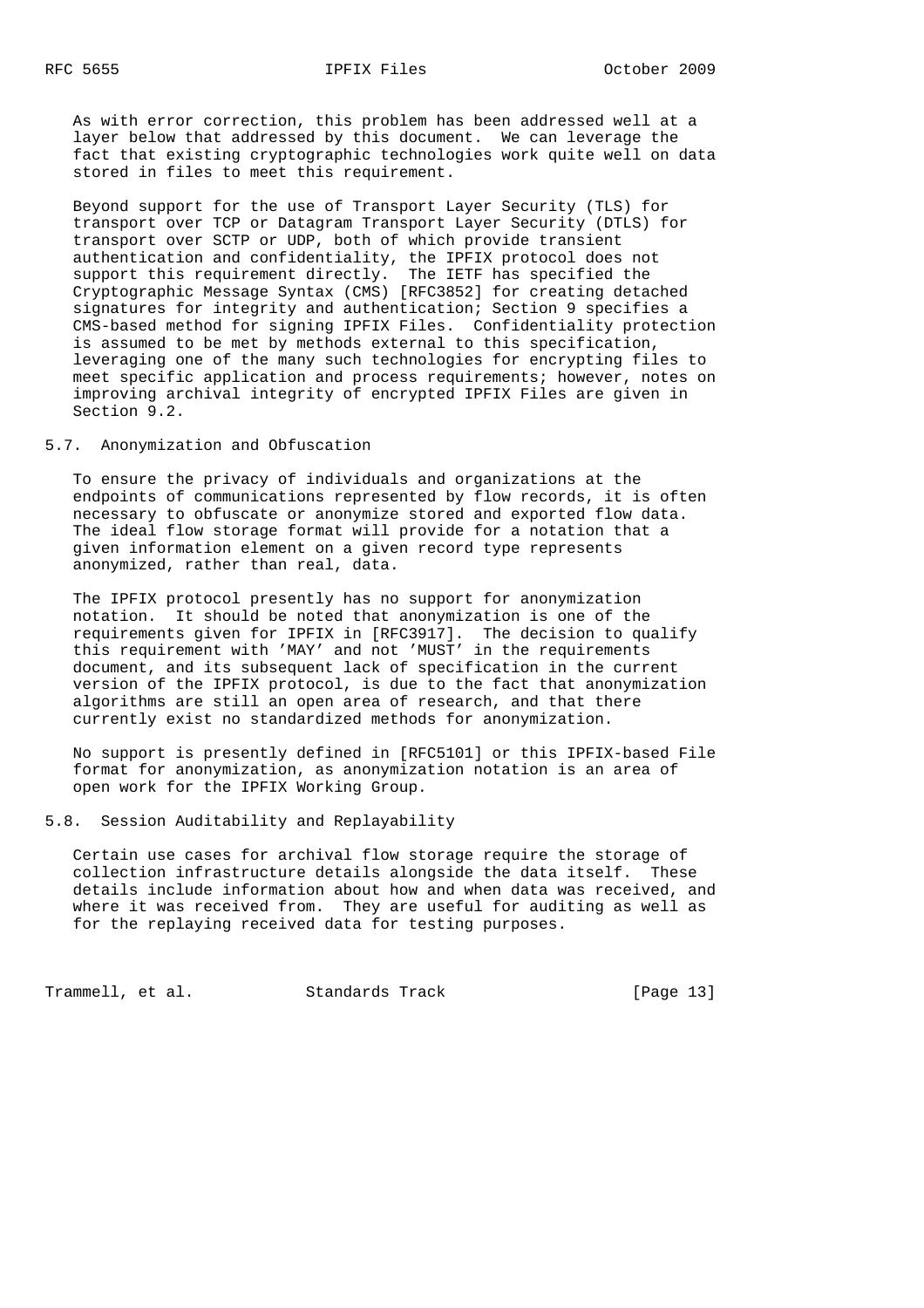The IPFIX protocol contains no direct support for auditability and replayability, though the IPFIX Information Model does define various Information Elements required to represent collection infrastructure details. These details may be stored in IPFIX Files using the Export Session Details Options Template defined in Section 8.1.3, and the Message Details Options Template defined in Section 8.1.4.

### 5.9. Performance Characteristics

 The ideal standard flow storage format will not have a significant negative impact on the performance of the application generating or processing flow data stored in the format. This is a non-functional requirement, but it is important to note that a standard that implies a significant performance penalty is unlikely to be widely implemented and adopted.

 An examination of the IPFIX protocol would seem to suggest that implementations of it are not particularly prone to slowness; indeed, a template-based data representation is more easily subject to optimization for common cases than representations that embed structural information directly in the data stream (e.g., XML). However, a full analysis of the impact of using IPFIX Messages as a basis for flow data storage on read/write performance will require more implementation experience and performance measurement.

### 6. Applicability

 This section describes the specific applicability of IPFIX Files to various use cases. IPFIX Files are particularly useful in a flow collection and processing infrastructure using IPFIX for flow export. We explore the applicability and provide guidelines for using IPFIX Files for the storage of flow data collected by IPFIX Collecting Processes and NetFlow V9 collectors, the testing of IPFIX Collecting Processes, and diagnostics of IPFIX Devices.

6.1. Storage of IPFIX-Collected Flow Data

 IPFIX Files can naturally be used to store flow data collected by an IPFIX Collecting Process; indeed, this was one of the primary initial motivations behind the file format described within this document. Using IPFIX Files as such provides a single, standard, well understood encoding to be used for flow data on disk and on the wire, and allows IPFIX implementations to leverage substantially the same code for flow export and flow storage. In addition, the storage of single Transport Sessions in IPFIX Files is particularly important for network measurement research, allowing repeatability of

Trammell, et al. Standards Track [Page 14]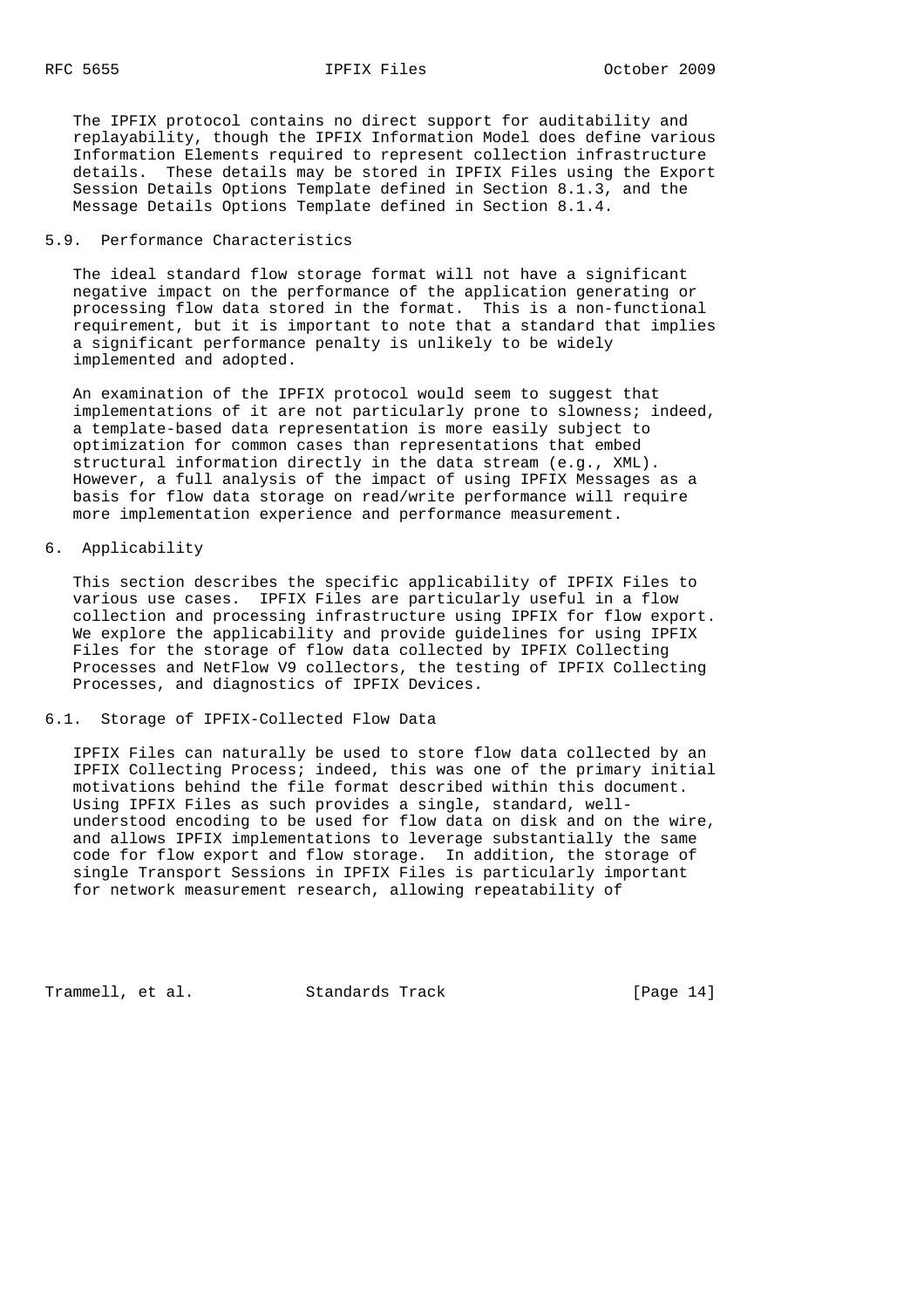experiments by providing a format for the storage and exchange of IPFIX flow trace data much as the libpcap [pcap] format is used for experiments on packet trace data.

### 6.2. Storage of NetFlow-V9-Collected Flow Data

 Although the IPFIX protocol is based on the Cisco NetFlow Services, Version 9 (NetFlow V9) protocol [RFC3954], the two have diverged since work began on IPFIX. However, since the NetFlow V9 information model is a compatible subset of the IPFIX Information Model, it is possible to use IPFIX Files to store collected NetFlow V9 flow data. This approach may be particularly useful in multi-vendor, multi protocol collection infrastructures using both NetFlow V9 and IPFIX to export flow data.

 The applicability of IPFIX Files to this use case is outlined in Appendix B.

### 6.3. Testing IPFIX Collecting Processes

 IPFIX Files can be used to store IPFIX Messages for the testing of IPFIX Collecting Processes. A variety of test cases may be stored in IPFIX Files. First, IPFIX data collected in real network environments and stored in an IPFIX File can be used as input to check the behavior of new or extended implementations of IPFIX Collectors. Furthermore, IPFIX Files can be used to validate the operation of a given IPFIX Collecting Process in a new environment, i.e., to test with recorded IPFIX data from the target network before installing the Collecting Process in the network.

 The IPFIX File format can also be used to store artificial, non compliant reference messages for specific Collecting Process test cases. Examples for such test cases are sets of IPFIX records with undefined Information Elements, Data Records described by missing Templates, or incorrectly framed Messages or Data Sets. Representative error handling test cases are defined in [RFC5471].

 Furthermore, fast replay of IPFIX Messages stored in a file can be used for stress/load tests (e.g., high rate of incoming Data Records, large Templates with high Information Element counts), as described in [RFC5471]. The provisioning and use of a set of reference files for testing simplifies the performance of tests and increases the comparability of test results.

Trammell, et al. Standards Track [Page 15]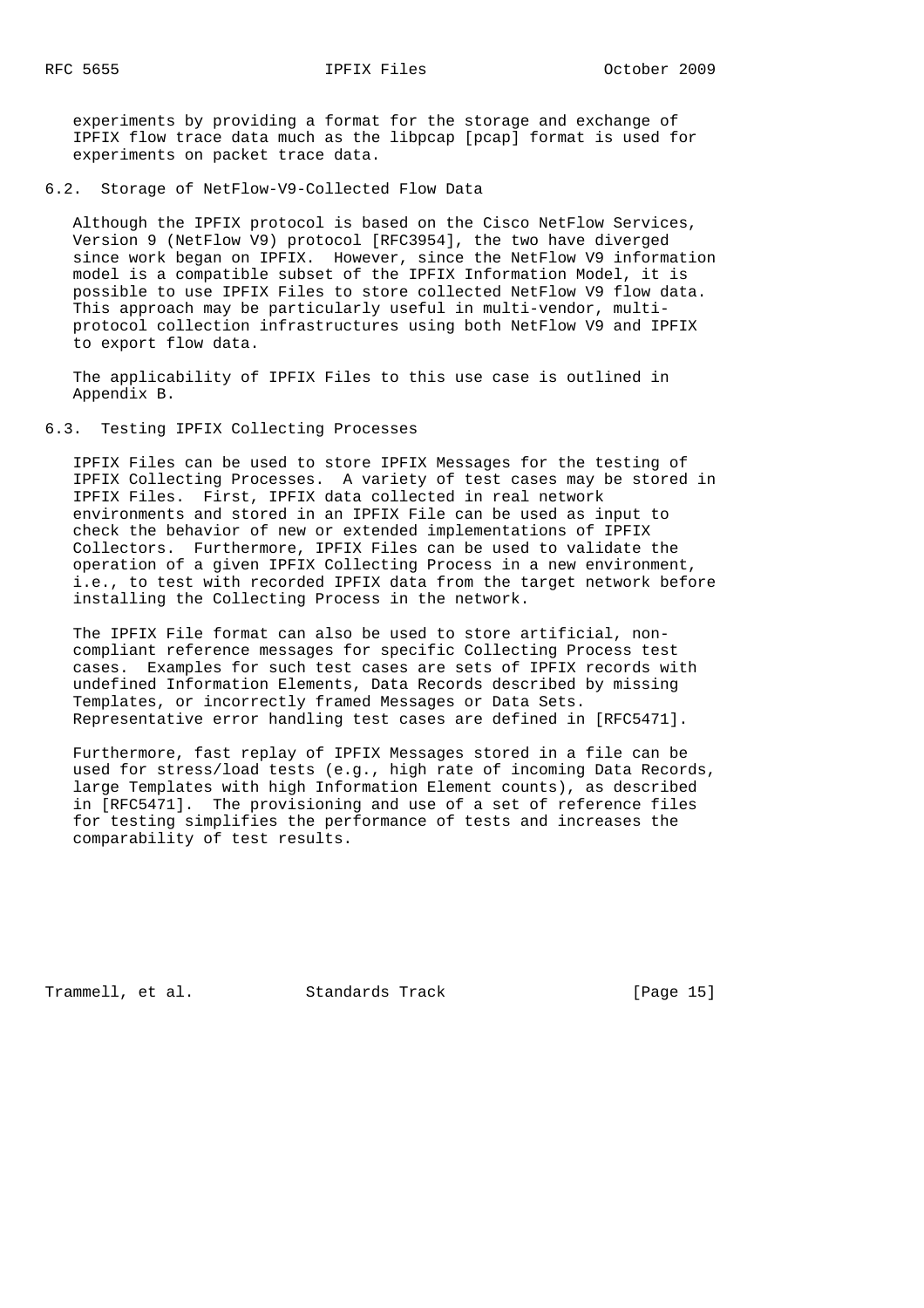## 6.4. IPFIX Device Diagnostics

 As an IPFIX File can be used to store any collection of flows, the format may also be used for dumping and storing various types of flow data for IPFIX Device diagnostics (e.g., the open flow cache of a Metering Process or the flow backlog of an Exporting or Collecting Process at the time of a process reset or crash). File-based storage is preferable to remote transmission in such error-recovery situations.

## 7. Detailed File Format Specification

 Any valid serialized IPFIX Message stream MUST be accepted by a File Reader as a valid IPFIX File. In this way, the filesystem is simply treated as another IPFIX transport alongside SCTP, TCP, and UDP, albeit a potentially high-latency transport, as the File Reader and File Writer do not necessarily run at the same time.

 This section specifies the detailed actions of File Readers and File Writers in handling IPFIX Files, and further specifies actions of File Writers in specific use cases. Unless otherwise specified herein, IPFIX File Writers MUST behave as IPFIX Exporting Processes, and IPFIX File Readers MUST behave as IPFIX Collecting Processes, where appropriate.

## 7.1. File Reader Specification

 An IPFIX File Reader MUST act as an IPFIX Collecting Process as specified in [RFC5101], except as modified by this document.

 An IPFIX File Reader MUST accept as valid any serialized IPFIX Message stream that would be considered valid by one or more of the other defined IPFIX transport layers. Practically, this means that the union of IPFIX Template management features supported by SCTP, TCP, and UDP MUST be supported in IPFIX Files. File Readers MUST:

- o accept IPFIX Messages containing Template Sets, Options Template Sets, and Data Sets within the same message, as with IPFIX over TCP or UDP;
- o accept Template Sets that define Templates already defined within the File, as may occur with retransmission of Templates when using IPFIX over UDP as described in Section 10.3.6 of [RFC5101];
- o resolve any conflict between a resent definition and a previous definition by assuming that the new Template replaces the old, as consistent with Template expiration and ID reuse when using UDP at the IPFIX transport protocol; and

Trammell, et al. Standards Track [Page 16]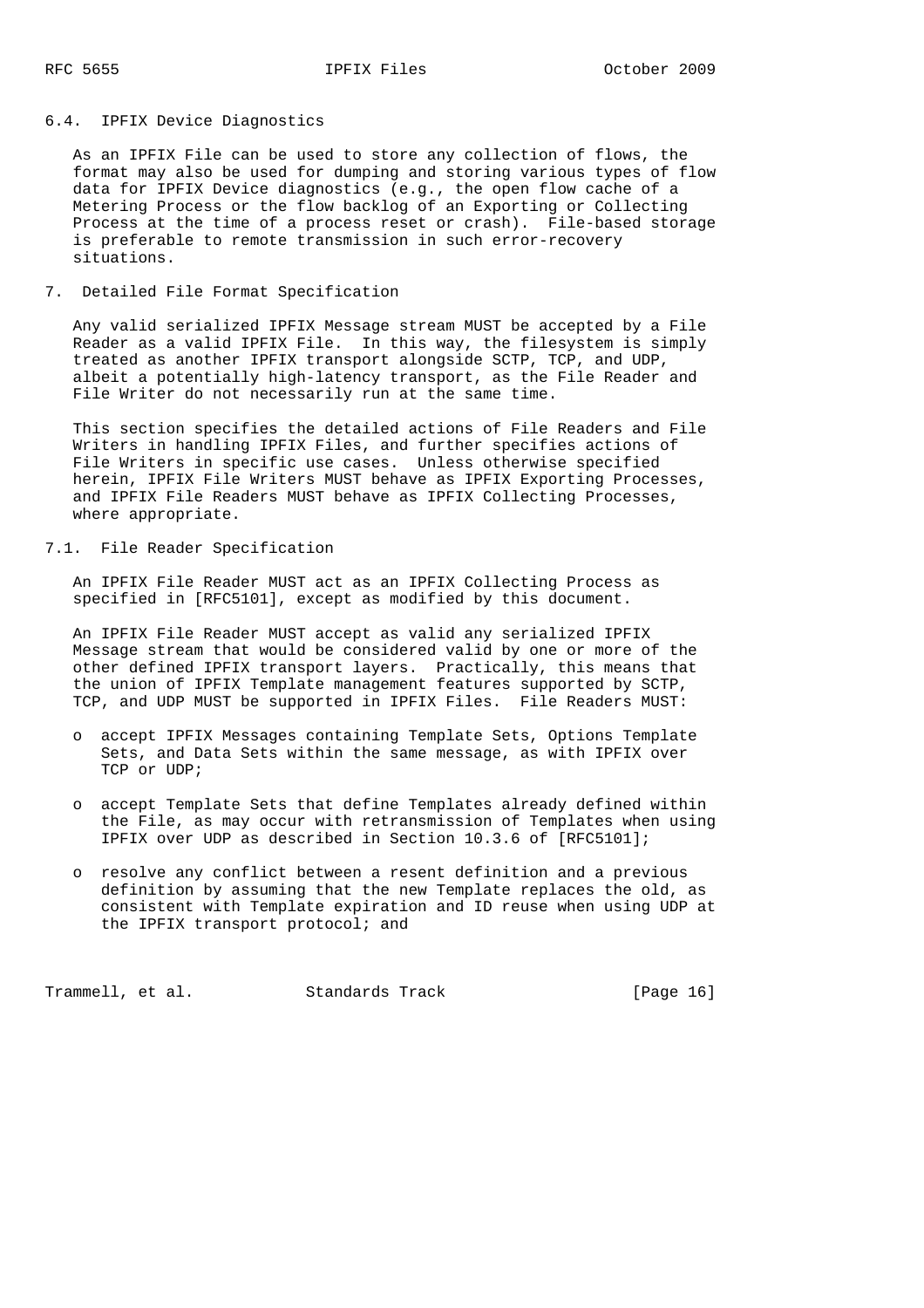o accept Template Withdrawals as described in Section 8 of [RFC5101], provided that the Template to be withdrawn is defined, as is the case with IPFIX over TCP and SCTP.

 Considering the filesystem-as-transport view, in the general case, an IPFIX File SHOULD be treated as containing a single Transport Session as defined by [RFC5101]. However, some applications may benefit from the ability to treat a collection of IPFIX Files as a single Transport Session; see especially Section 7.3.3 below. A File Reader MAY be configurable to treat a collection of Files as a single Transport Session. However, a File Reader MUST NOT treat a single IPFIX File as containing multiple Transport Sessions.

 If an IPFIX File uses the technique described in [RFC5473] AND all of the non-Options Templates in the File contain the commonPropertiesId Information Element, a File Reader MAY assume the set of commonPropertiesId definitions provides a complete table of contents for the File for searching purposes.

## 7.2. File Writer Specification

 An IPFIX File Writer MUST act as an IPFIX Exporting Process as specified in [RFC5101], except as modified by this document. This section contains specifications for IPFIX File Writers in all situations; specifications and recommendations for specific File Writer use cases are found in Section 7.3 below.

 File Writers SHOULD store the Templates and Options required to decode the data within the File itself, unless modified by the requirements of a specific use case in a subsection of Section 7.3. In this way, a single IPFIX File generally contains a single notional Transport Session as defined by [RFC5101].

 File Writers SHOULD emit each Template Set or Options Template Set to appear in the File before any Data Set described by the Templates within that Set, to ensure the File Reader can decode every Data Set without waiting to process subsequent Templates or Options Templates.

 File Writers SHOULD emit Data Records described by Options Templates to appear in the File before any Data Records that depend on the scopes defined by those options.

 File Writers SHOULD use Template Withdrawals to withdraw Templates if Template IDs need to be reused. Template Withdrawals SHOULD NOT be used unless it is necessary to reuse Template IDs.

 File Writers SHOULD write IPFIX Messages within an IPFIX File in ascending Export Time order.

Trammell, et al. Standards Track [Page 17]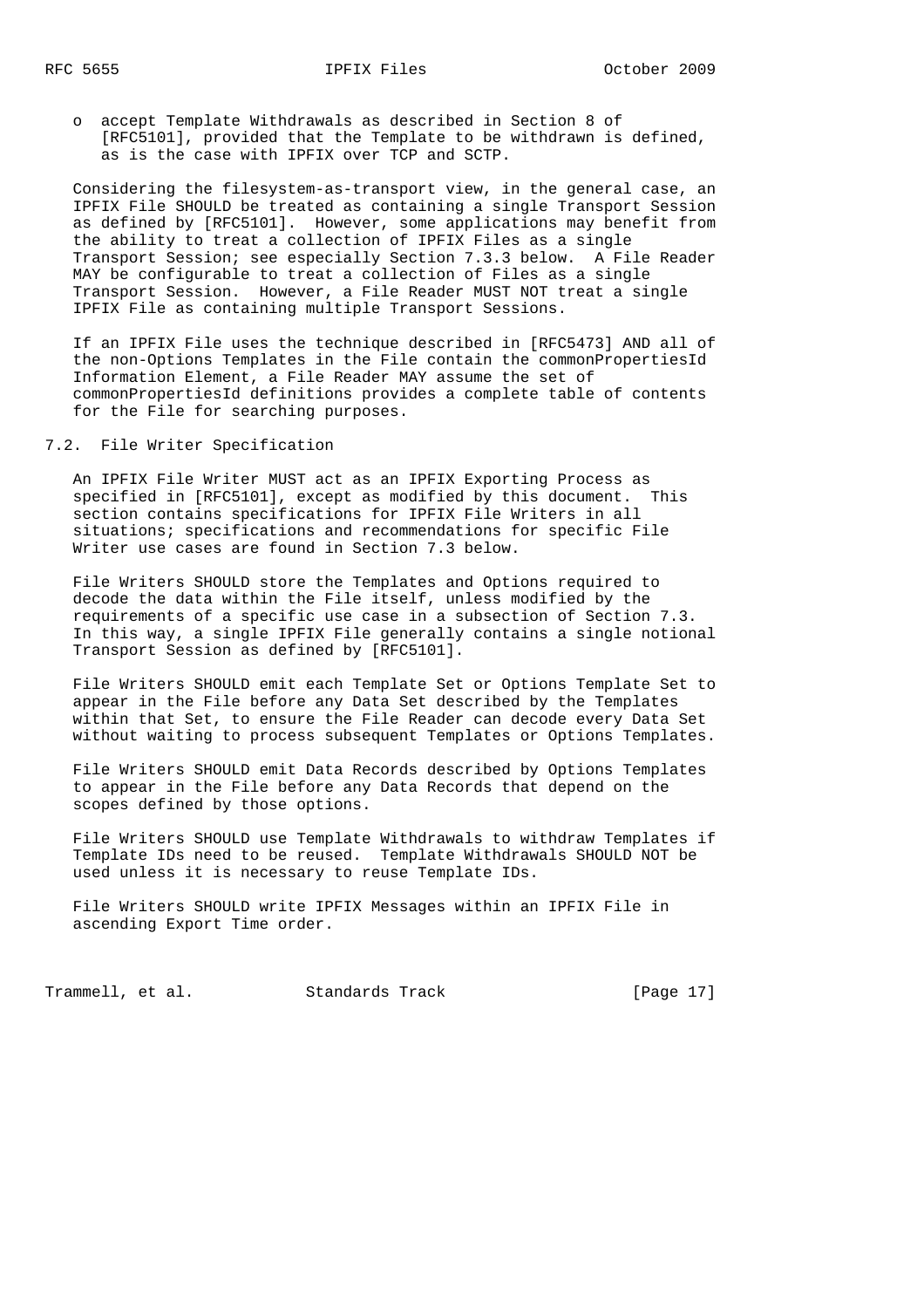File Writers MAY write Data Records to an IPFIX File in any order. However, File Writers that write flow records to an IPFIX File in flowStartTime or flowEndTime order SHOULD be consistent in this ordering within each File.

7.3. Specific File Writer Use Cases

 The specifications in this section apply to specific situations. Each section below extends or modifies the base File Writer specification in Section 7.2. Considerations for collocation of a File Writer with IPFIX Collecting Processes and Metering Processes are given, as are specific guidelines for using IPFIX Files for archival storage, or as documents. Also covered are the use of IPFIX Files in the testing and diagnostics of IPFIX Devices.

7.3.1. Collocating a File Writer with a Collecting Process

 When collocating a File Writer with an IPFIX Collecting Process for archival storage of collected data in IPFIX Files as described in Section 6.1, the following recommendations may improve the usefulness of the stored data.

 The simplest way for a File Writer to store the data collected in a single Transport Session is to simply write the incoming IPFIX Messages to an IPFIX File as they are collected. This approach has several drawbacks. First, if the original Exporting Process did not conform to the recommendations in Section 7.2 with respect to Template and Data Record ordering, the written file can be difficult to use later; in this case, File Writers MAY reorder records as received in order to ensure that Templates appear before the Data Records they describe.

 A File Writer collocated with a Collecting Process that starts writing data from a running Transport Session SHOULD write all the Templates currently active within that Transport Session before writing any Data Records described by them.

 Also, the resulting IPFIX Files will lack information about the IPFIX Transport Session used to export them, such as the network addresses of the Exporting and Collecting Processes and the protocols used to transport them. In this case, if information about the Transport Session is required, the File Writer SHOULD store a single IPFIX Transport Session in an IPFIX File and SHOULD record information about the Transport Session using the Export Session Details Options Template described in Section 8.1.3.

Trammell, et al. Standards Track [Page 18]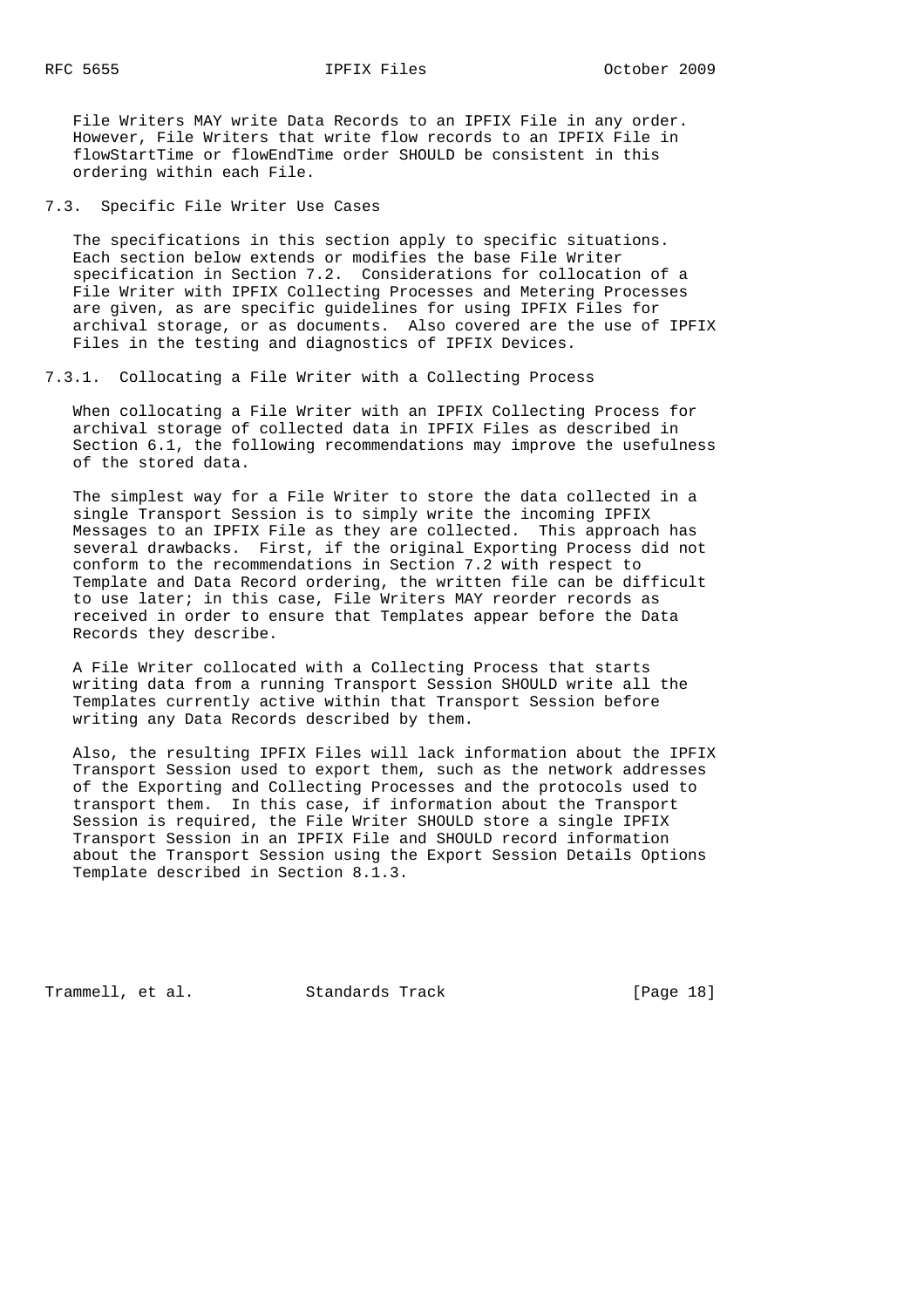Additional per-Message information MAY be recorded by the File Writer using the Message Details Options Template described in Section 8.1.4. Per-Message information includes the time at which each IPFIX Message was received at the Collecting Process, and can be used to resend IPFIX Messages while keeping the original measurement plane traffic profile.

 When collocating a File Writer with a Collecting Process, the Export Time of each Message SHOULD be the Export Time of the Message received by the Collecting Process containing the first Data Record in the Message. Note that File Writers storing IPFIX data collected from an IPFIX Collecting Process using SCTP as the transport protocol SHOULD interleave messages from multiple streams in order to preserve Export Time order, and SHOULD reorder the written messages as necessary to ensure that each Template Set or Options Template Set appears in the File before any Data Set described by the Templates within that Set. Template reordering MUST preserve the sequence of Template Sets with Template Withdrawals in order to ensure consistency of Templates.

 Note that when adding additional information to IPFIX Messages received from Collecting Processes (e.g., Message Checksum Options, Message Detail Options), the File Writer SHOULD extend the length of the Message for the additional data if possible; otherwise, the Message SHOULD be split into two approximately equal-size Messages aligned on a Data Set or Template Set boundary from the original Message if possible; otherwise, the Message SHOULD be split into two approximately equal-size Messages aligned on a Data Record boundary. Note that, since the Maximum Segment Size (MSS) or MTU of most network links (1500-9000 for common Ethernets) is smaller than the maximum IPFIX Message size (65536) within an IPFIX File, it is expected that message length extension will suffice in most circumstances.

 A File Writer collocated with a Collecting Process SHOULD NOT sign a File as specified in Section 9.1 unless the Transport Session over which the data was exported was protected via TLS or DTLS, and the Collecting Process positively identified the Exporting Process by its certificate. See Section 12.2 for more information on this issue.

7.3.2. Collocating a File Writer with a Metering Process

 Note that File Writers may also be collocated directly with IPFIX Metering Processes, for writing measured information directly to disk without intermediate IPFIX Exporting or Collecting Processes. This arrangement may be particularly useful when providing data to an

Trammell, et al. Standards Track [Page 19]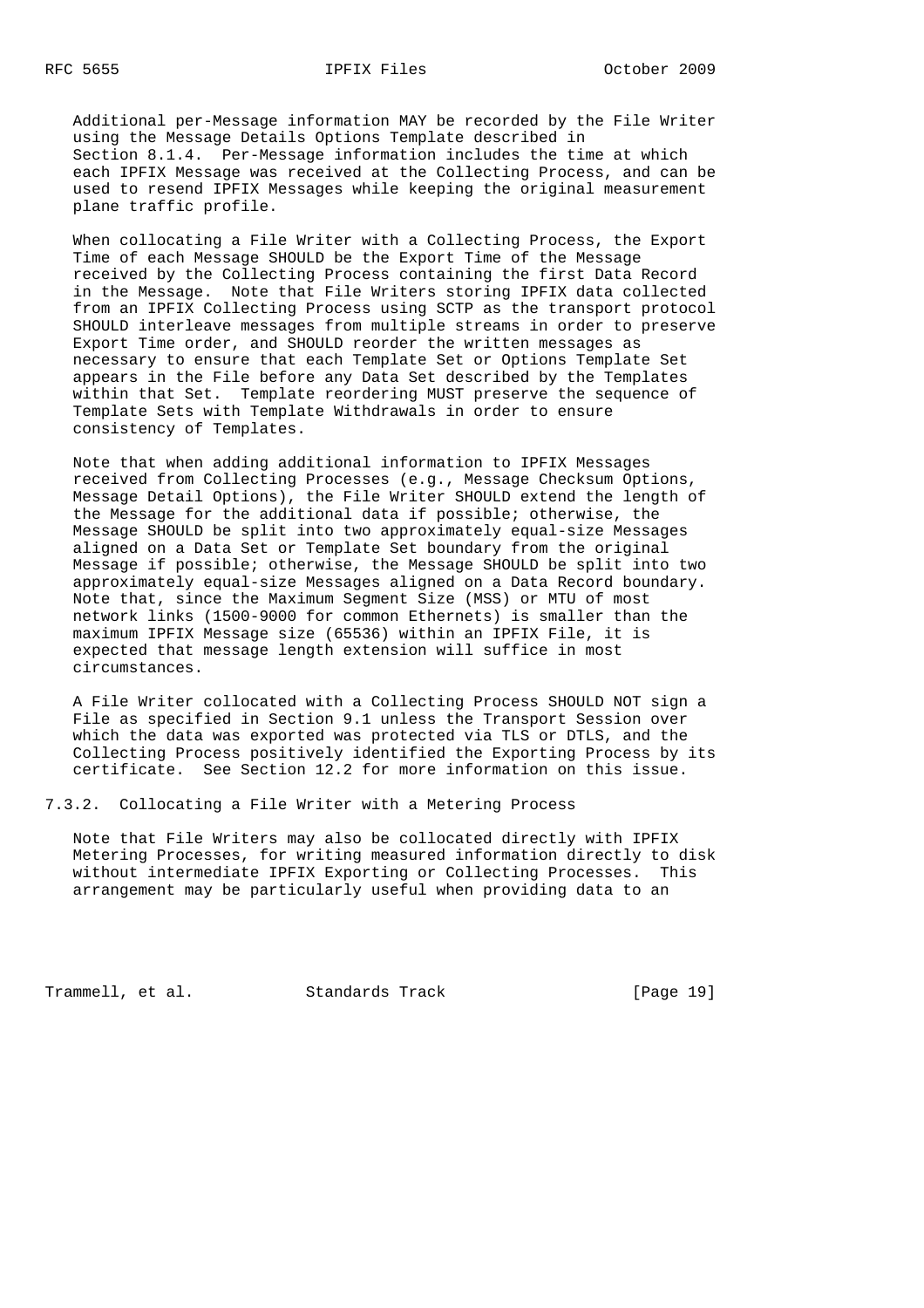analysis environment with an IPFIX-File-based workflow, when testing Metering Processes during development, or when the authentication of a Metering Process is important.

 When collocating a File Writer with a Metering Process, note that Information Elements associated with Exporting or Collecting Processes are meaningless, and SHOULD NOT appear in the Export Session Details Options Template described in Section 8.1.3 or the Message Details Options Template described in Section 8.1.4.

 When collocating a File Writer with a Metering Process, the Export Time of each Message SHOULD be the time at which the first Data Record in the Message was received from the Metering Process.

 Note that collocating a File Writer with a Metering Process is the only way to provide positive authentication of a Metering Process through signatures as in Section 9.1. See Section 12.2 for more information on this issue.

7.3.3. Using IPFIX Files for Archival Storage

 While in the general case File Writers should store one Transport Session per IPFIX File, some applications storing large collections of data over long periods of time may benefit from the ability to treat a collection of IPFIX Files as a single Transport Session. A File Writer MAY be configurable to write data from a single Transport Session into multiple IPFIX Files; however, File Writers supporting such a configuration option MUST provide a configuration option to support one-file-per-session behavior for interoperability purposes.

 File Writers using IPFIX Files for archival storage SHOULD support compression as in Section 10.

7.3.4. Using IPFIX Files as Documents

 When IPFIX Files are used as documents, to store a set of flows relevant to query, investigation, or other common context, or for the publication of traffic datasets relevant to network research, each File MUST be readable as a single Transport Session, self-contained aside from any detached signature as in Section 9.1, and making no reference to metadata stored in separate Files, in order to ensure interoperability.

 When writing Files to be used as documents, File Writers MAY emit the special Data Records described by Options Templates before any other Data Records in the File in the following order to ease the inspection and use of documents by File Readers:

Trammell, et al. Standards Track [Page 20]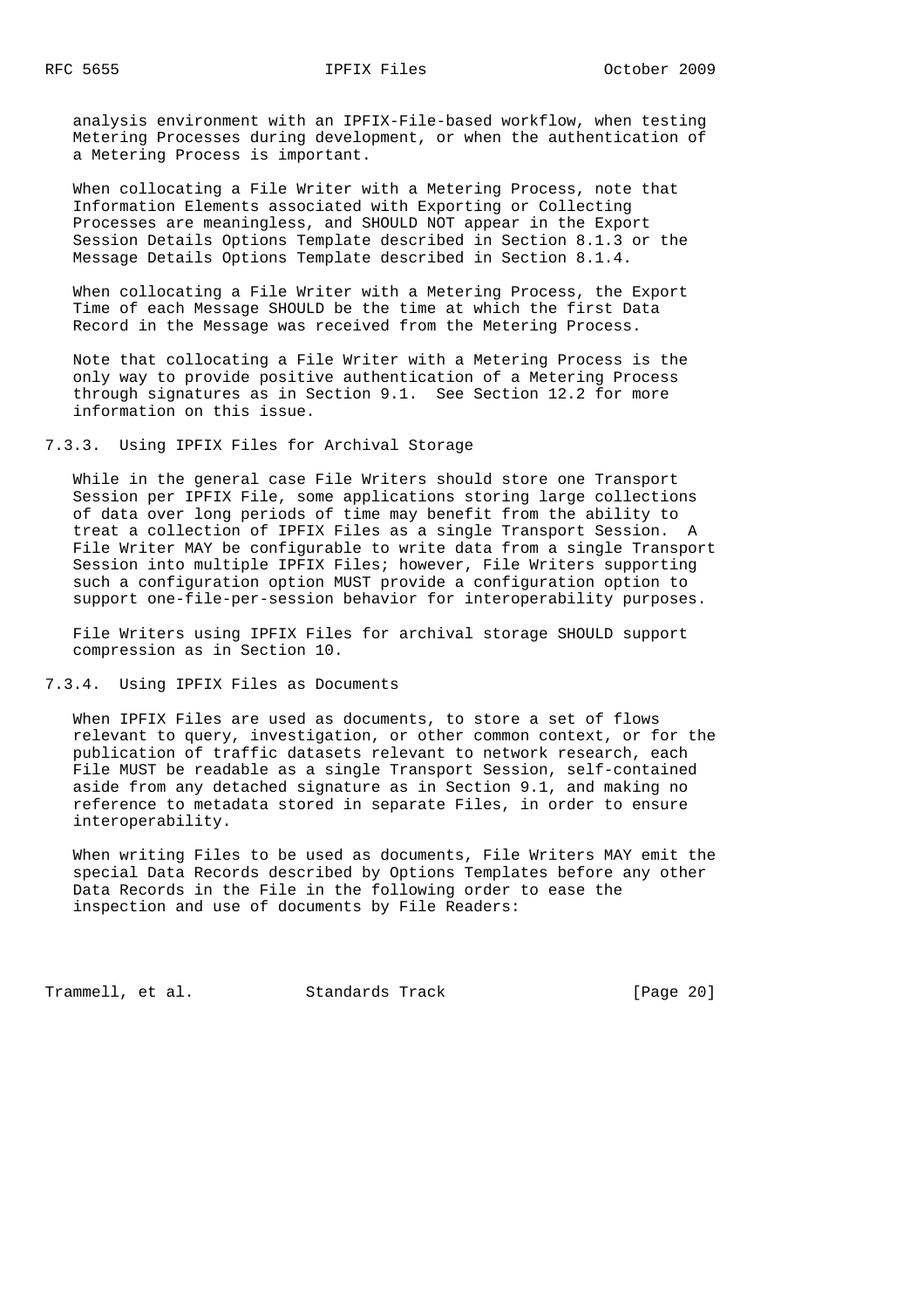- o Time Window records described by the File Time Window Options Template as defined in Section 8.1.2 below; followed by:
- o Information Element Type Records as described in [RFC5610]; followed by
- o commonPropertiesId definitions as described in [RFC5473]; followed by
- o Export Session details records described by the Export Session Details Options Template as defined in Section 8.1.3 below.

 The Export Time of each Message within a File used as a document SHOULD be the time at which the Message was written by the File Writer.

 If an IPFIX File used as a document uses the technique described in [RFC5473] AND all of the non-Options Templates in the File contain the commonPropertiesId Information Element, a File Reader MAY assume the set of commonPropertiesId definitions provides a complete table of contents for the File for searching purposes.

## 7.3.5. Using IPFIX Files for Testing

 IPFIX Files can be used for testing IPFIX Collecting Processes in two ways. First, IPFIX Files can be used to store specific flow data for regression and stress testing of Collectors; there are no special considerations for IPFIX Files used in this way.

 Second, IPFIX Files are useful for storing reference messages that do not comply to the IPFIX protocol in order to test the error handling and recovery behavior of Collectors. Of course, IPFIX Files intended to be used in this application necessarily MAY violate any of the specifications in this document or in [RFC5101], and such Files MUST NOT be transmitted to Collecting Processes or given as input to File Readers not under test.

 Note that an extremely simple IPFIX Exporting Process may be crafted for testing purposes by simply reading an IPFIX File and transmitting it directly to a Collecting Process. Similarly, an extremely simple Collecting Process may be crafted for testing purposes by simply accepting connections and/or IPFIX Messages from Exporting Processes and writing the session's message stream to an IPFIX File.

Trammell, et al. Standards Track [Page 21]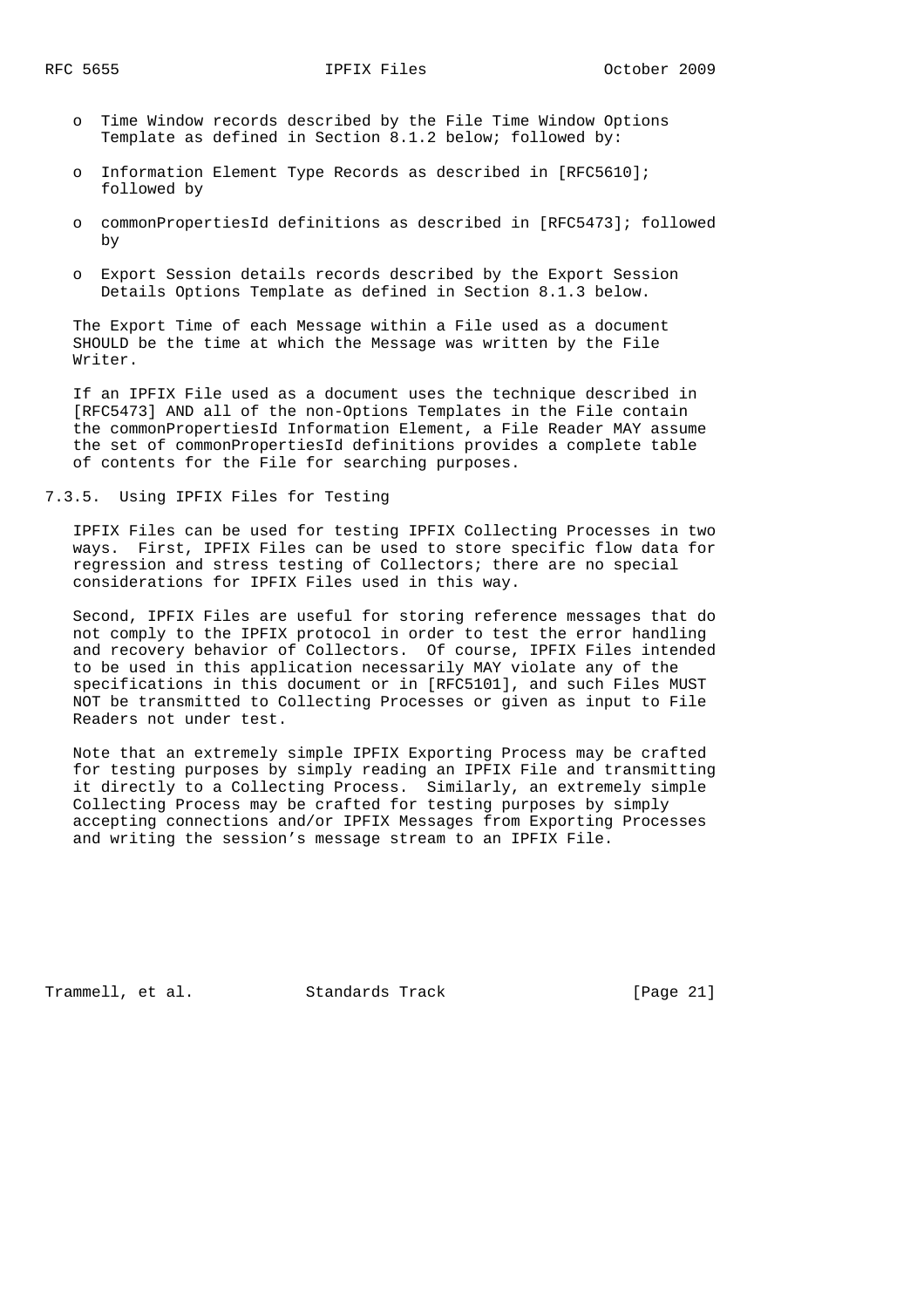## 7.3.6. Writing IPFIX Files for Device Diagnostics

 IPFIX Files can be used in the debugging of devices that use flow data as internal state, as a common format for the representation of flow tables. In such situations, the opaqueOctets information element can be used to store additional non-IPFIX encoded, non-flow information (e.g., stack backtraces, process state, etc.) within the IPFIX File as in Section 11.1; the IPFIX flow table information could also be embedded in a larger proprietary diagnostic format using delimiters as in Section 11.2

### 7.3.7. IPFIX File Manipulation

 For many applications, it may prove useful for implementations to provide functionality for the manipulation of IPFIX Files; for example, to select data from a File, to change the Templates used within a File, or to split or join data in Files. Any such utility should take special care to ensure that its output remains a valid IPFIX File, specifically with respect to Templates and Options, which are scoped to Transport Sessions.

 Any operation that splits one File into multiple Files SHOULD write all necessary Templates and Options to each resulting File, and ensure that written Options are valid for each resulting File (e.g., the Time Window Options Template in Section 8.1.2). Any operation that joins multiple Files into a single File should do the same, additionally ensuring that Template IDs do not collide, through the use of different Observation Domain IDs or Template ID rewriting. Combining operations may also want to ensure any desired ordering of flow records is maintained.

### 7.4. Media Type of IPFIX Files

 The media type for IPFIX Files is application/ipfix. The registration information [RFC4288] for this media type is given in the IANA Considerations section.

#### 8. File Format Metadata Specification

 This section defines the Options Templates used for IPFIX File metadata, and the Information Elements they require.

8.1. Recommended Options Templates for IPFIX Files

 The following Options Templates allow IPFIX Message streams to meet the requirements outlined above without extension to the message format or protocol. They are defined in terms of existing Information Elements defined in [RFC5102], the Information Elements

Trammell, et al. Standards Track [Page 22]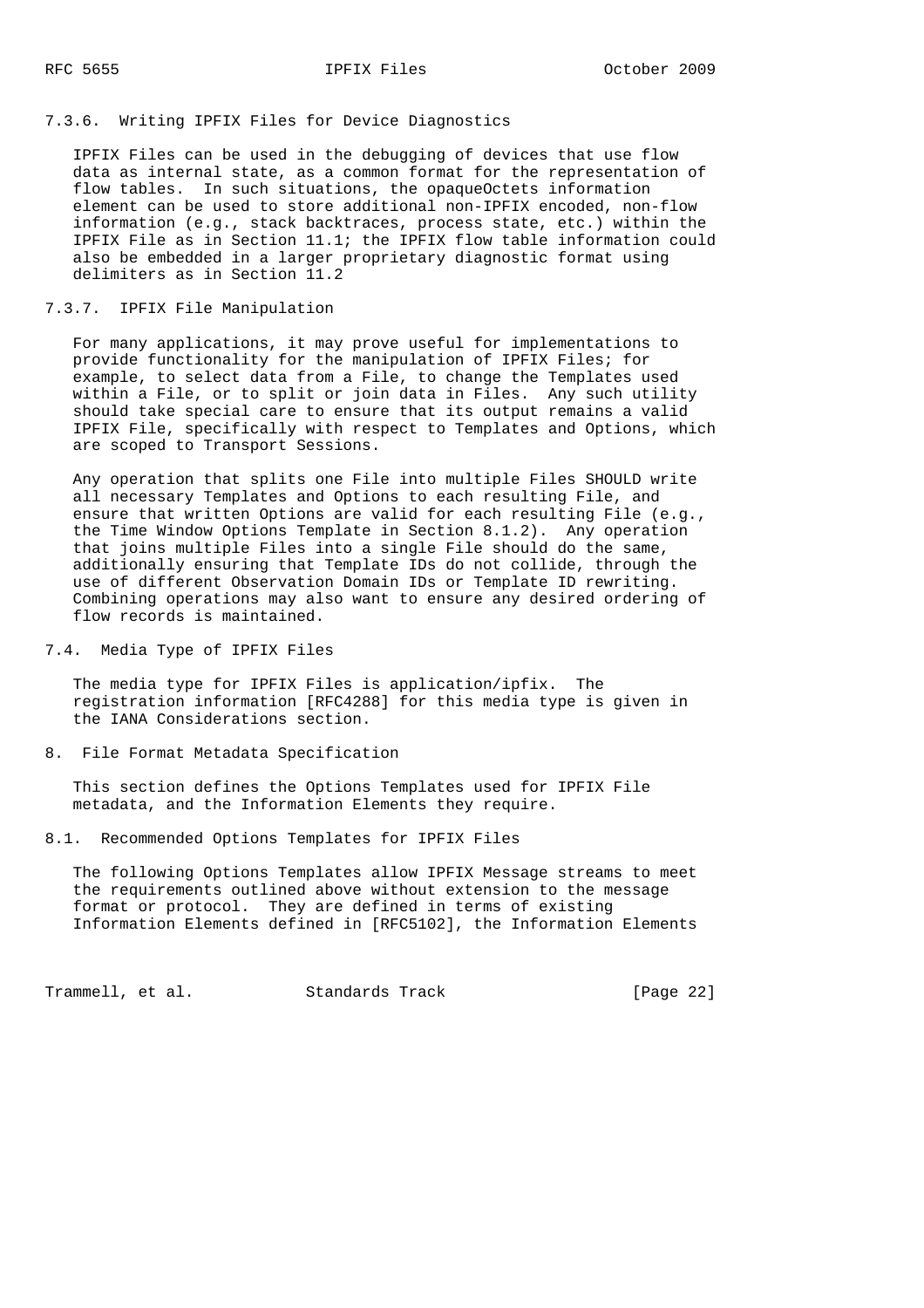defined in [RFC5610], as well as Information Elements defined in Section 8.2. IPFIX File Readers and Writers SHOULD support these Options Templates as defined below.

 In addition, IPFIX File Readers and Writers SHOULD support the Options Templates defined in [RFC5610] in order to support self description of enterprise-specific Information Elements.

8.1.1. Message Checksum Options Template

 The Message Checksum Options Template specifies the structure of a Data Record for attaching an MD5 message checksum to an IPFIX Message. An MD5 message checksum as described MAY be used if data integrity is important to the application but file signing is not available or desired. The described Data Record MUST appear only once per IPFIX Message, but MAY appear anywhere within the Message.

 This Options Template SHOULD contain the following Information Elements:

| TE.                     | Description                                                                              |
|-------------------------|------------------------------------------------------------------------------------------|
| messageScope<br>[scope] | A marker denoting this Option applies to the<br>whole IPFIX Message; content is ignored. |
|                         | This Information Element MUST be defined as<br>a Scope Field.                            |
| messageMD5Checksum      | The MD5 checksum of the containing IPFIX<br>Message.                                     |

8.1.2. File Time Window Options Template

 The File Time Window Options Template specifies the structure of a Data Record for attaching a time window to an IPFIX File; this Data Record is referred to as a time window record. A time window record defines the earliest flow start time and the latest flow end time of the flow records within a File. One and only one time window record MAY appear within an IPFIX File if the time window information is available; a File Writer MUST NOT write more than one time window record to an IPFIX File. A File Writer that writes a time window record to a File MUST NOT write any Flow with a start time before the beginning of the window or an end time after the end of the window to that File.

 This Options Template SHOULD contain the following Information Elements:

Trammell, et al. Standards Track [Page 23]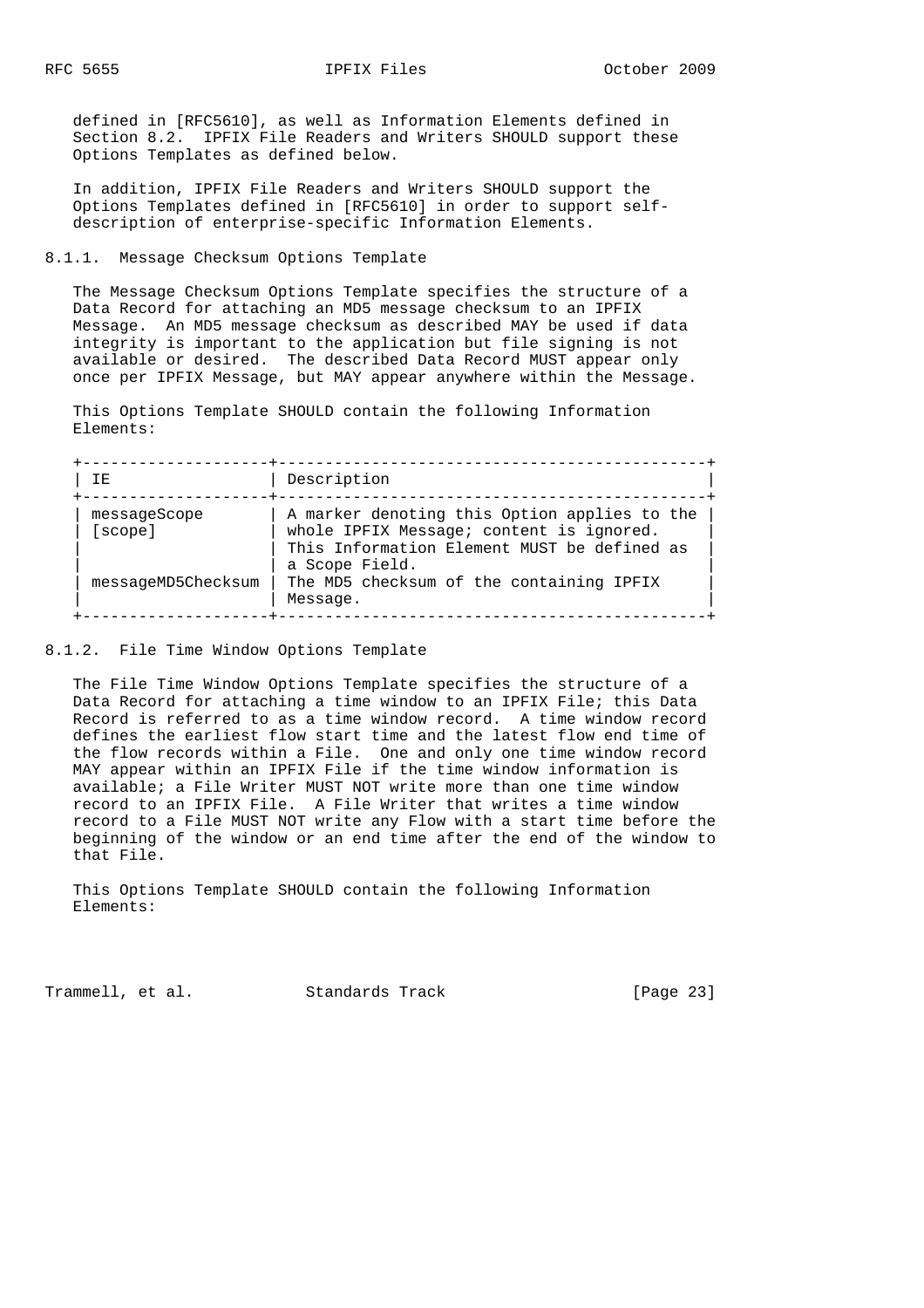| TE.                     | Description                                                                                                                                                                                                                                                                                           |
|-------------------------|-------------------------------------------------------------------------------------------------------------------------------------------------------------------------------------------------------------------------------------------------------------------------------------------------------|
| sessionScope<br>[scope] | A marker denoting this Option applies to the<br>whole IPFIX Transport Session (i.e., the IPFIX<br>File in the common case); content is ignored.<br>This Information Element MUST be defined as a<br>Scope Field.                                                                                      |
| minFlowStart*           | Exactly one of minFlowStartSeconds,<br>minFlowStartMilliseconds,<br>minFlowStartMicroseconds, or<br>minFlowStartNanoseconds SHOULD match the<br>precision of the accompanying maxFlowEnd*<br>Information Element. The start time of the<br>earliest flow in the Transport Session (i.e.,<br>$File$ ). |
| maxFlowEnd*             | Exactly one of maxFlowEndSeconds,<br>maxFlowEndMilliseconds, maxFlowEndMicroseconds,<br>or maxFlowEndNanoseconds SHOULD match the<br>precision of the accompanying minFlowStart*<br>Information Element. The end time of the latest<br>flow in the Transport Session (i.e., File).                    |

## 8.1.3. Export Session Details Options Template

 The Export Session Details Options Template specifies the structure of a Data Record for recording the details of an IPFIX Transport Session in an IPFIX File. It is intended for use in storing a single complete IPFIX Transport Session in a single IPFIX File. The described Data Record SHOULD appear only once in a given IPFIX File.

 This Options Template SHOULD contain at least the following Information Elements, subject to applicability as noted on each Information Element:

Trammell, et al. Standards Track [Page 24]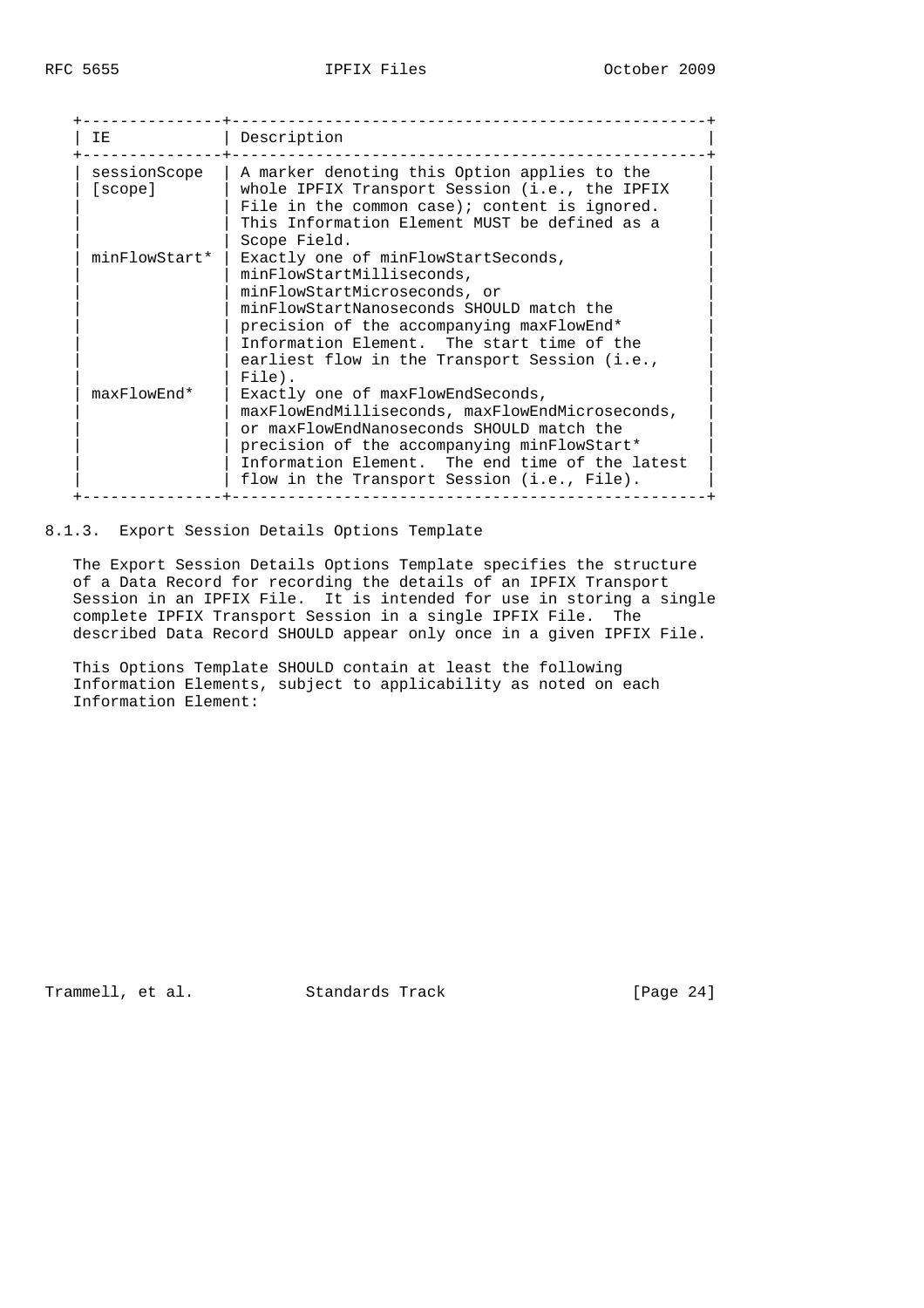| IΕ                    | Description                                                                                                                                                                                                                                                                                                     |
|-----------------------|-----------------------------------------------------------------------------------------------------------------------------------------------------------------------------------------------------------------------------------------------------------------------------------------------------------------|
| sessionScope [scope]  | A marker denoting this Option<br>applies to the whole IPFIX Transport<br>Session (i.e., the IPFIX File in the<br>common case); content is ignored.<br>This Information Element MUST be<br>defined as a Scope Field.                                                                                             |
| exporterIPv4Address   | IPv4 address of the IPFIX Exporting<br>Process from which the Messages in<br>this Transport Session were<br>received. Present only for<br>Exporting Processes with an IPv4<br>interface. For multi-homed SCTP<br>associations, this SHOULD be the<br>primary path endpoint address of the<br>Exporting Process. |
| exporterIPv6Address   | IPv6 address of the IPFIX Exporting<br>Process from which the Messages in<br>this Transport Session were<br>received. Present only for<br>Exporting Processes with an IPv6<br>interface. For multi-homed SCTP<br>associations, this SHOULD be the<br>primary path endpoint address of the<br>Exporting Process. |
| exporterTransportPort | The source port from which the<br>Messages in this Transport Session<br>were received.                                                                                                                                                                                                                          |
| exporterCertificate   | The certificate used by the IPFIX<br>Exporting Process from which the<br>Messages in this Transport Session<br>were received. Present only for<br>Transport Sessions protected by TLS<br>or DTLS.                                                                                                               |
| collectorIPv4Address  | IPv4 address of the IPFIX Collecting<br>Process that received the Messages<br>in this Transport Session. Present<br>only for Collecting Processes with<br>an IPv4 interface.<br>For multi-homed<br>SCTP associations, this SHOULD be<br>the primary path endpoint address of                                    |
| collectorIPv6Address  | the Collecting Process.<br>IPv6 address of the IPFIX Collecting<br>Process that received the Messages<br>in this Transport Session.<br>Present<br>only for Collecting Processes with                                                                                                                            |

Trammell, et al. Standards Track [Page 25]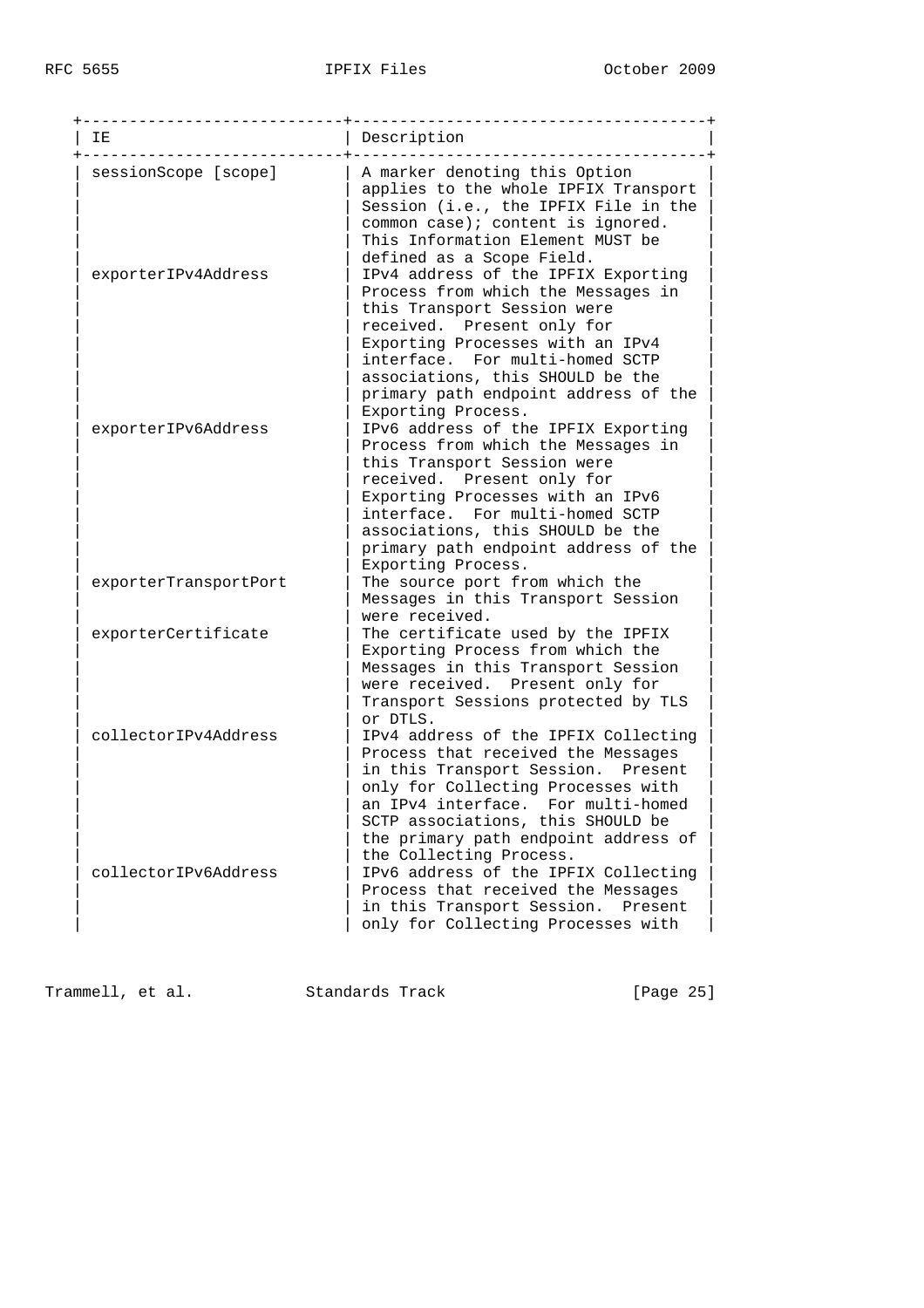|                            | an IPv6 interface. For multi-homed<br>SCTP associations, this SHOULD be<br>the primary path endpoint address of<br>the Collecting Process.                                                                                                                                                                                |
|----------------------------|---------------------------------------------------------------------------------------------------------------------------------------------------------------------------------------------------------------------------------------------------------------------------------------------------------------------------|
| collectorTransportPort     | The destination port on which the                                                                                                                                                                                                                                                                                         |
|                            | Messages in this Transport Session<br>were received.                                                                                                                                                                                                                                                                      |
| collectorTransportProtocol | The IP Protocol Identifier of the<br>transport protocol used to transport<br>Messages within this Transport                                                                                                                                                                                                               |
|                            | Session.                                                                                                                                                                                                                                                                                                                  |
| collectorProtocolVersion   | The version of the export protocol<br>used to transport Messages within<br>this Transport Session. Applicable                                                                                                                                                                                                             |
| collectorCertificate       | only in mixed NetFlow V9-IPFIX<br>collection environments when storing<br>NetFlow V9 data in IPFIX Messages,<br>as in Appendix B.<br>The certificate used by the IPFIX<br>Collecting Process that received the<br>Messages in this Transport Session.<br>Present only for Transport Sessions<br>protected by TLS or DTLS. |
| minExportSeconds           | The Export Time of the first Message<br>in the Transport Session.                                                                                                                                                                                                                                                         |
| maxExportSeconds           | The Export Time of the last Message<br>in the Transport Session.                                                                                                                                                                                                                                                          |

8.1.4. Message Details Options Template

 The Message Details Options Template specifies the structure of a Data Record for attaching additional export details to an IPFIX Message. These details include the time at which a message was received and information about the export and collection infrastructure used to transport the Message. This Options Template also allows the storage of the export session metadata provided the Export Session Details Options Template, for storing information from multiple Transport Sessions in the same IPFIX File.

 This Options Template SHOULD contain at least the following Information Elements, subject to applicability as noted for each Information Element. Note that when used in conjunction with the Export Session Details Options Template, when storing a single complete IPFIX Transport Session in an IPFIX File, this Options Template SHOULD contain only the messageScope and

Trammell, et al. Standards Track [Page 26]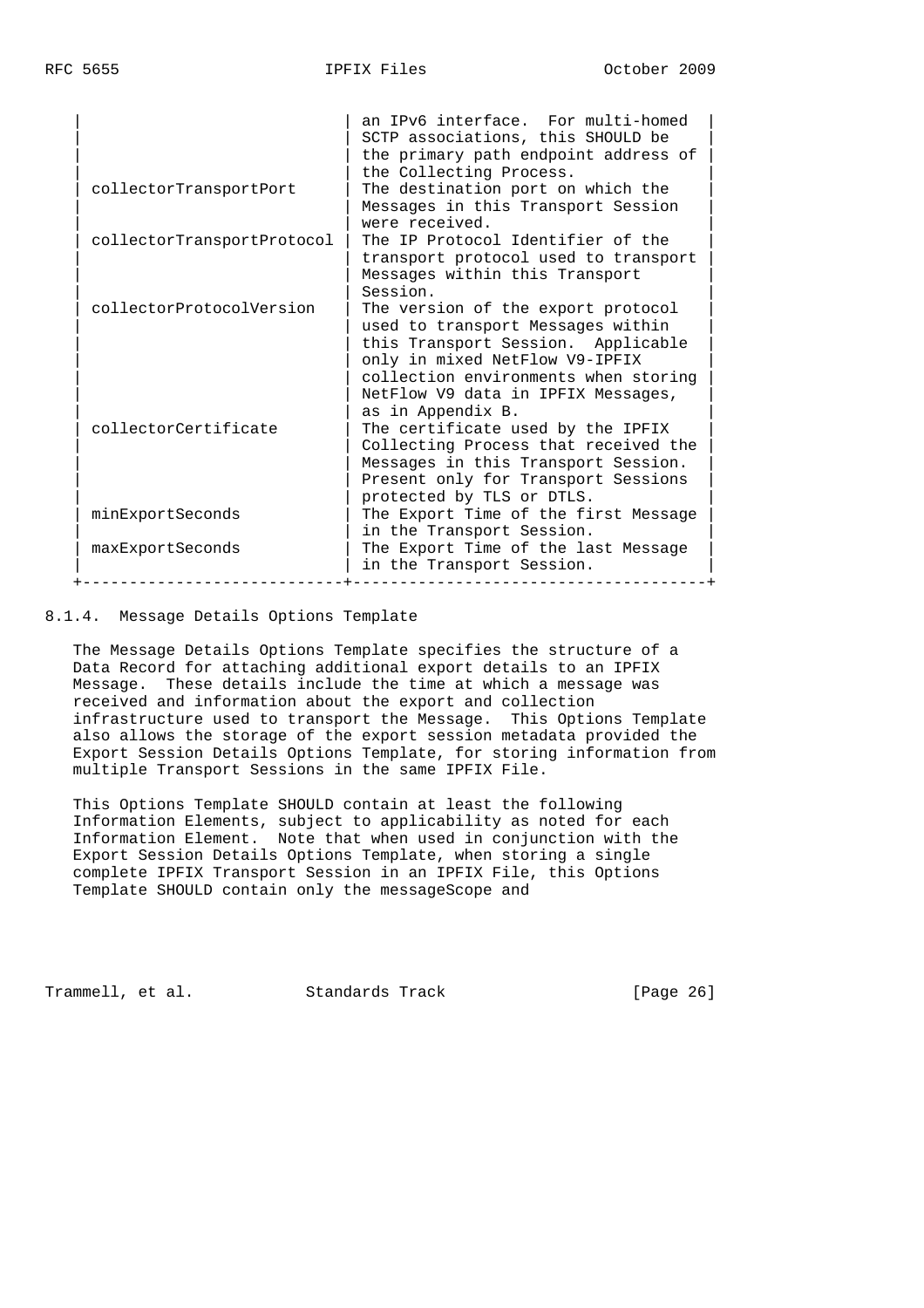collectionTimeMilliseconds Information Elements, and the exportSctpStreamId Information Element for Messages transported via SCTP.

| IΕ                         | Description                                                                                                                                                                                                                                                                                                                                                                          |
|----------------------------|--------------------------------------------------------------------------------------------------------------------------------------------------------------------------------------------------------------------------------------------------------------------------------------------------------------------------------------------------------------------------------------|
| messageScope [scope]       | A marker denoting this Option<br>applies to the whole IPFIX message;<br>content is ignored.<br>This<br>Information Element MUST be defined<br>as a Scope Field.                                                                                                                                                                                                                      |
| collectionTimeMilliseconds | The absolute time at which this<br>Message was received by the IPFIX<br>Collecting Process.                                                                                                                                                                                                                                                                                          |
| exporterIPv4Address        | IPv4 address of the IPFIX Exporting<br>Process from which this Message was<br>received. Present only for<br>Exporting Processes with an IPv4<br>interface, and if this information<br>is not available via the Export<br>Session Details Options Template.<br>For multi-homed SCTP associations,<br>this SHOULD be the primary path<br>endpoint address of the Exporting<br>Process. |
| exporterIPv6Address        | IPv6 address of the IPFIX Exporting<br>Process from which this Message was<br>received. Present only for<br>Exporting Processes with an IPv6<br>interface and if this information is<br>not available via the Export Session<br>Details Options Template.<br>For<br>multi-homed SCTP associations, this<br>SHOULD be the primary path endpoint<br>address of the Exporting Process.  |
| exporterTransportPort      | The source port from which this<br>Message was received. Present only<br>if this information is not available<br>via the Export Session Details<br>Options Template.                                                                                                                                                                                                                 |
| exporterCertificate        | The certificate used by the IPFIX<br>Exporting Process from which this<br>Message was received. Present only<br>for Transport Sessions protected by<br>TLS or DTLS.                                                                                                                                                                                                                  |
| collectorIPv4Address       | IPv4 address of the IPFIX Collecting<br>Process that received this Message.                                                                                                                                                                                                                                                                                                          |

Trammell, et al. Standards Track [Page 27]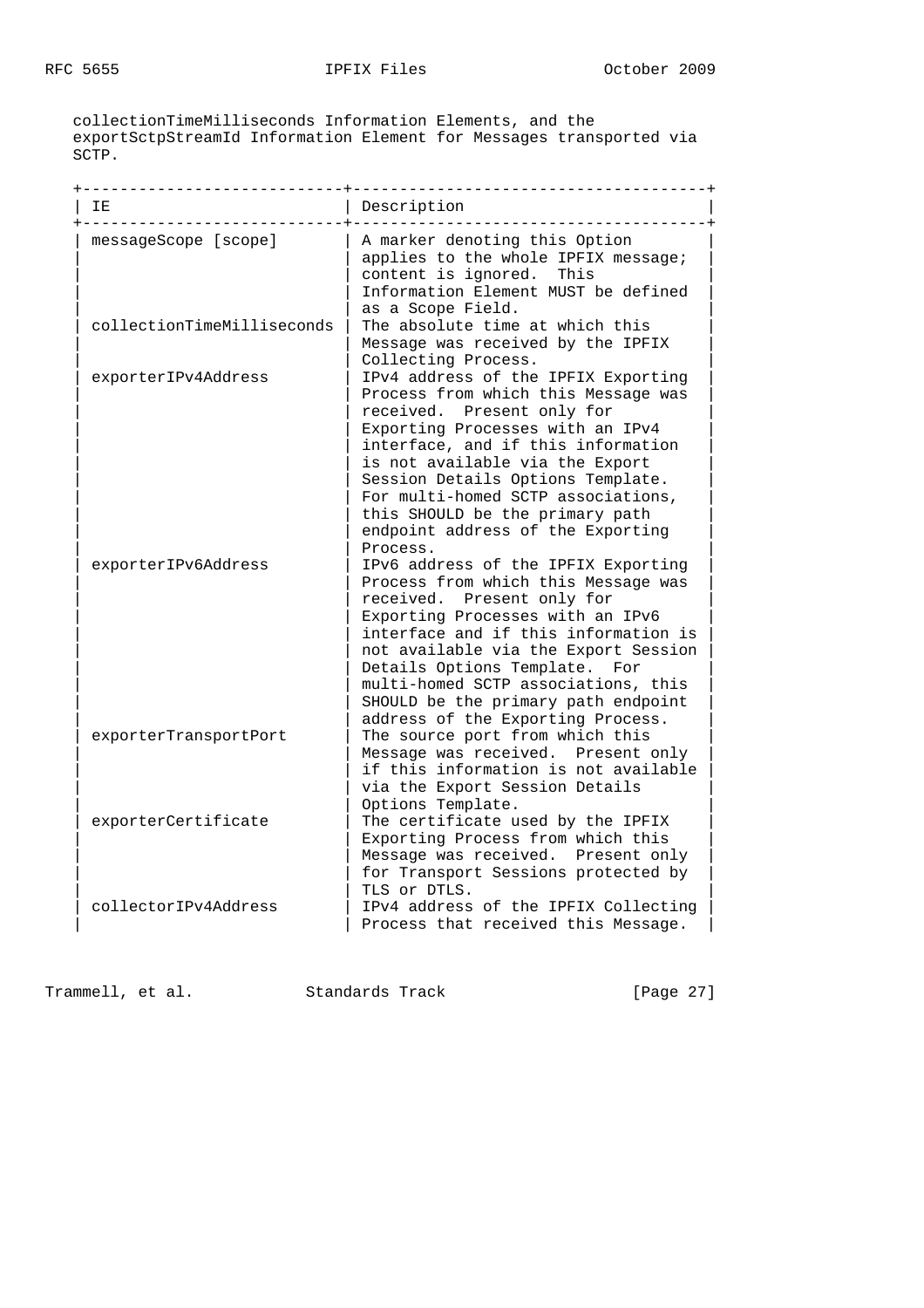| collectorIPv6Address       | Present only for Collecting<br>Processes with an IPv4 interface,<br>and if this information is not<br>available via the Export Session<br>Details Options Template.<br>For<br>multi-homed SCTP associations, this<br>SHOULD be the primary path endpoint<br>address of the Collecting Process.<br>IPv6 address of the IPFIX Collecting<br>Process that received this Message.<br>Present only for Collecting<br>Processes with an IPv6 interface,<br>and if this information is not<br>available via the Export Session<br>Details Options Template.<br>For<br>multi-homed SCTP associations, this |
|----------------------------|----------------------------------------------------------------------------------------------------------------------------------------------------------------------------------------------------------------------------------------------------------------------------------------------------------------------------------------------------------------------------------------------------------------------------------------------------------------------------------------------------------------------------------------------------------------------------------------------------|
| collectorTransportPort     | SHOULD be the primary path endpoint<br>address of the Collecting Process.<br>The destination port on which this<br>Message was received. Present only<br>if this information is not available<br>via the Export Session Details                                                                                                                                                                                                                                                                                                                                                                    |
| collectorTransportProtocol | Options Template.<br>The IP Protocol Identifier of the<br>transport protocol used to transport<br>this Message. Present only if this<br>information is not available via the<br>Export Session Details Options                                                                                                                                                                                                                                                                                                                                                                                     |
| collectorProtocolVersion   | Template.<br>The version of the export protocol<br>used to transport this Message.<br>Present only if necessary and if<br>this information is not available<br>via the Export Session Details                                                                                                                                                                                                                                                                                                                                                                                                      |
| collectorCertificate       | Options Template.<br>The certificate used by the IPFIX<br>Collecting Process that received<br>this Message. Present only for<br>Transport Sessions protected by TLS                                                                                                                                                                                                                                                                                                                                                                                                                                |
| exportSctpStreamId         | or DTLS.<br>The SCTP stream used to transport<br>this Message. Present only if the<br>Message was transported via SCTP.                                                                                                                                                                                                                                                                                                                                                                                                                                                                            |

Trammell, et al. Standards Track [Page 28]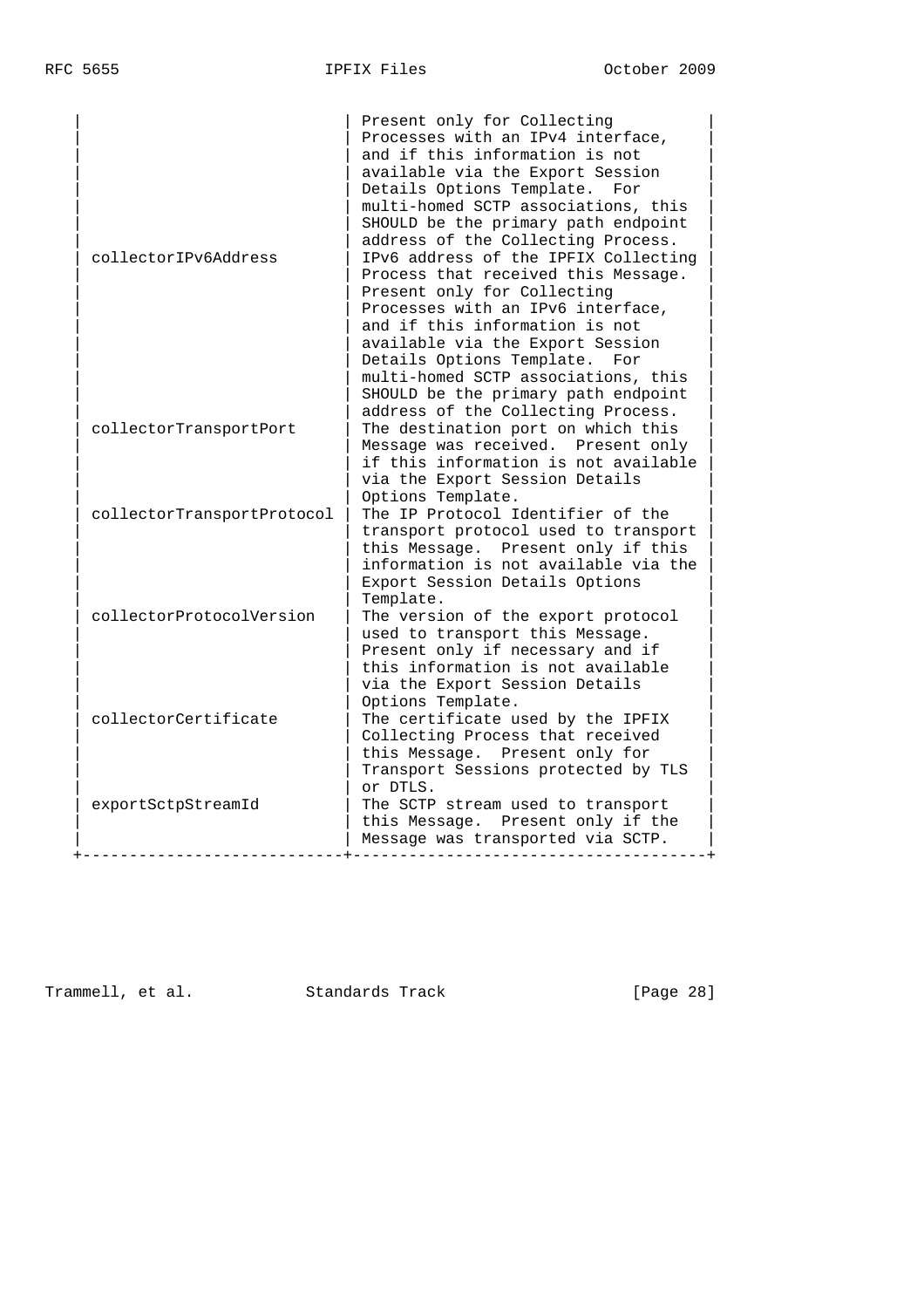8.2. Recommended Information Elements for IPFIX Files

 The following Information Elements are used by the Options Templates in Section 8.1 to allow IPFIX Message streams to meet the requirements outlined above without extension of the protocol. IPFIX File Readers and Writers SHOULD support these Information Elements as defined below.

 In addition, IPFIX File Readers and Writers SHOULD support the Information Elements defined in [RFC5610] in order to support full self-description of Information Elements.

#### 8.2.1. collectionTimeMilliseconds

 Description: The absolute timestamp at which the data within the scope containing this Information Element was received by a Collecting Process. This Information Element SHOULD be bound to its containing IPFIX Message via IPFIX Options and the messageScope Information Element, as defined below.

Abstract Data Type: dateTimeMilliseconds

ElementId: 258

Status: current

- 8.2.2. collectorCertificate
	- Description: The full X.509 certificate, encoded in ASN.1 DER format, used by the Collector when IPFIX Messages were transmitted using TLS or DTLS. This Information Element SHOULD be bound to its containing IPFIX Transport Session via an options record and the sessionScope Information Element, or to its containing IPFIX Message via an options record and the messageScope Information Element.

Abstract Data Type: octetArray

ElementId: 274

Status: current

- 8.2.3. exporterCertificate
	- Description: The full X.509 certificate, encoded in ASN.1 DER format, used by the Collector when IPFIX Messages were transmitted using TLS or DTLS. This Information Element SHOULD be bound to its containing IPFIX Transport Session via an options record and

Trammell, et al. Standards Track [Page 29]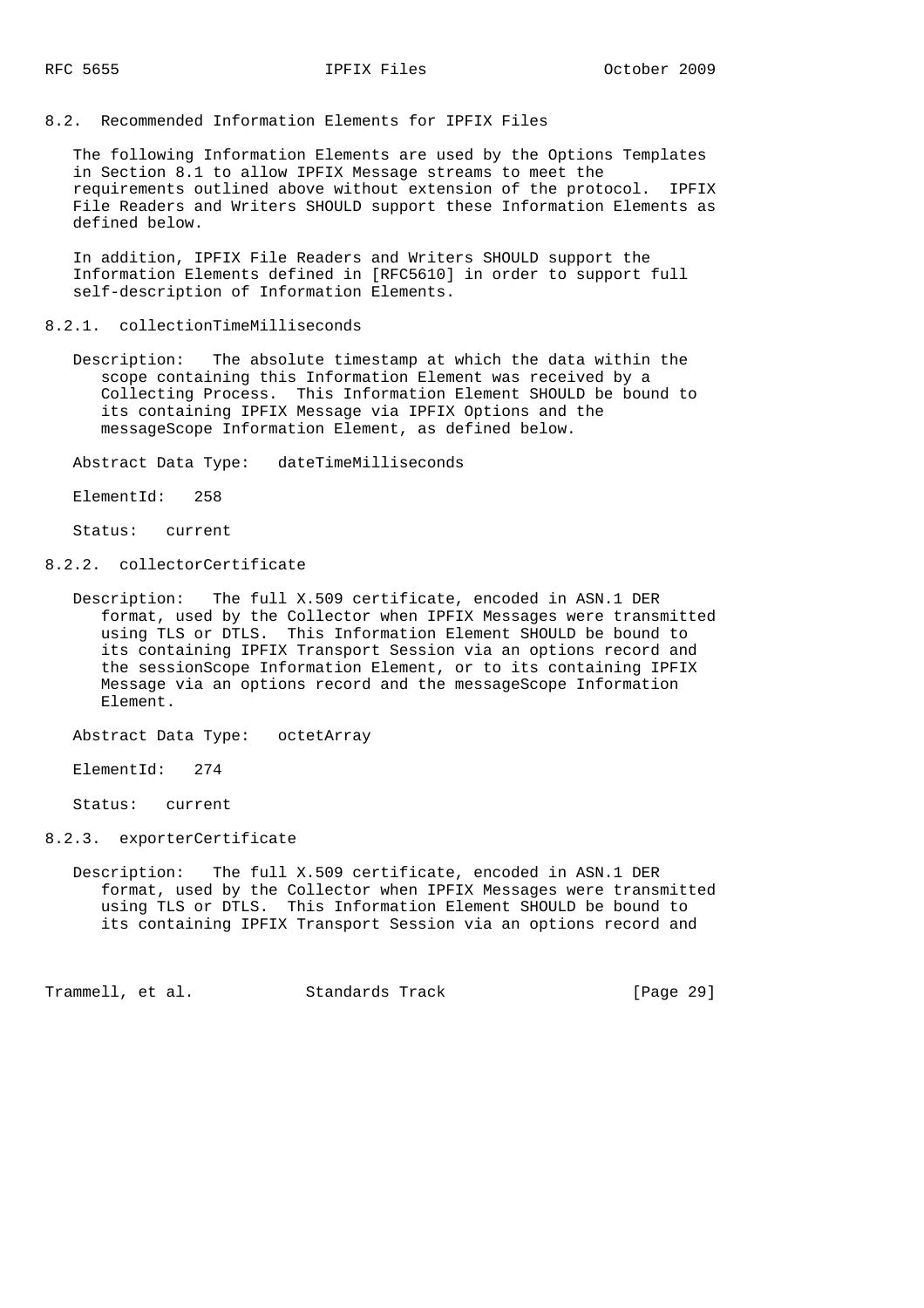the sessionScope Information Element, or to its containing IPFIX Message via an options record and the messageScope Information Element.

Abstract Data Type: octetArray

ElementId: 275

Status: current

8.2.4. exportSctpStreamId

 Description: The value of the SCTP Stream Identifier used by the Exporting Process for exporting IPFIX Message data. This is carried in the Stream Identifier field of the header of the SCTP DATA chunk containing the IPFIX Message(s).

Abstract Data Type: unsigned16

Data Type Semantics: identifier

ElementId: 259

Status: current

8.2.5. maxExportSeconds

 Description: The absolute Export Time of the latest IPFIX Message within the scope containing this Information Element. This Information Element SHOULD be bound to its containing IPFIX Transport Session via IPFIX Options and the sessionScope Information Element.

Abstract Data Type: dateTimeSeconds

ElementId: 260

Status: current

Units: seconds

8.2.6. maxFlowEndMicroseconds

 Description: The latest absolute timestamp of the last packet within any Flow within the scope containing this Information Element, rounded up to the microsecond if necessary. This Information Element SHOULD be bound to its containing IPFIX Transport Session via IPFIX Options and the sessionScope

Trammell, et al. Standards Track [Page 30]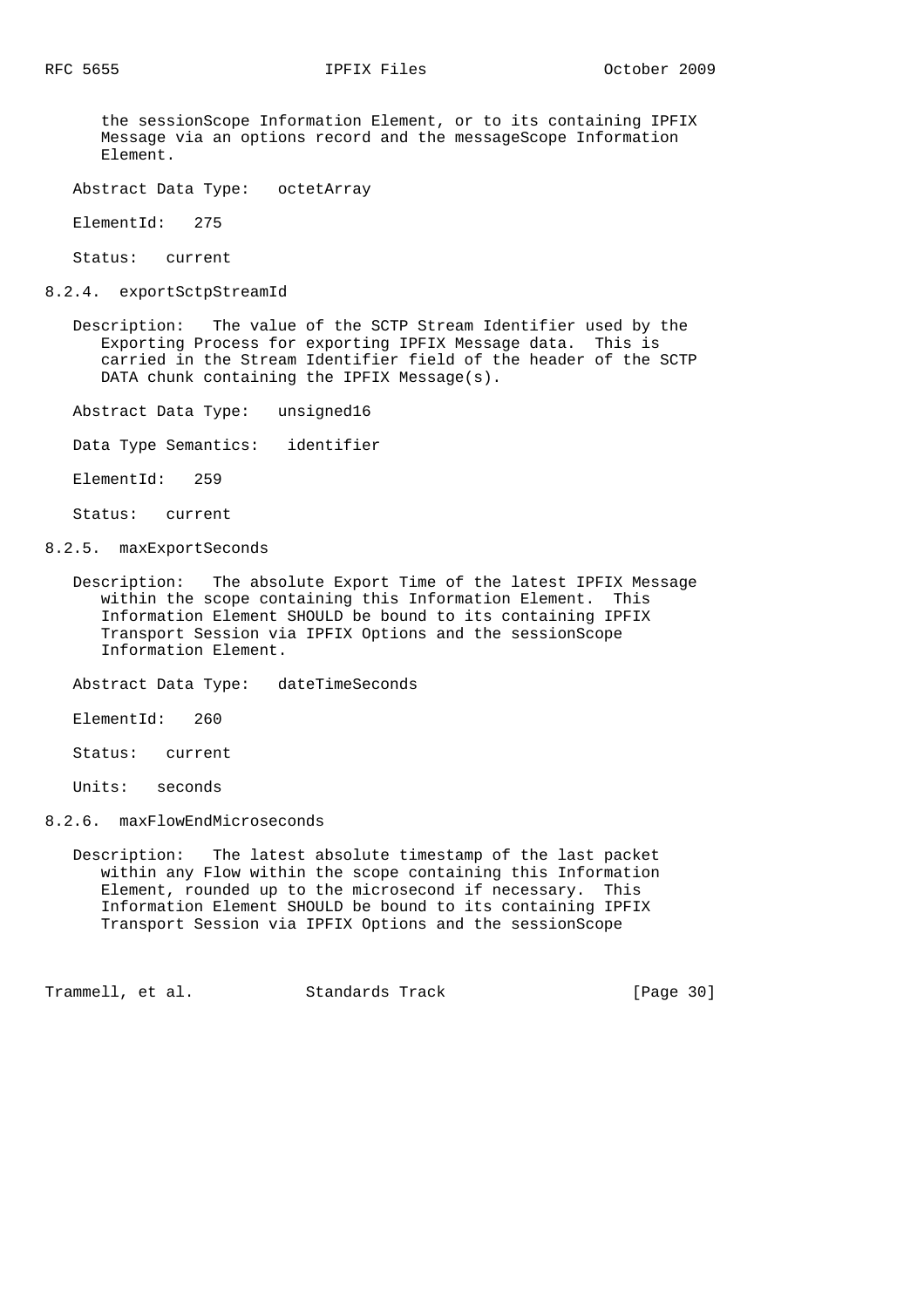Information Element. This Information Element SHOULD be used only in Transport Sessions containing Flow Records with microsecond precision (or better) timestamp Information Elements.

- Abstract Data Type: dateTimeMicroseconds
- ElementId: 268
- Status: current
- Units: microseconds
- 8.2.7. maxFlowEndMilliseconds
- Description: The latest absolute timestamp of the last packet within any Flow within the scope containing this Information Element, rounded up to the millisecond if necessary. This Information Element SHOULD be bound to its containing IPFIX Transport Session via IPFIX Options and the sessionScope Information Element. This Information Element SHOULD be used only in Transport Sessions containing Flow Records with millisecond precision (or better) timestamp Information Elements.

Abstract Data Type: dateTimeMilliseconds

- ElementId: 269
- Status: current

Units: milliseconds

### 8.2.8. maxFlowEndNanoseconds

 Description: The latest absolute timestamp of the last packet within any Flow within the scope containing this Information Element. This Information Element SHOULD be bound to its containing IPFIX Transport Session via IPFIX Options and the sessionScope Information Element. This Information Element SHOULD be used only in Transport Sessions containing Flow Records with nanosecond-precision timestamp Information Elements.

Abstract Data Type: dateTimeNanoseconds

ElementId: 270

- Status: current
- Units: nanoseconds

Trammell, et al. Standards Track [Page 31]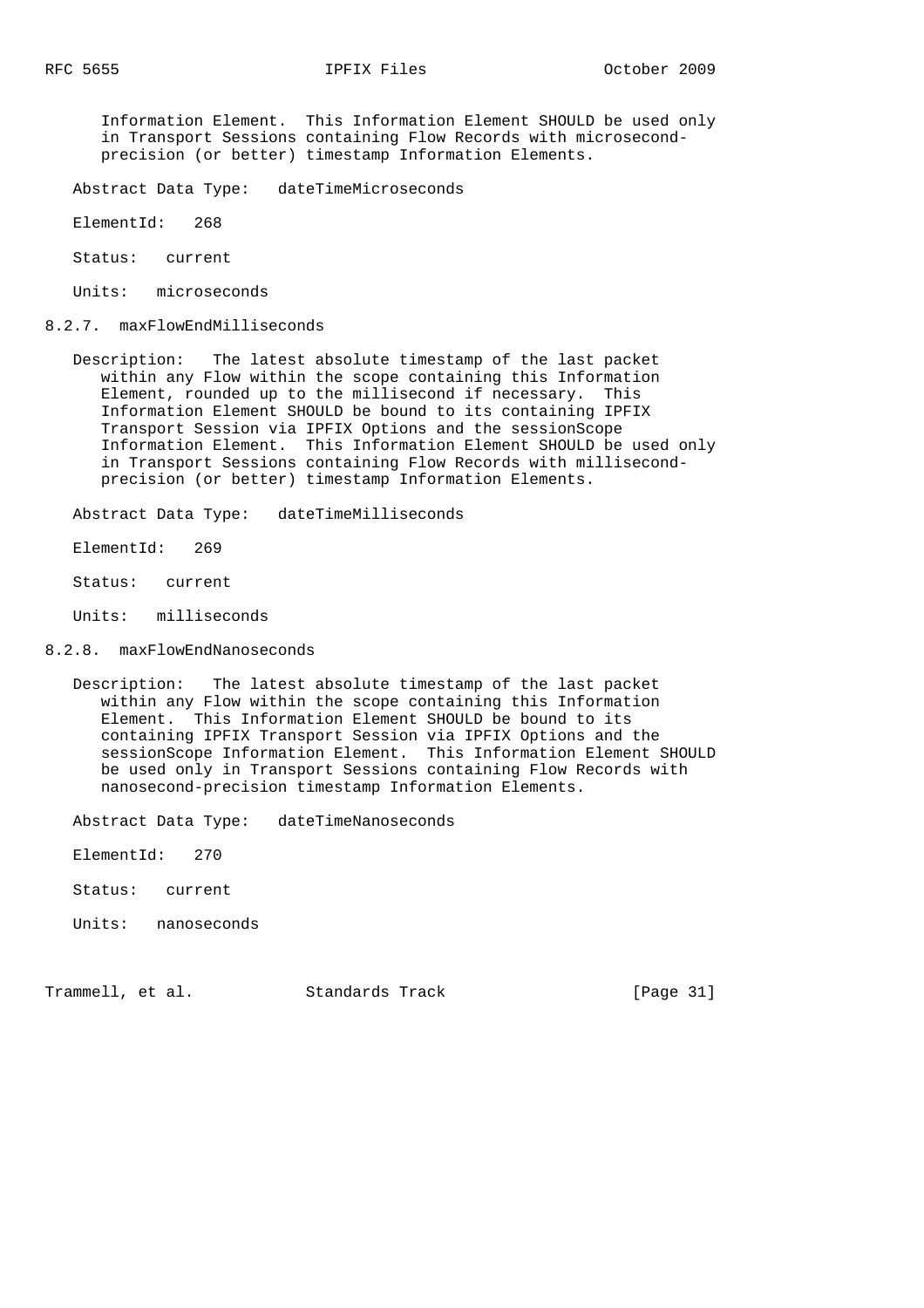8.2.9. maxFlowEndSeconds

 Description: The latest absolute timestamp of the last packet within any Flow within the scope containing this Information Element, rounded up to the second if necessary. This Information Element SHOULD be bound to its containing IPFIX Transport Session via IPFIX Options and the sessionScope Information Element.

Abstract Data Type: dateTimeSeconds

ElementId: 261

Status: current

Units: seconds

- 8.2.10. messageMD5Checksum
- Description: The MD5 checksum of the IPFIX Message containing this record. This Information Element SHOULD be bound to its containing IPFIX Message via an options record and the messageScope Information Element, as defined below, and SHOULD appear only once in a given IPFIX Message. To calculate the value of this Information Element, first buffer the containing IPFIX Message, setting the value of this Information Element to all zeroes. Then calculate the MD5 checksum of the resulting buffer as defined in [RFC1321], place the resulting value in this Information Element, and export the buffered message. This Information Element is intended as a simple checksum only; therefore collision resistance and algorithm agility are not required, and MD5 is an appropriate message digest.

Abstract Data Type: octetArray (16 bytes)

ElementId: 262

Status: current

Reference: RFC 1321, The MD5 Message-Digest Algorithm [RFC1321]

8.2.11. messageScope

 Description: The presence of this Information Element as scope in an Options Template signifies that the options described by the Template apply to the IPFIX Message that contains them. It is defined for general purpose message scoping of options, and proposed specifically to allow the attachment of checksum and collection information to a message via IPFIX Options. The value

Trammell, et al. Standards Track [Page 32]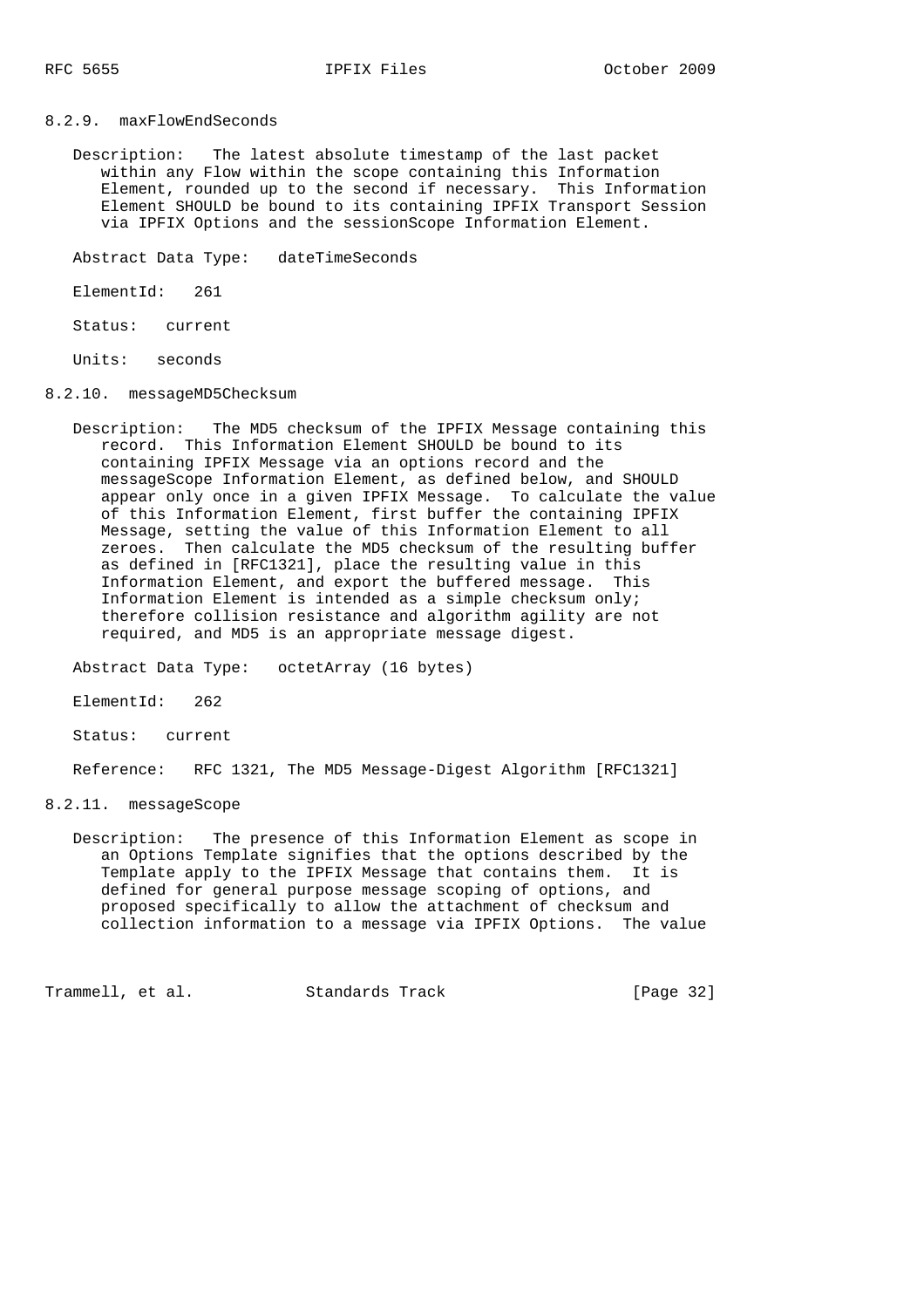of this Information Element MUST be written as 0 by the File Writer or Exporting Process. The value of this Information Element MUST be ignored by the File Reader or the Collecting Process.

Abstract Data Type: unsigned8

ElementId: 263

Status: current

8.2.12. minExportSeconds

 Description: The absolute Export Time of the earliest IPFIX Message within the scope containing this Information Element. This Information Element SHOULD be bound to its containing IPFIX Transport Session via an options record and the sessionScope Information Element.

Abstract Data Type: dateTimeSeconds

ElementId: 264

Status: current

Units: seconds

8.2.13. minFlowStartMicroseconds

 Description: The earliest absolute timestamp of the first packet within any Flow within the scope containing this Information Element, rounded down to the microsecond if necessary. This Information Element SHOULD be bound to its containing IPFIX Transport Session via an options record and the sessionScope Information Element. This Information Element SHOULD be used only in Transport Sessions containing Flow Records with microsecond precision (or better) timestamp Information Elements.

Abstract Data Type: dateTimeMicroseconds

ElementId: 271

Status: current

Units: microseconds

Trammell, et al. Standards Track [Page 33]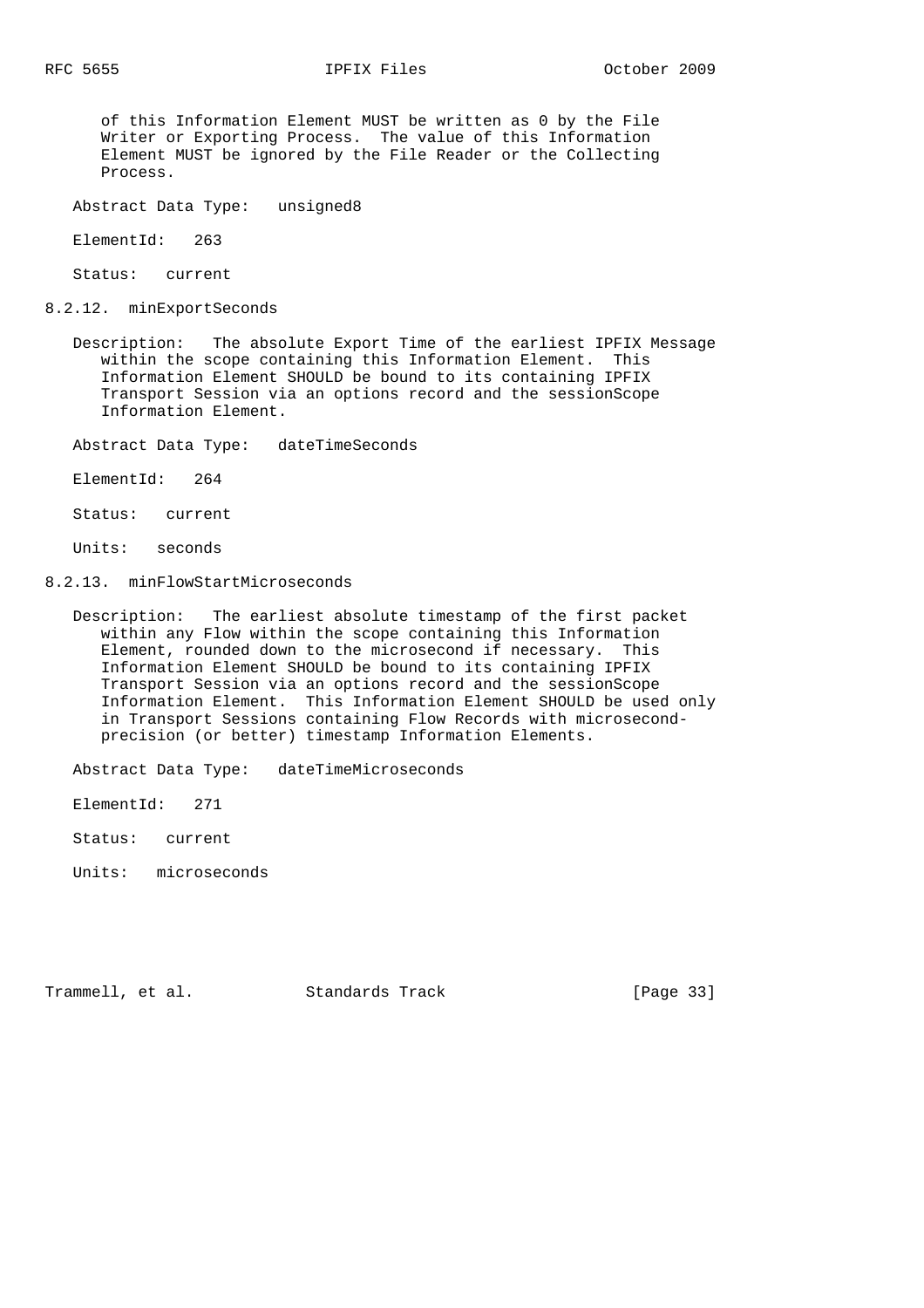## 8.2.14. minFlowStartMilliseconds

 Description: The earliest absolute timestamp of the first packet within any Flow within the scope containing this Information Element, rounded down to the millisecond if necessary. This Information Element SHOULD be bound to its containing IPFIX Transport Session via an options record and the sessionScope Information Element. This Information Element SHOULD be used only in Transport Sessions containing Flow Records with millisecond precision (or better) timestamp Information Elements.

Abstract Data Type: dateTimeMilliseconds

ElementId: 272

Status: current

Units: milliseconds

8.2.15. minFlowStartNanoseconds

 Description: The earliest absolute timestamp of the first packet within any Flow within the scope containing this Information Element. This Information Element SHOULD be bound to its containing IPFIX Transport Session via an options record and the sessionScope Information Element. This Information Element SHOULD be used only in Transport Sessions containing Flow Records with nanosecond-precision timestamp Information Elements.

Abstract Data Type: dateTimeNanoseconds

ElementId: 273

Status: current

Units: nanoseconds

8.2.16. minFlowStartSeconds

 Description: The earliest absolute timestamp of the first packet within any Flow within the scope containing this Information Element, rounded down to the second if necessary. This Information Element SHOULD be bound to its containing IPFIX Transport Session via an options record and the sessionScope Information Element.

Abstract Data Type: dateTimeSeconds

Trammell, et al. Standards Track [Page 34]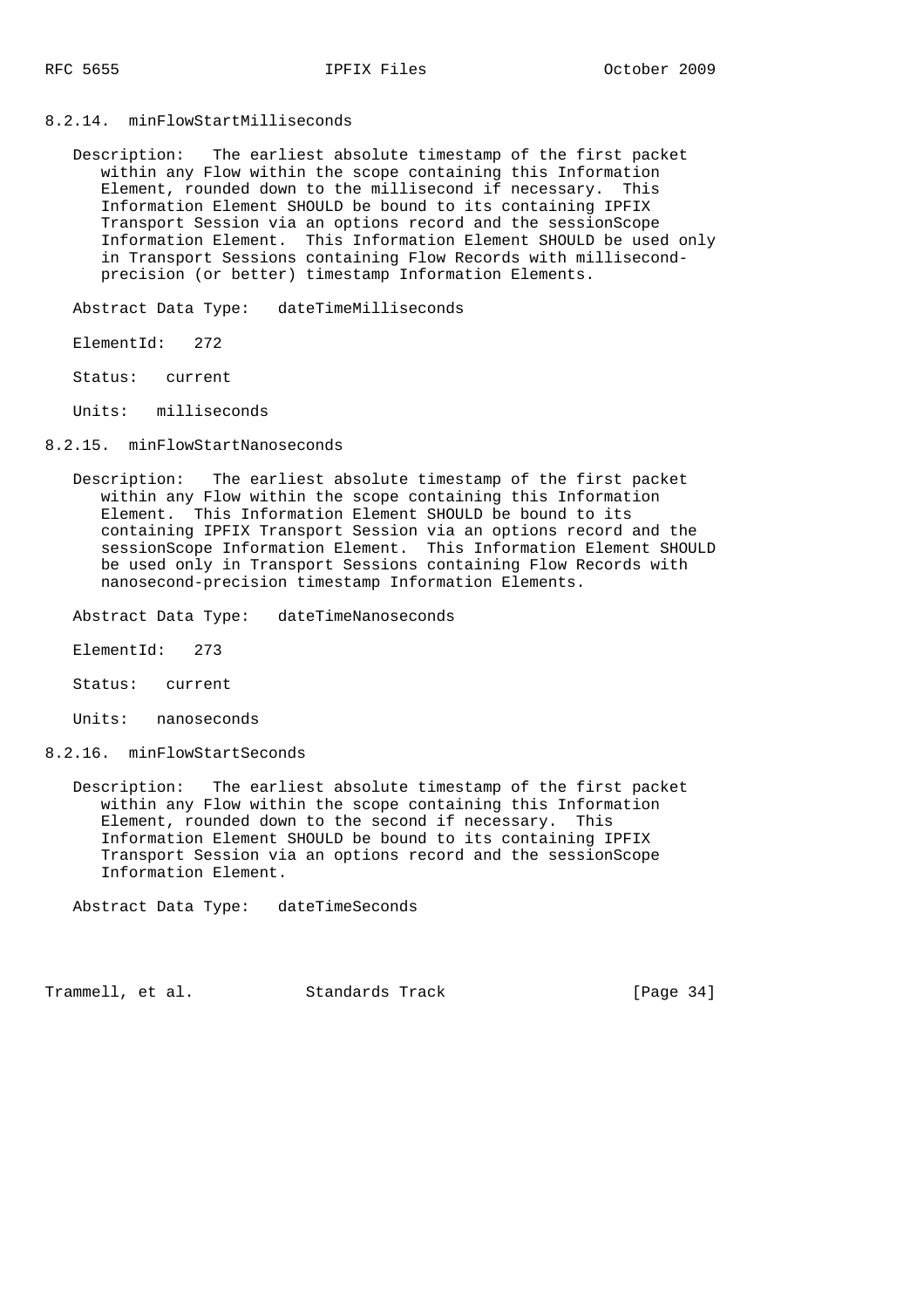ElementId: 265

Status: current

Units: seconds

8.2.17. opaqueOctets

 Description: This Information Element is used to encapsulate non- IPFIX data into an IPFIX Message stream, for the purpose of allowing a non-IPFIX data processor to store a data stream inline within an IPFIX File. A Collecting Process or File Writer MUST NOT try to interpret this binary data. This Information Element differs from paddingOctets as its contents are meaningful in some non-IPFIX context, while the contents of paddingOctets MUST be 0x00 and are intended only for Information Element alignment.

Abstract Data Type: octetArray

ElementId: 266

Status: current

8.2.18. sessionScope

 Description: The presence of this Information Element as scope in an Options Template signifies that the options described by the Template apply to the IPFIX Transport Session that contains them. Note that as all options are implicitly scoped to Transport Session and Observation Domain, this Information Element is equivalent to a "null" scope. It is defined for general purpose session scoping of options, and proposed specifically to allow the attachment of time window and collection information to an IPFIX File via IPFIX Options. The value of this Information Element MUST be written as 0 by the File Writer or Exporting Process. The value of this Information Element MUST be ignored by the File Reader or the Collecting Process.

Abstract Data Type: unsigned8

ElementId: 267

Status: current

Trammell, et al. Standards Track [Page 35]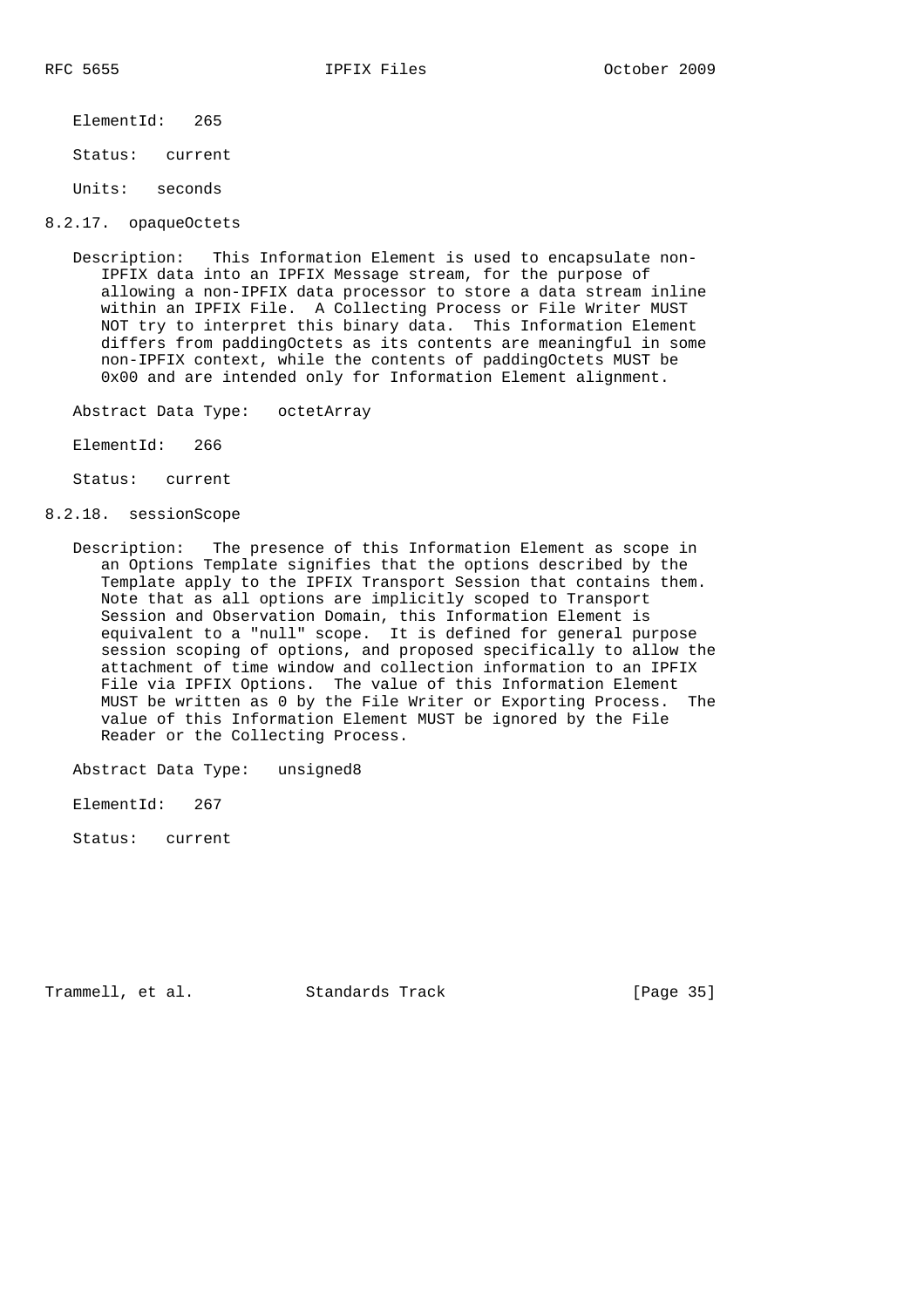### 9. Signing and Encryption of IPFIX Files

 In order to ensure the integrity of IPFIX Files and the identity of IPFIX File Writers, File Writers and File Readers SHOULD provide for an interoperable and easily implemented method for signing IPFIX Files, and verifying those signatures. This section specifies method via CMS detached signatures.

 Note that while CMS specifies an encapsulation format that can be used for encryption as well as signing, no method is specified for encapsulation for confidentiality protection. It is assumed that application-specific or process-specific requirements outweigh the need for interoperability for encrypted files.

## 9.1. CMS Detached Signatures

 The Cryptographic Message Syntax (CMS) [RFC3852] defines an encapsulation syntax for data protection, used to digitally sign, authenticate, or encrypt arbitrary message content. CMS can also be used to create detached signatures, in which the signature is stored in a separate file. This arrangement maximizes interoperability, as File Readers that are not aware of CMS detached signatures and have no requirement for them can simply ignore them; the content of the IPFIX File itself is unchanged by the signature.

 The detached signature file for an IPFIX File SHOULD be stored, transported, or otherwise made available (e.g., by FTP or HTTP) alongside the signed IPFIX File, with the same filename as the IPFIX File, except that the file extension ".p7s" is added to the end, conforming to the naming convention in [RFC3851].

 Within the detached signature, the CMS ContentInfo type MUST always be present, and it MUST encapsulate the CMS SignedData content type, which in turn MUST NOT encapsulate the signed IPFIX File content. The CMS detached signature is summarized as follows:

Trammell, et al. Standards Track [Page 36]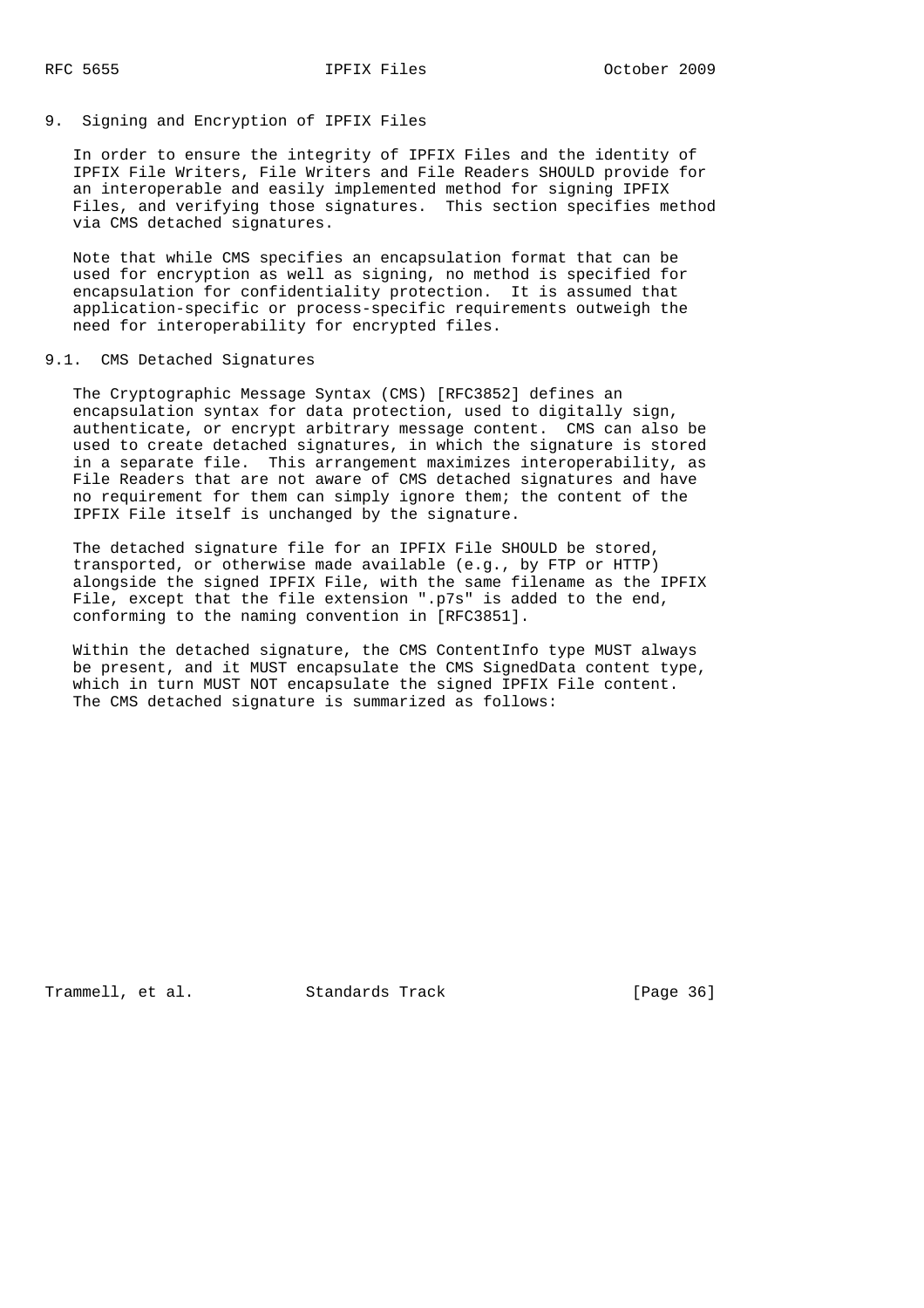```
 ContentInfo {
                    id-signedData, -- (1.2.840.113549.1.7.2)content SignedData
   }
  SignedData {
    version CMSVersion, -- Always set to 3
 digestAlgorithms DigestAlgorithmIdentifiers,
 encapContentInfo EncapsulatedContentInfo,
 certificates CertificateSet, -- File Writer certificate(s)
 crls CertificateRevocationLists, -- Optional
 signerInfos SET OF SignerInfo -- Only one signer
   }
   SignerInfo {
    version CMSVersion, -- Always set to 3
sid SignerIdentifier,
 digestAlgorithm DigestAlgorithmIdentifier,
signedAttrs SignedAttributes,
 signatureAlgorithm SignatureAlgorithmIdentifier,
signature SignatureValue,
 unsignedAttrs UnsignedAttributes
   }
   EncapsulatedContentInfo {
                    id-data, -- (1.2.840.113549.1.7.1) eContent OCTET STRING -- Always absent
   }
```
 The details of the contents of each CMS encapsulation are detailed in the subsections below.

## 9.1.1. ContentInfo

 [RFC3852] requires the outer-most encapsulation to be ContentInfo; the fields of ContentInfo are as follows:

 contentType: the type of the associated content. For the detached signature file, the encapsulated type is always SignedData, so the id-signedData (1.2.840.113549.1.7.2) object identifier MUST be present in this field.

content: a SignedData content, detailed in Section 9.1.2.

Trammell, et al. Standards Track [Page 37]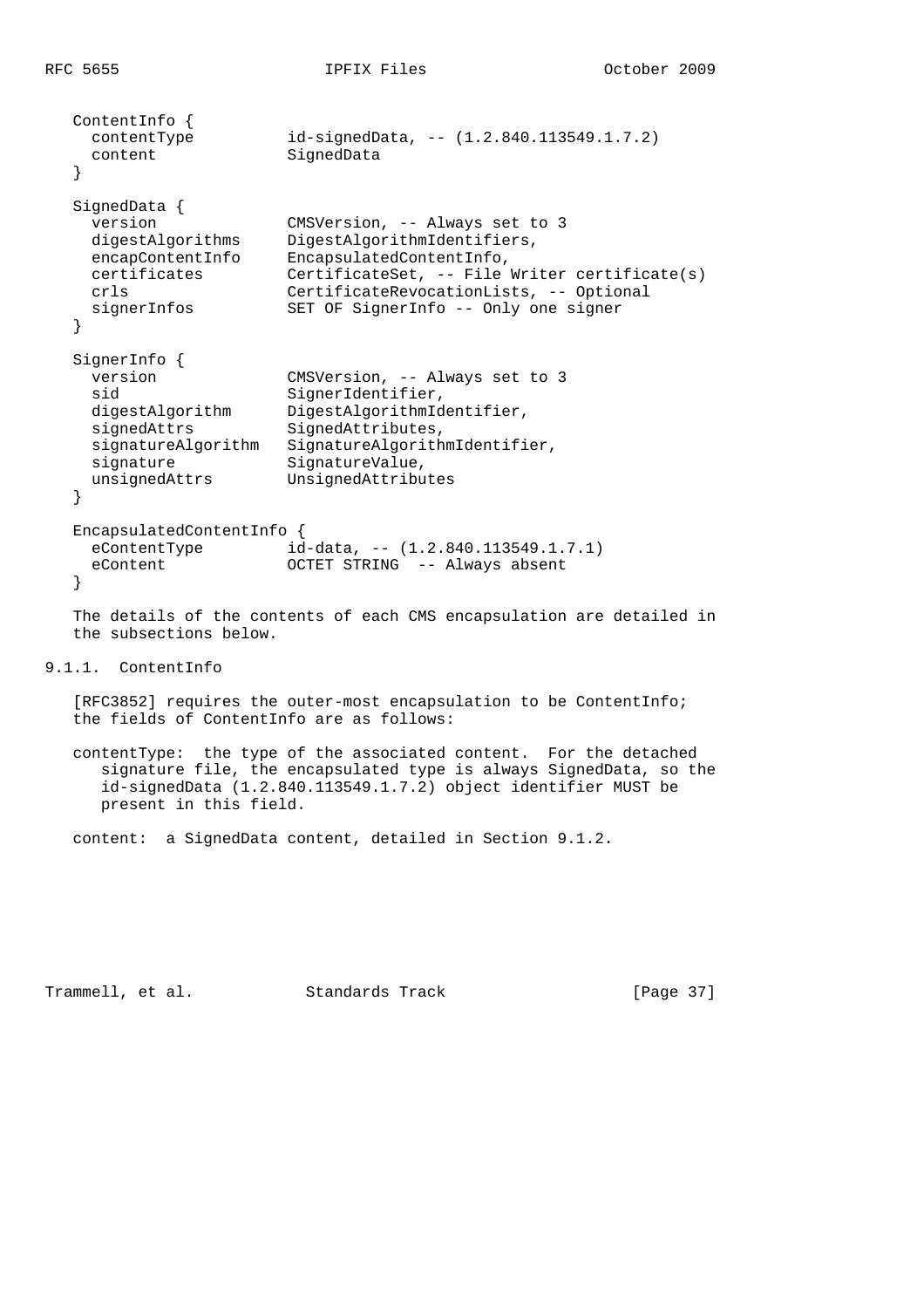#### 9.1.2. SignedData

 The SignedData content type contains the signature of the IPFIX File and information to aid in validation; the fields of SignedData are as follows:

version: MUST be 3.

- digestAlgorithms: a collection of one-way hash function identifiers. It MUST contain the identifier used by the File Writer to generate the digital signature.
- encapContentInfo: the signed content, including a content type identifier. Since a detached signature is being created, it does not encapsulate the IPFIX File. The EncapsulatedContentInfo is detailed in Section 9.1.4.
- certificates: a collection of certificates. It SHOULD include the X.509 certificate needed to validate the digital signature file. Certification Authority (CA) and File Writer certificates MUST conform to the certificate profile specified in [RFC5280].
- crls: an optional collection of certificate revocation lists (CRLs). It SHOULD NOT contain any CRLs; any CRLs that are present MUST conform to the certificate profile specified in [RFC5280].
- signerInfos: a collection of per-signer information; this identifies the File Writer. More than one SignerInfo MAY appear to facilitate transitions between keys or algorithms. The SignerInfo type is detailed in Section 9.1.3.

9.1.3. SignerInfo

 The SignerInfo type identifies the File Writer; the fields of SignerInfo are as follows:

version: MUST be 3.

- sid: identifies the File Writer's public key. This identifier MUST match the value included in the subjectKeyIdentifier certificate extension on the File Writer's X.509 certificate.
- digestAlgorithm: identifies the one-way hash function and associated parameters used to generate the signature.

Trammell, et al. Standards Track [Page 38]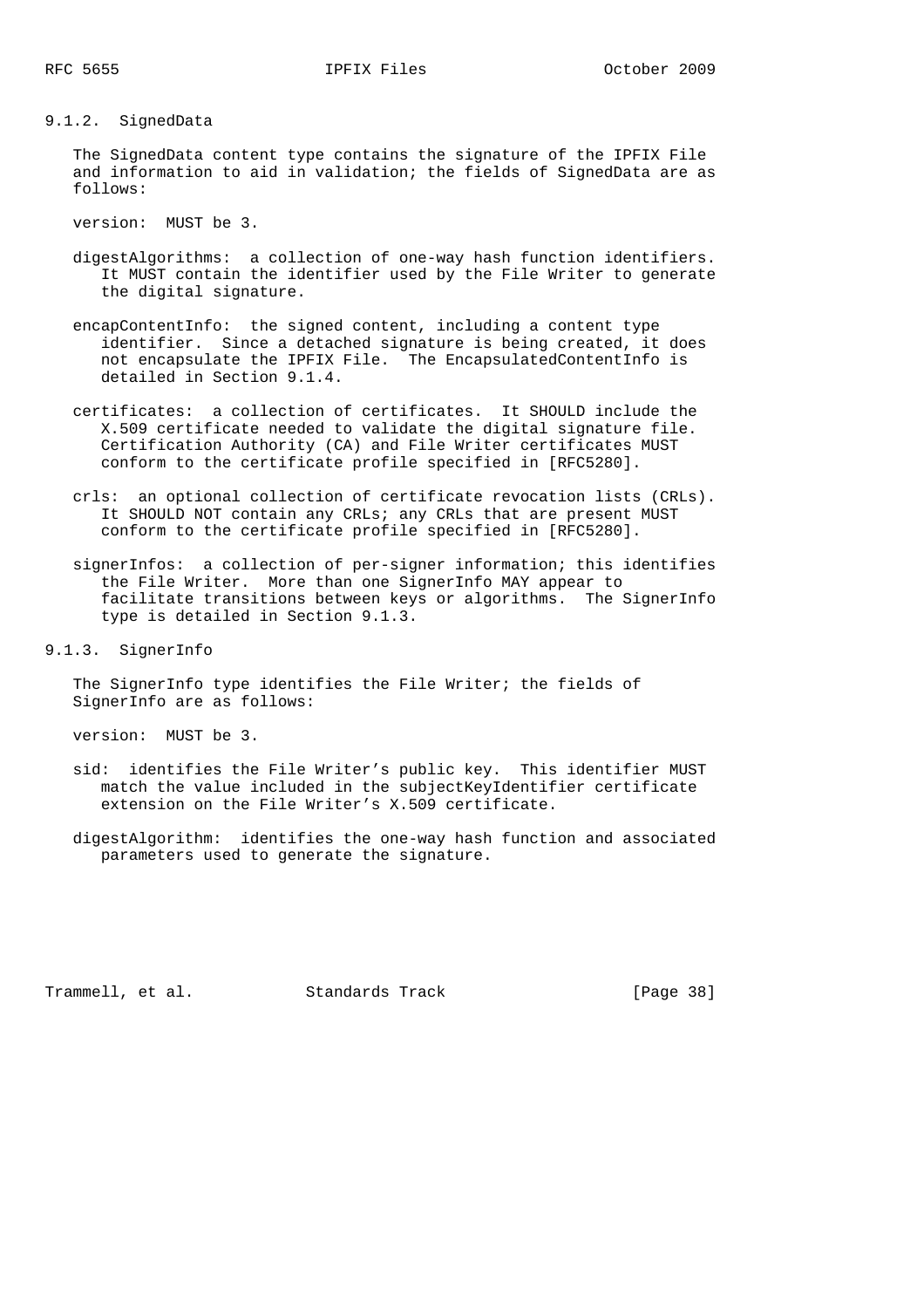signedAttrs: an optional set of attributes that are signed along with the content.

 digestAlgorithm: identifies the digital signature algorithm and associated parameters used to generate the signature.

signature: the digital signature of the associated file.

unsignedAttrs: an optional set of attributes that are not signed.

9.1.4. EncapsulatedContentInfo

 The EncapsulatedContentInfo structure contains a content type identifier. Since a detached signature is being created, it does not encapsulate the IPFIX File. The fields of EncapsulatedContentInfo are as follows:

- eContentType: an object identifier that uniquely specifies the content type. The content type associated with IPFIX File MUST be id-data (1.2.840.113549.1.7.1).
- eContent: an optional field containing the signed content. Since this is a detached signature, eContent MUST be absent.
- 9.2. Encryption Error Resilience

 Note that single bit errors in the encrypted data stream can result in larger errors in the decrypted stream, depending on the encryption scheme used.

 In applications (e.g., archival storage) in which error resilience is very important, File Writers SHOULD use an encryption scheme that can resynchronize after bit errors. A common example is a block cipher in CBC (Cipher Block Chaining) mode. In this case, File Writers MAY also use the Message Checksum Options Template to attach a checksum to each IPFIX Message in the IPFIX File, in order to support the recognition of errors in the decrypted data.

10. Compression of IPFIX Files

 Network traffic measurement data is generally highly compressible. IPFIX Templates tend to increase the information content per record by not requiring the export of irrelevant or non-present fields in records, and the technique described in [RFC5473] also reduces the export of redundant information. However, even with these techniques, generalized compression can decrease storage requirements significantly; therefore, IPFIX File Writers and File Readers SHOULD support compression as described in this section.

Trammell, et al. Standards Track [Page 39]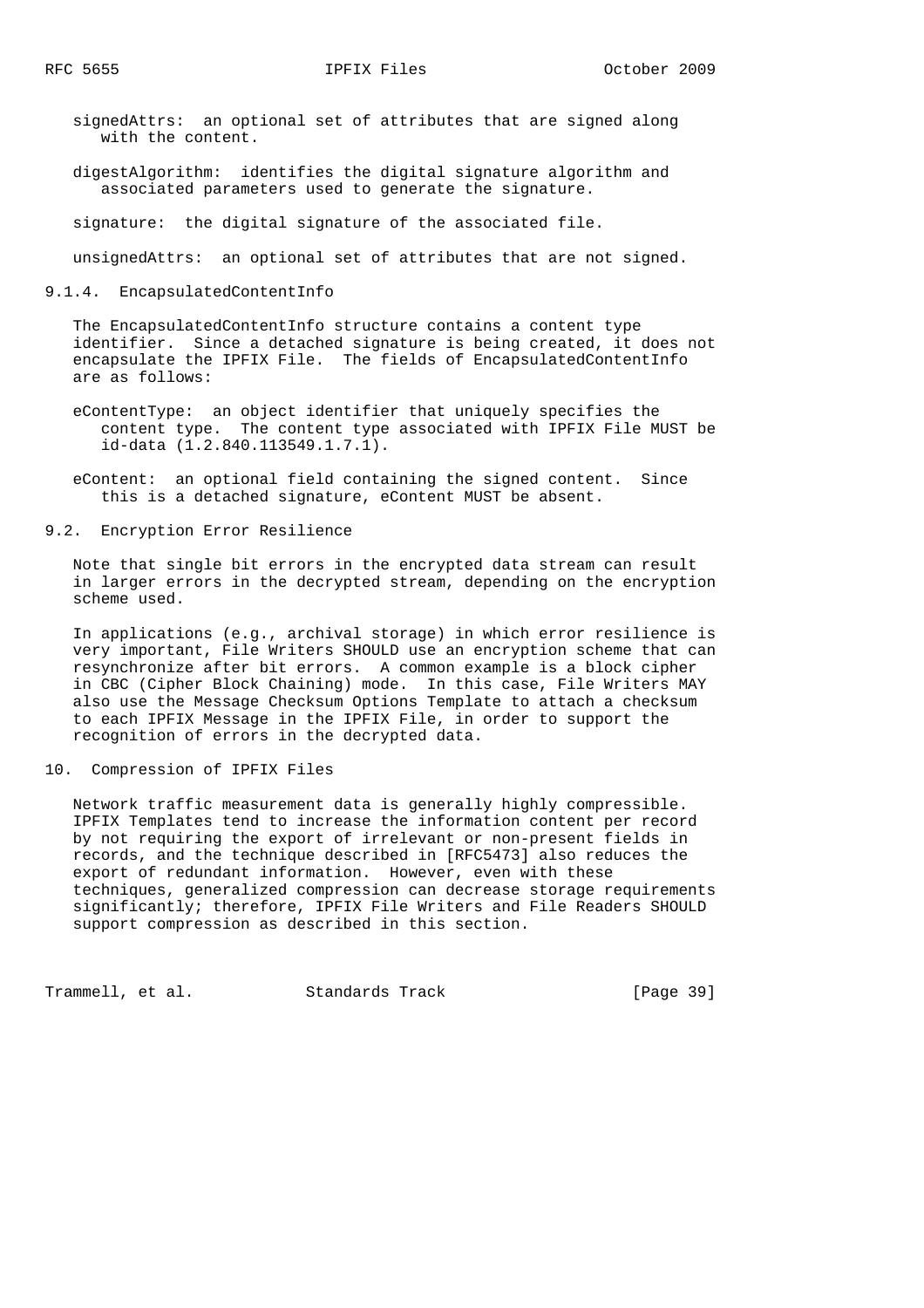#### 10.1. Supported Compression Formats

 IPFIX Files support two compression encapsulation formats: bzip2 [bzip2] and gzip [RFC1952]. bzip2 provides better compression than gzip and, as a block compression algorithm, better error recovery characteristics, at the expense of slower compression. gzip is potentially a better choice when compression time is an issue. These two algorithms and encapsulation formats were chosen for ubiquity and ease of implementation.

 IPFIX File Readers and Writers supporting compression MUST support bzip2, and SHOULD support gzip.

### 10.2. Compression Recognition at the File Reader

 bzip2, gzip, and uncompressed IPFIX Files have distinct magic numbers. IPFIX File Readers SHOULD use these magic numbers to determine what compression, if any, is in use for an IPFIX File, and invoke the proper decompression. bzip2 files are identified by the initial three-octet string 0x42, 0x5A, 0x68 ("BZh"). gzip files are identified by the initial two-octet string 0x1F, 0x8B. IPFIX Files are identified by the initial two-octet string 0x00, 0x0A; these are the version bytes of the first IPFIX Message header in the File.

#### 10.3. Compression Error Resilience

 Compression at the file level, like encryption, is not particularly resilient to errors; in the worst case, a single bit error in a stream-compressed file could result in the loss of the entire file.

 Since block compression algorithms that support the identification and isolation of blocks containing errors limit the impact of errors on the recoverability of compressed data, the use of bzip2 in applications where error resilience is important is RECOMMENDED.

 Since the block boundary of a block-compressed IPFIX File may fall in the middle of an IPFIX Message, resynchronization of an IPFIX Message stream by a File Reader after a compression error requires some care. The beginning of an IPFIX Message may be identified by its header signature (the Version field of the Message Header, 0x00 0x0A, followed by a 16-bit Message Length), but simply searching for the first occurrence of the Version field is insufficient, since these two bytes may occur in valid IPFIX Template or Data Sets.

 Therefore, we specify the following algorithm for File Readers to resynchronize an IPFIX Message Stream after skipping a compressed block containing errors:

Trammell, et al. Standards Track [Page 40]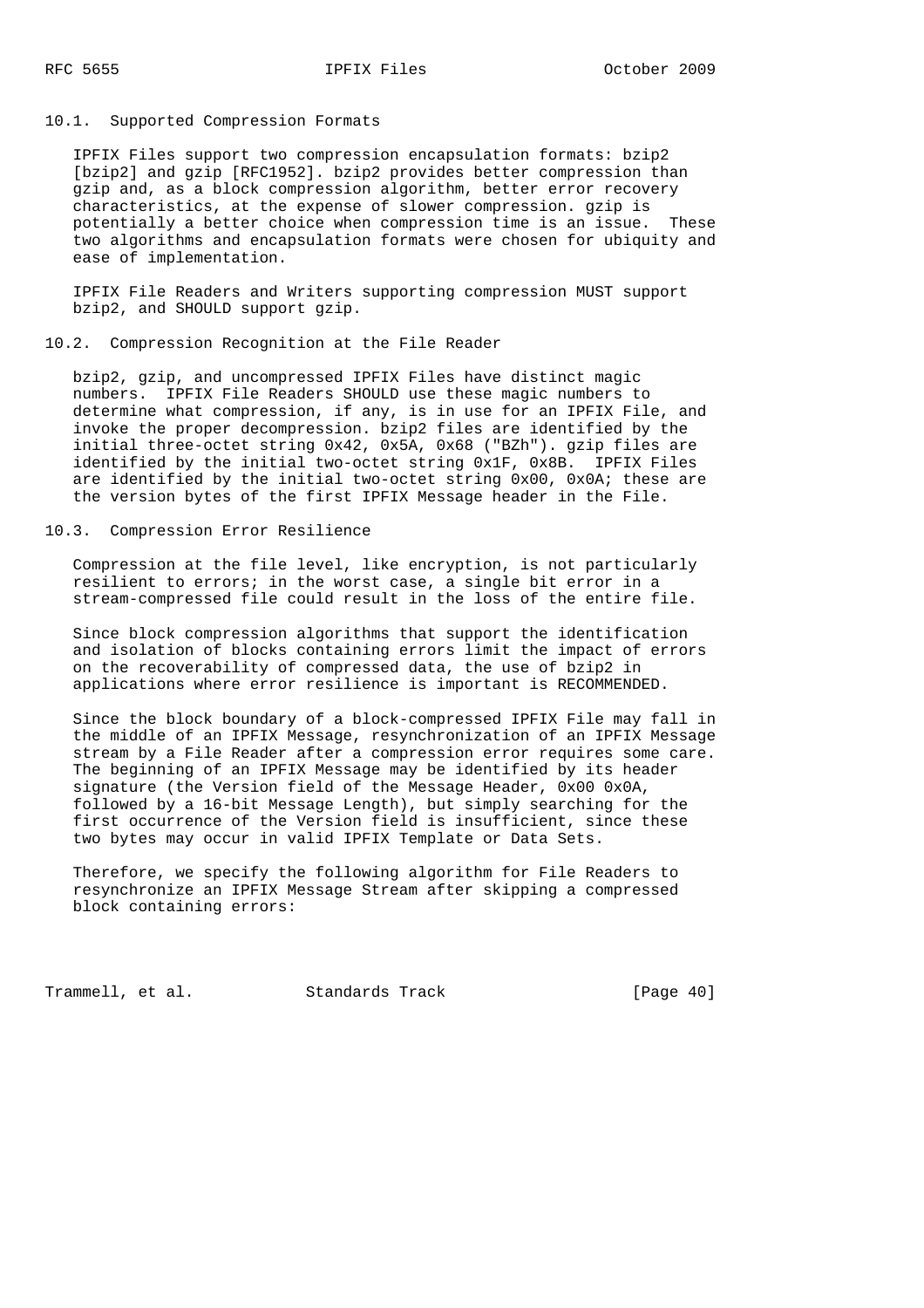- 1. Search after the error for the first occurrence of the octet string 0x00, 0x0A (the IPFIX Message Header Version field).
- 2. Treat this field as the beginning of a candidate IPFIX Message. Read the two bytes following the Version field as a Message Length, and seek to that offset from the beginning of the candidate IPFIX Message.
- 3. If the first two octets after the candidate IPFIX Message are 0x00, 0x0A (i.e., the IPFIX Message Header Version field of the next message in the stream), or if the end-of-file is reached precisely at the end of the candidate IPFIX Message, presume that the candidate IPFIX Message is valid, and begin reading the IPFIX File from the start of the candidate IPFIX Message.
- 4. If not, or if the seek reaches end-of-file or another block containing errors before finding the end of the candidate message, go back to step 1, starting the search two bytes from the start of the candidate IPFIX Message.

 The algorithm above will improperly identify a non-message as a message approximately 1 in 2^32 times, assuming random IPFIX data. It may be expanded to consider multiple candidate IPFIX Messages in order to increase reliability.

 In applications (e.g., archival storage) in which error resilience is very important, File Writers SHOULD use block compression algorithms, and MAY attempt to align IPFIX Messages within compression blocks to ease resynchronization after errors. File Readers SHOULD use the resynchronization algorithm above to minimize data loss due to compression errors.

11. Recommended File Integration Strategies

 This section describes methods for integrating IPFIX File data with other file formats.

11.1. Encapsulation of Non-IPFIX Data in IPFIX Files

 At times, it may be useful to export or store non-IPFIX data inline in an IPFIX File or Message stream. To do this cleanly, this data must be encapsulated into IPFIX Messages so that an IPFIX File Reader or Collecting Process can handle it without any need to interpret it. At the same time, this data must not be changed during transmission or storage. The opaqueOctets Information Element, as defined in Section 8.2.17, is provided for this encapsulation.

Trammell, et al. Standards Track [Page 41]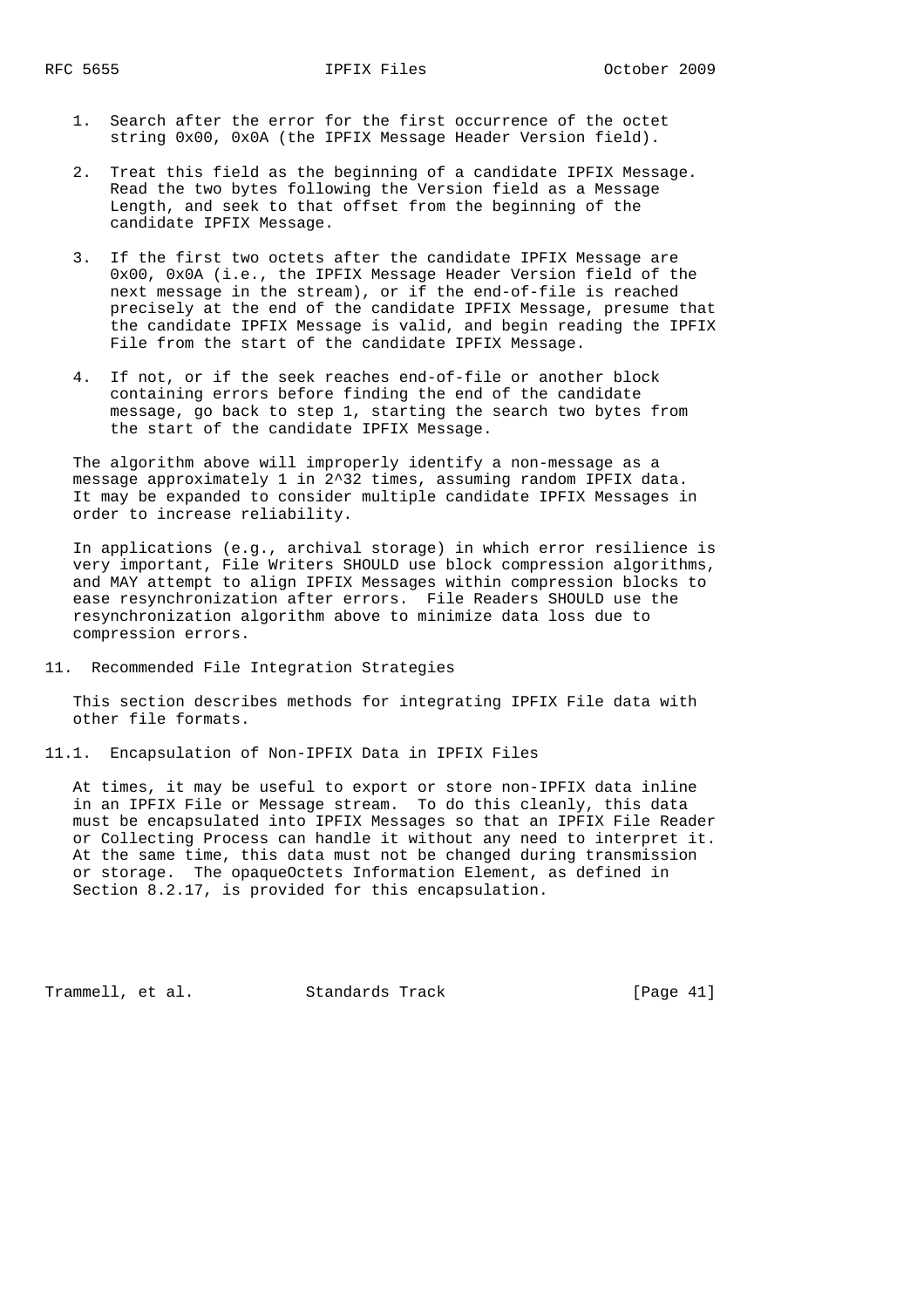Processing the encapsulated non-IPFIX data is left to a separate processing mechanisms that can identify encapsulated non-IPFIX data in an IPFIX Message Stream, but need not have any other IPFIX handling capability, except the ability to skip over all IPFIX Messages that do not encapsulate non-IPFIX data.

 The Message Checksum Options Template, described in Section 8.1.1, may be used as a uniform mechanism to identify errors within encapsulated data.

 Note that this mechanism can only encapsulate data objects up to 65,515 octets in length. If the space available in one IPFIX Message is not enough for the amount of data to be encapsulated, then the data must be broken into smaller segments that are encapsulated into consecutive IPFIX Messages. Any additional structuring or semantics of the raw data is outside the scope of IPFIX and must be implemented within the encapsulated binary data itself. Furthermore, the raw encapsulated data cannot be assumed by an IPFIX File Reader to have any specific format.

### 11.2. Encapsulation of IPFIX Files within Other File Formats

 Consequently, it may also be useful to reverse the encapsulation, that is, to export or store IPFIX data inline within a non-IPFIX File or data stream. This makes sense when the other file format is not compatible with the encapsulation described above in Section 11.1. Generally speaking, the encapsulation here will be specific to the format of the containing file. For example, IPFIX Files may be embedded in XML elements using hex or Base64 encoding, or in raw binary files using start and end delimiters or some form of run length encoding. As there are as many potential encapsulations here as there are potential file formats, the specifics of each are out of scope for this specification.

#### 12. Security Considerations

 The Security Considerations section of [RFC5101], on which the IPFIX File format is based, is largely concerned with the proper application of TLS and DTLS to ensure confidentiality and integrity when exporting IPFIX Messages. By analogy, this document specifies the use of CMS [RFC3852] detached signatures to provide equivalent integrity protection to TLS and DTLS in Section 9.1. However, aside from merely applying CMS for signatures, there are several security issues which much be considered in certain circumstances; these are covered in the subsections below.

Trammell, et al. Standards Track [Page 42]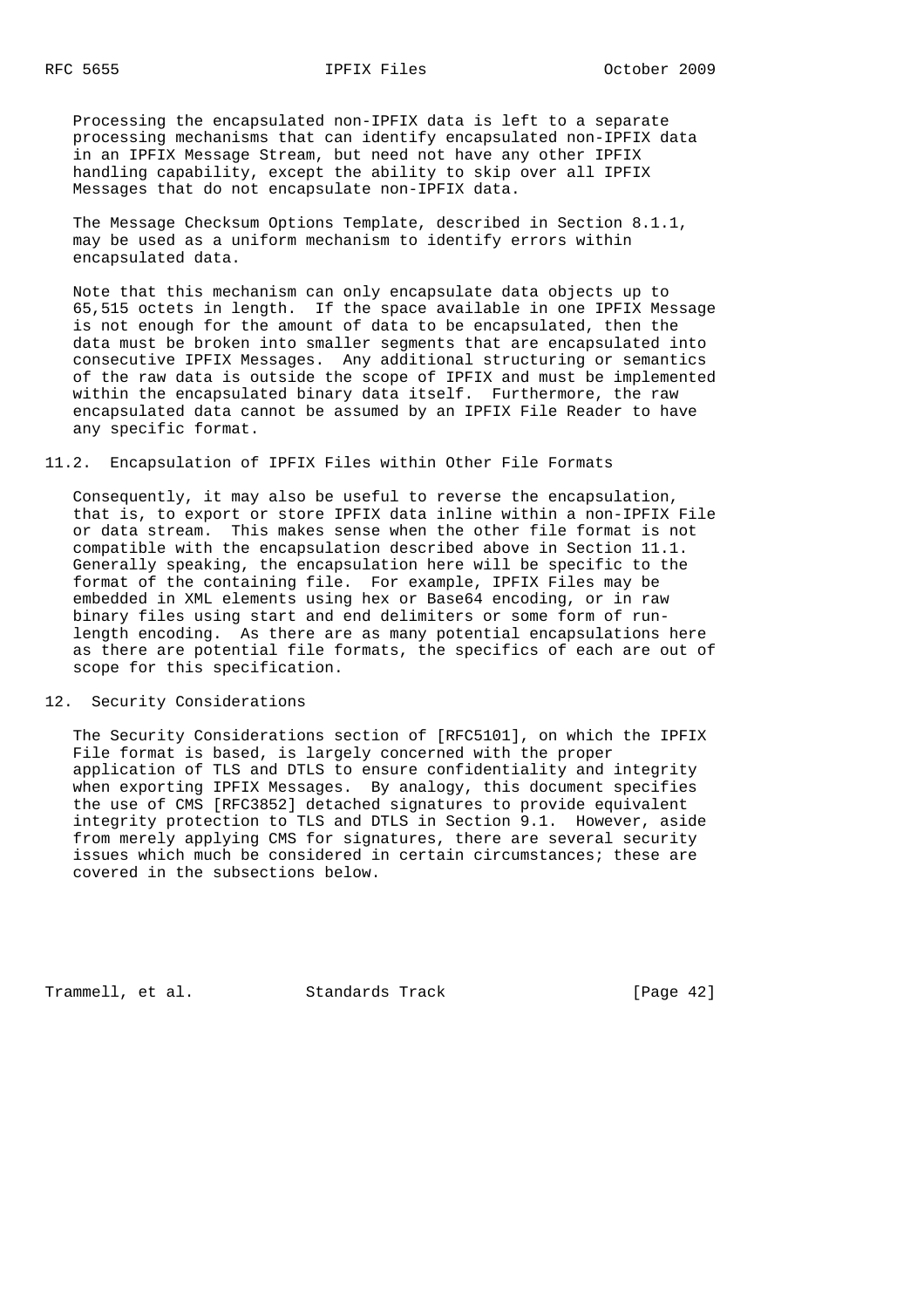## 12.1. Relationship between IPFIX File and Transport Encryption

 The underlying protocol used to exchange the information that will be stored using the format proposed in this document must as well apply appropriate procedures to guarantee the integrity and confidentiality of the exported information. Such issues are addressed in [RFC5101]. Specifically, IPFIX Files that store data taken from an IPFIX Collecting Process using TLS or DTLS for transport security SHOULD be signed as in Section 9.1 and SHOULD be encrypted out of band; storage of such flow data without encryption may present a potential breach of confidentiality. Conversely, flow data considered sensitive enough to require encryption in storage that is later transmitted using IPFIX SHOULD be transmitted using TLS or DTLS for transport security.

## 12.2. End-to-End Assertions for IPFIX Files

 Note that while both TLS and CMS provide the ability to sign an IPFIX Transport Session or an IPFIX File, there exists no method for protecting data integrity end-to-end in the case in which a Collecting Process is collocated with a File Writer. The channel between the Exporting Process to Collecting Process using IPFIX is signed by the Exporting Process key and protected via TLS and DTLS, while the File is signed by the File Writer key and protected via CMS. The identity of the Exporting Process is not asserted in the file, and the records may be modified between the Collecting Process and the File Writer.

 There are two potential ways to address this issue. The first is by fiat, and is appropriate only when the application allows the Collecting-Process-to-File-Writer channel to be trusted. In this case, the File Writer's signature is an implicit assertion that the channel to the Exporting Process was protected, that the Exporting Process's signature was verified, and that the data was not changed after collection. For this to work, a File Writer collocated with a Collecting Process SHOULD NOT sign a File as specified in Section 9.1 unless the Transport Session over which the data was exported was protected via TLS or DTLS, and the Collecting Process positively identified the Exporting Process by its certificate. The File Writer SHOULD include the Exporting Process and Collecting Process certificates within the File using the Export Session Detail Options Template in Section 8.1.3 or the Message Detail Options Template in Section 8.1.4 to allow for later verification.

 In situations in which the Collecting Process and/or File Writer cannot be trusted, end-to-end integrity can then be approximated by collocating the File Writer with the Metering Process, and removing the IPFIX protocol completely from the chain. In this case, the File

Trammell, et al. Standards Track [Page 43]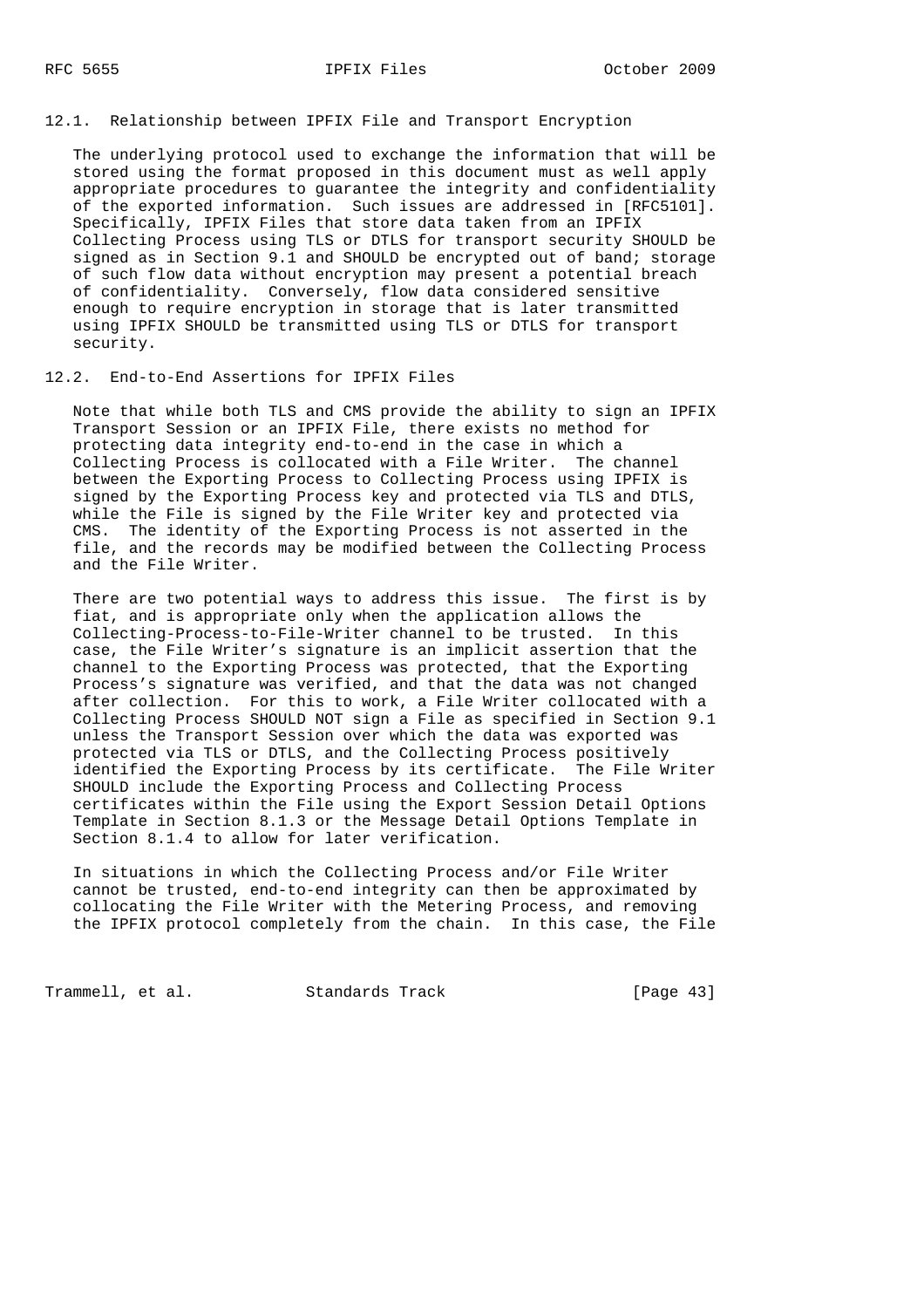Writer's signature is an implicit assertion that the Metering Process is identified and is not tampering with the information as observed on the wire.

 Verification of these trust relationships is out of scope for this document, and should be considered on a per-implementation basis.

### 12.3. Recommendations for Strength of Cryptography for IPFIX Files

 Note that when encrypting files for archival storage, the cryptographic strength is dependent on the length of time over which archival data is expected to be kept. Long-term storage may require re-application of cryptographic protection, periodically resigning and reencrypting files with stronger keys. In this case, it is recommended that the existing signed and/or encypted data be encapsulated within newer, stronger protection. See [RFC4810] for a discussion of this issue.

#### 13. IANA Considerations

 This document specifies the creation of several new IPFIX Information Elements in the IPFIX Information Element registry located at http://www.iana.org, as defined in Section 8.2 above. IANA has assigned the following Information Element numbers for their respective Information Elements as specified below:

- o Information Element number 258 for the collectionTimeMilliseconds Information Element.
- o Information Element number 274 for the collectorCertificate Information Element.
- o Information Element number 275 for the exporterCertificate Information Element.
- o Information Element number 259 for the exportSctpStreamId Information Element.
- o Information Element number 260 for the maxExportSeconds Information Element.
- o Information Element number 268 for the maxFlowEndMicroseconds Information Element.
- o Information Element number 269 for the maxFlowEndMilliseconds Information Element.

Trammell, et al. Standards Track [Page 44]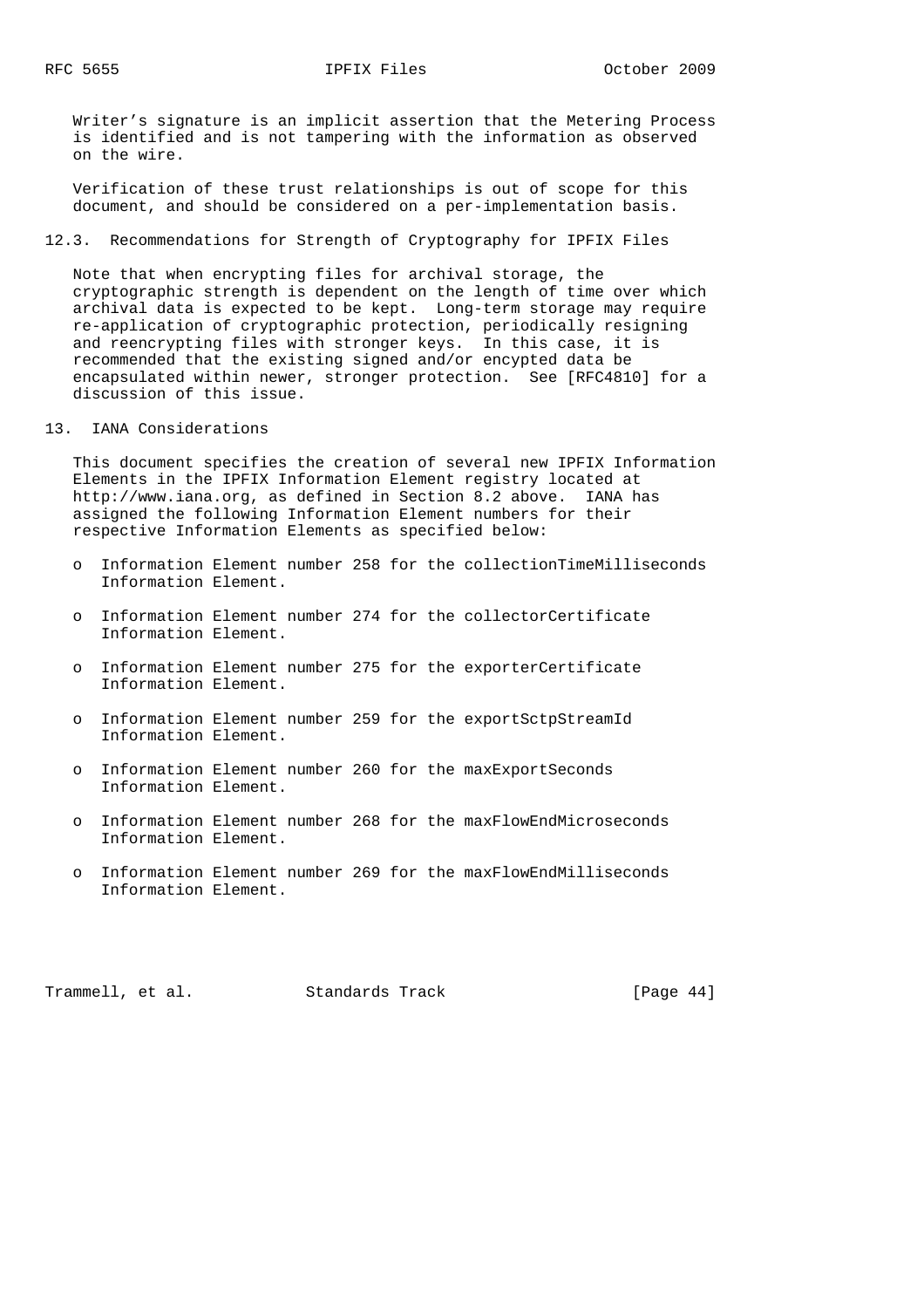- o Information Element number 270 for the maxFlowEndNanoseconds Information Element.
- o Information Element number 261 for the maxFlowEndSeconds Information Element.
- o Information Element number 262 for the messageMD5Checksum Information Element.
- o Information Element number 263 for the messageScope Information Element.
- o Information Element number 264 for the minExportSeconds Information Element.
- o Information Element number 271 for the minFlowStartMicroseconds Information Element.
- o Information Element number 272 for the minFlowStartMilliseconds Information Element.
- o Information Element number 273 for the minFlowStartNanoseconds Information Element.
- o Information Element number 265 for the minFlowStartSeconds Information Element.
- o Information Element number 266 for the opaqueOctets Information Element.
- o Information Element number 267 for the sessionScope Information Element.

 IANA has created the media type application/ipfix for IPFIX data, as described by the following registration information:

Type name: application

Subtype name: ipfix

- Required parameters: none
- Optional parameters: none
- Encoding considerations: IPFIX Files are binary, and therefore must be encoded in non-binary contexts.

Trammell, et al. Standards Track [Page 45]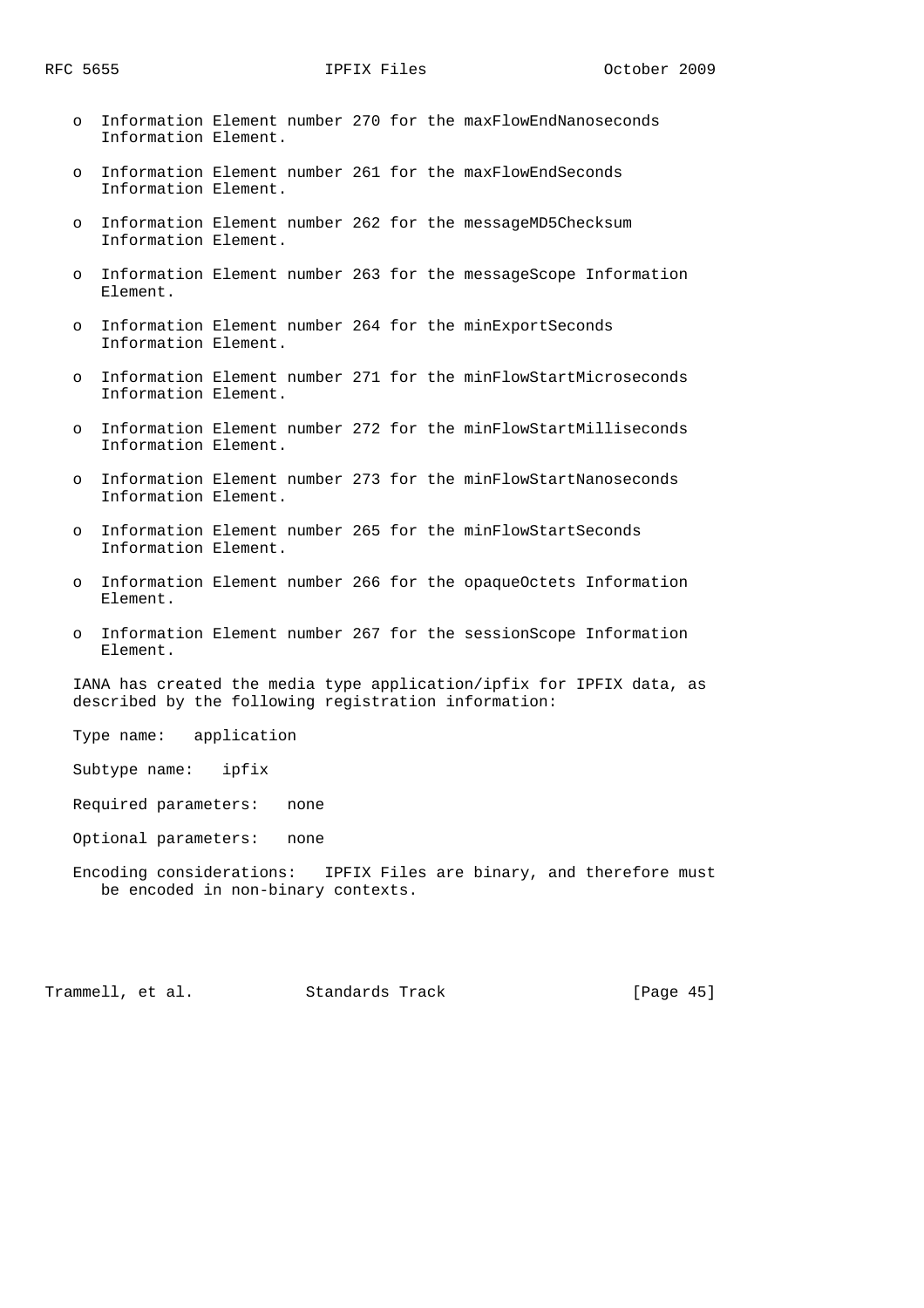- Security considerations: See the Security Considerations (Section 12) of RFC 5655, and the Security Considerations of [RFC5101].
- Interoperability considerations: See the "Detailed Specification" (Section 7) of RFC 5655. The format is designed to be broadly interoperable, as any valid stream of IPFIX Messages over any transport specified in [RFC5101] MUST be recognizable as a valid IPFIX File.
- Published specification: RFC 5655, especially Section 7, and [RFC5101].
- Applications that use this media type: Various IPFIX implementations (see [RFC5153]) support the construction of IPFIX File Readers and Writers.

Additional information:

 Magic number(s): None, although the first two bytes of any IPFIX File are the first two bytes of a message header, the Version field, which as of [RFC5101] are always 10 in network byte order: 0x00, 0x0A.

File extension(s): .ipfix

Macintosh file type code(s): none

- Person & email address to contact for further information: Brian Trammell <brian.trammell@hitachi-eu.com> for the authors of RFC 5655; Nevil Brownlee <n.brownlee@auckland.ac.nz> for the IPFIX Working Group.
- Intended usage: LIMITED USE
- Restrictions on usage: none
- Change controller: Brian Trammell <br/> <br/> <br/> <br/> <br/> <br/> <br/> <br/> <br/> $\label{eq:1}$  for the authors of RFC 5655; Nevil Brownlee <n.brownlee@auckland.ac.nz> for the IPFIX Working Group.

14. Acknowledgements

 Thanks to Maurizio Molina, Tom Kosnar, and Andreas Kind for technical assistance with the requirements for a standard flow storage format. Thanks to Benoit Claise, Paul Aitken, Andrew Johnson, Gerhard Muenz, and Nevil Brownlee for their reviews and feedback. Thanks to Pasi Eronen for pointing out [RFC5485], and Russ Housley for writing it;

Trammell, et al. Standards Track [Page 46]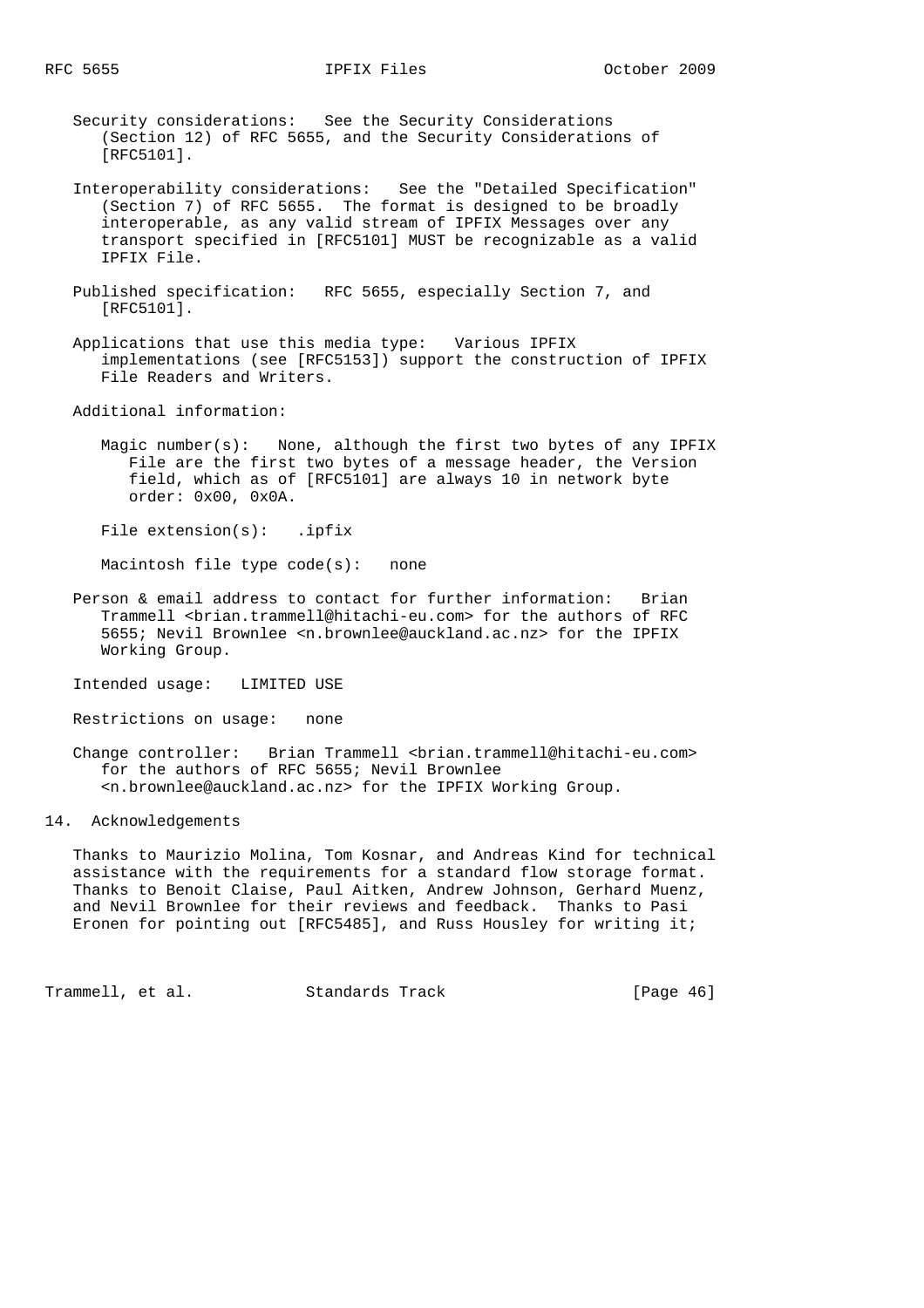it specifies a detached signature format, from which Section 9.1 is largely drawn. Thanks to the PRISM project for its support of this work.

- 15. References
- 15.1. Normative References
	- [RFC5101] Claise, B., "Specification of the IP Flow Information Export (IPFIX) Protocol for the Exchange of IP Traffic Flow Information", RFC 5101, January 2008.
	- [RFC5102] Quittek, J., Bryant, S., Claise, B., Aitken, P., and J. Meyer, "Information Model for IP Flow Information Export", RFC 5102, January 2008.
	- [RFC5610] Boschi, E., Trammell, B., Mark, L., and T. Zseby, "Exporting Type Information for IP Flow Information Export (IPFIX) Information Elements", RFC 5610, July 2009.
	- [RFC1321] Rivest, R., "The MD5 Message-Digest Algorithm", RFC 1321, April 1992.
	- [RFC1952] Deutsch, P., Gailly, J-L., Adler, M., Deutsch, L., and G. Randers-Pehrson, "GZIP file format specification version 4.3", RFC 1952, May 1996.
	- [RFC2119] Bradner, S., "Key words for use in RFCs to Indicate Requirement Levels", BCP 14, RFC 2119, March 1997.
	- [RFC3852] Housley, R., "Cryptographic Message Syntax (CMS)", RFC 3852, July 2004.
	- [RFC4810] Wallace, C., Pordesch, U., and R. Brandner, "Long-Term Archive Service Requirements", RFC 4810, March 2007.
	- [RFC5280] Cooper, D., Santesson, S., Farrell, S., Boeyen, S., Housley, R., and W. Polk, "Internet X.509 Public Key Infrastructure Certificate and Certificate Revocation List (CRL) Profile", RFC 5280, May 2008.
	- [bzip2] Seward, J., "bzip2 (http://www.bzip.org/)", March 2008.

Trammell, et al. Standards Track [Page 47]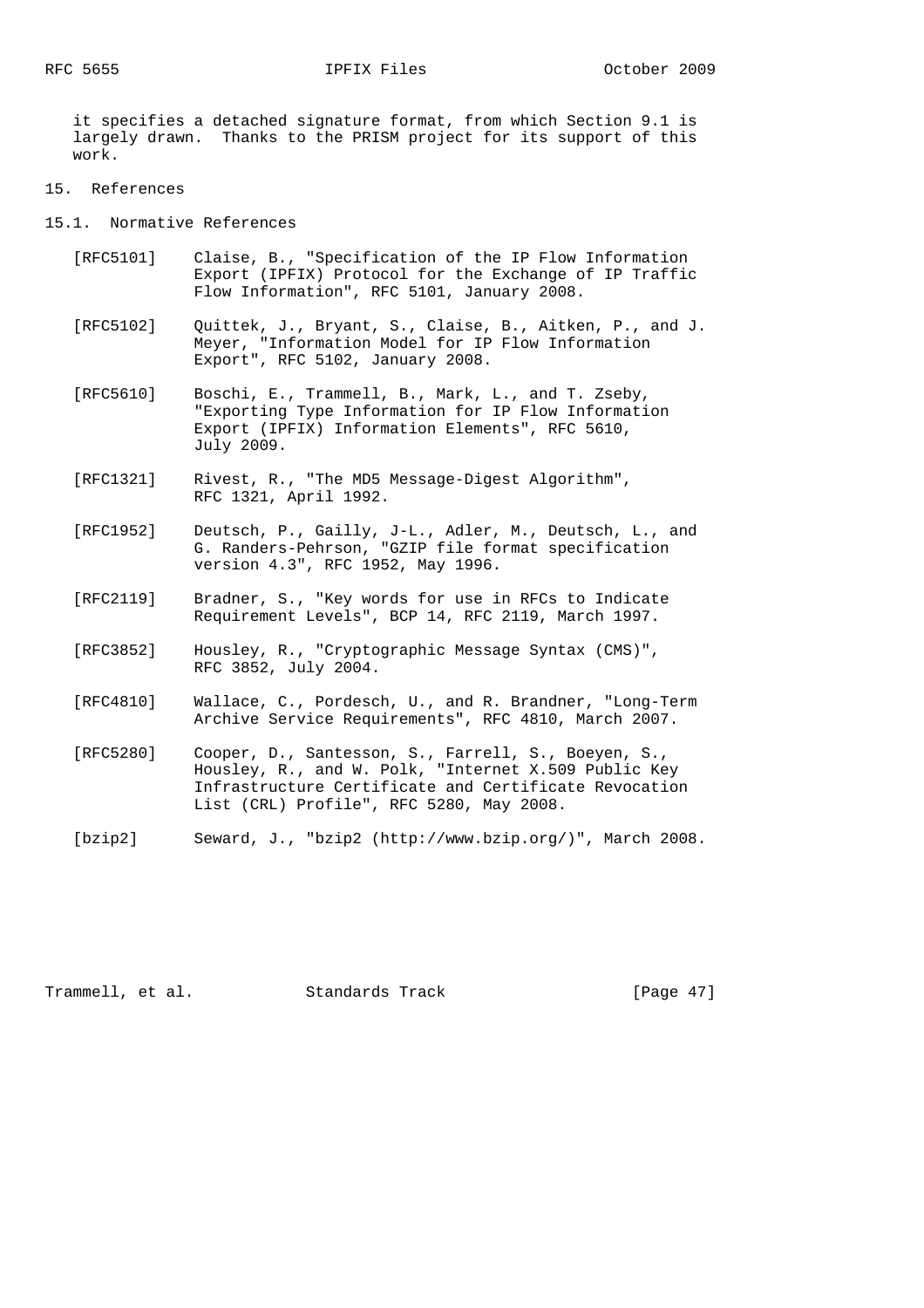### 15.2. Informative References

- [RFC3917] Quittek, J., Zseby, T., Claise, B., and S. Zander, "Requirements for IP Flow Information Export (IPFIX)", RFC 3917, October 2004.
- [RFC3954] Claise, B., "Cisco Systems NetFlow Services Export Version 9", RFC 3954, October 2004.
- [RFC5153] Boschi, E., Mark, L., Quittek, J., Stiemerling, M., and P. Aitken, "IP Flow Information Export (IPFIX) Implementation Guidelines", RFC 5153, April 2008.
- [RFC5470] Sadasivan, G., Brownlee, N., Claise, B., and J. Quittek, "Architecture for IP Flow Information Export", RFC 5470, March 2009.
- [RFC5471] Schmoll, C., Aitken, P., and B. Claise, "Guidelines for IP Flow Information Export (IPFIX) Testing", RFC 5471, March 2009.
- [RFC5472] Zseby, T., Boschi, E., Brownlee, N., and B. Claise, "IP Flow Information Export (IPFIX) Applicability", RFC 5472, March 2009.
- [RFC5473] Boschi, E., Mark, L., and B. Claise, "Reducing Redundancy in IP Flow Information Export (IPFIX) and Packet Sampling (PSAMP) Reports", RFC 5473, March 2009.
- [SAINT2007] Trammell, B., Boschi, E., Mark, L., and T. Zseby, "Requirements for a standardized flow storage solution", in Proceedings of the SAINT 2007 workshop on Internet Measurement Technology, Hiroshima, Japan, January 2007.
- [RFC3851] Ramsdell, B., "Secure/Multipurpose Internet Mail Extensions (S/MIME) Version 3.1 Message Specification", RFC 3851, July 2004.
- [RFC4288] Freed, N. and J. Klensin, "Media Type Specifications and Registration Procedures", BCP 13, RFC 4288, December 2005.
- [RFC5485] Housley, R., "Digital Signatures on Internet-Draft Documents", RFC 5485, March 2009.
- [pcap] "libpcap (http://www.tcpdump.org/)", October 2008.

Trammell, et al. Standards Track [Page 48]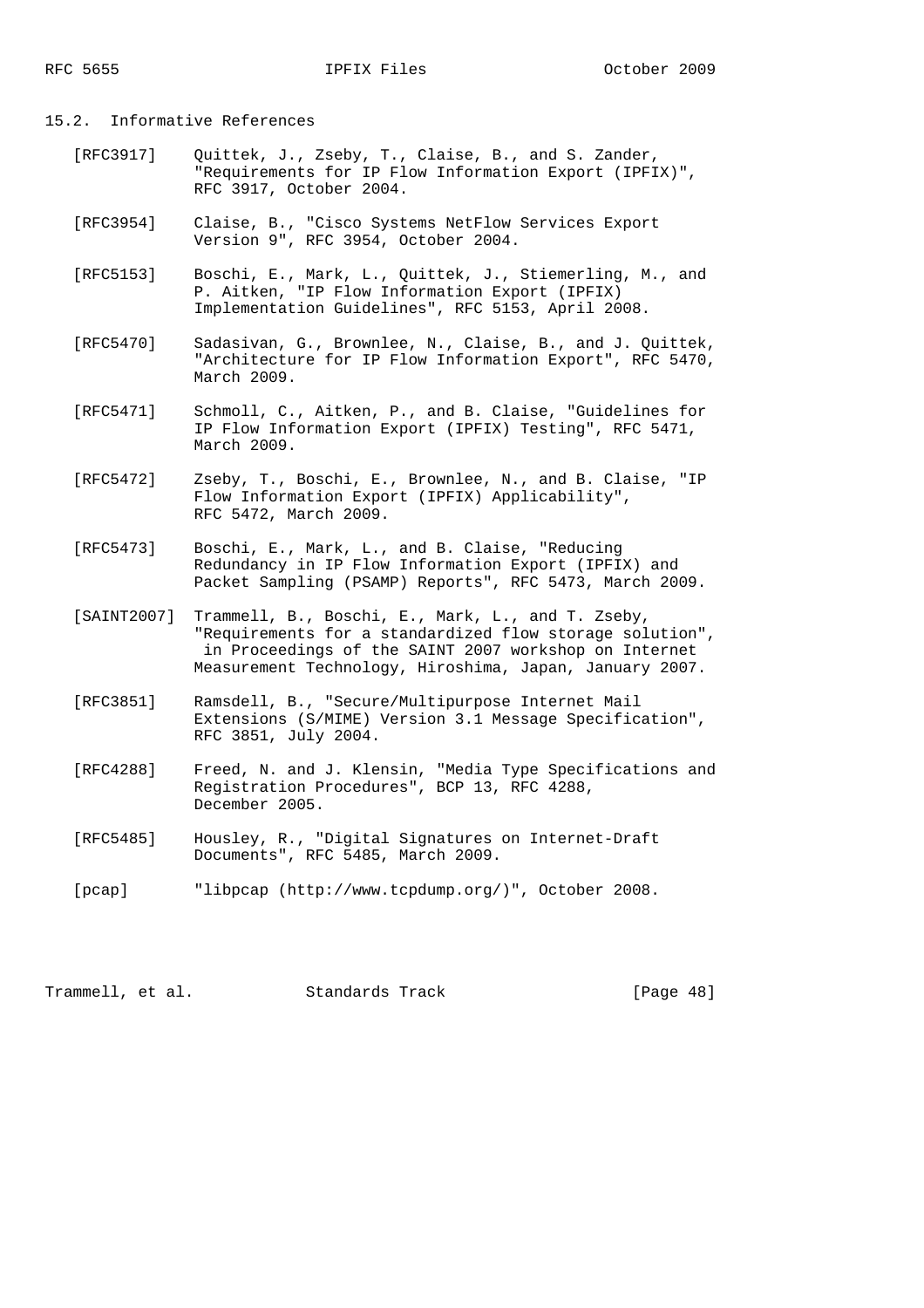Appendix A. Example IPFIX File

 In this section we will explore an example IPFIX File that demonstrates the various features of the IPFIX File format. This File contains flow records described by a single Template. This File also contains a File Time Window record to note the start and end time of the data, and an Export Session Details record to record collection infrastructure information. Each Message within this File also contains a Message Checksum record, as this File may be externally encrypted and/or stored as an archive. The structure of this File is shown in Figure 2.

| IPFIX Messaqe<br>seq. 0<br>_____________________<br>-------------                                                                                          |         |
|------------------------------------------------------------------------------------------------------------------------------------------------------------|---------|
| Template Set (ID 2)<br>Data Tmpl. ID 256                                                                                                                   | 1 rec   |
| Options Template Set (ID 3) 3 recs<br>File Time Window Opt. Tmpl. ID 257<br>Message Checksum Opt. Tmpl. ID 259<br>Export Session Details Opt. Tmpl. ID 258 |         |
| ----------------------<br>Data Set (ID 259) [Message Checksum] 1 rec<br>----------------------------                                                       |         |
| IPFIX Messaqe<br>seq. 1<br><u>_____________</u>                                                                                                            |         |
| Data Set (ID 257) [File Time Window] 1 rec                                                                                                                 |         |
| Data Set (ID 258) [Export Session] 1 rec<br>----------------------------------                                                                             |         |
| Data Set (ID 259) [Message Checksum] 1 rec                                                                                                                 |         |
| IPFIX Message<br>seq. 4                                                                                                                                    |         |
| Data Set (ID 256)<br>contains flow data<br>--------------                                                                                                  | 50 recs |
| Data Set (ID 259) [Message Checksum] 1 rec                                                                                                                 |         |
| seq. $55$<br>IPFIX Message                                                                                                                                 |         |

Figure 2: File Example Structure

Trammell, et al. Standards Track [Page 49]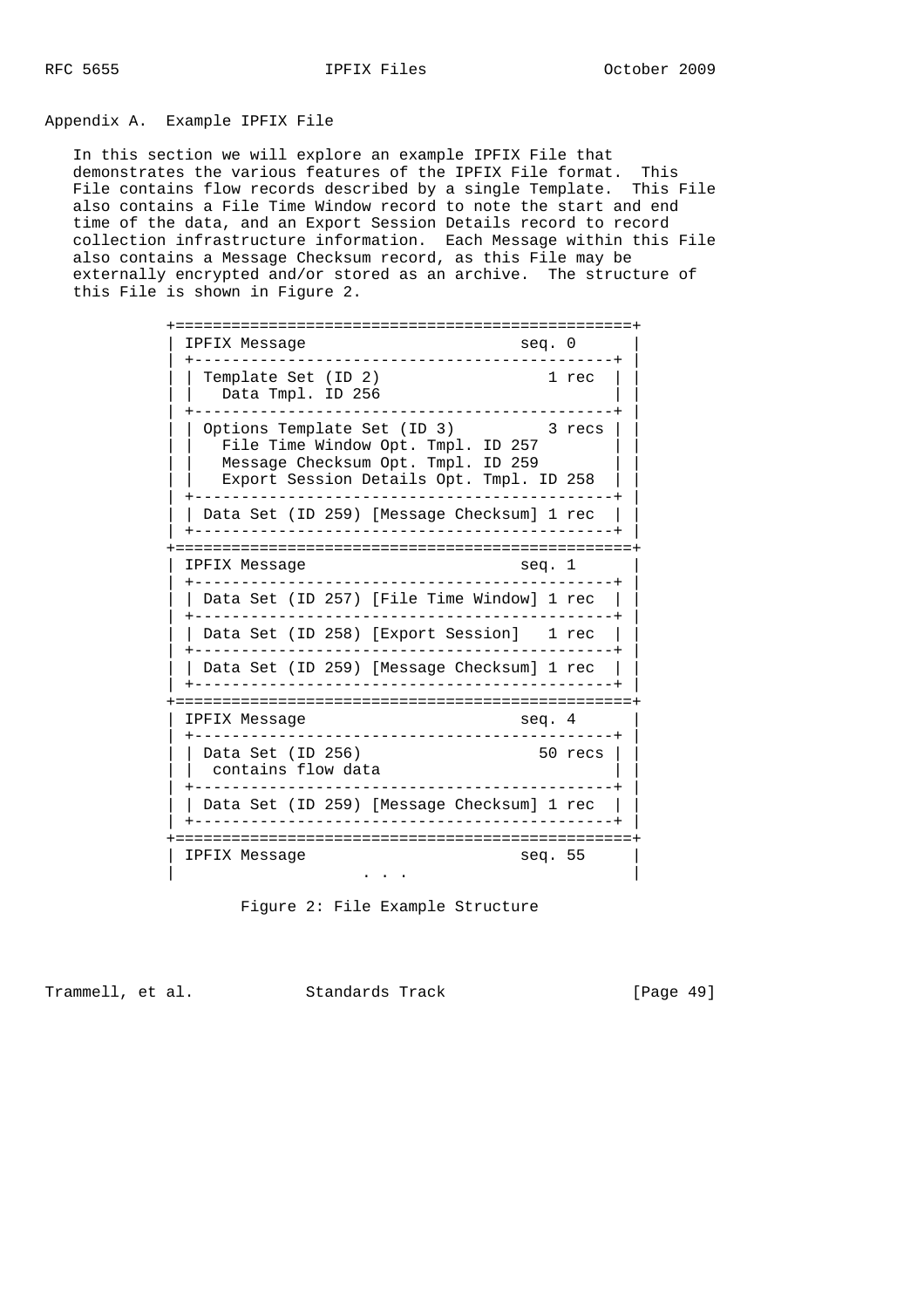The Template describing the data records contains a flow start timestamp, an IPv4 5-tuple, and packet and octet total counts. The Template Set defining this is as shown in Figure 3 below:

| 1 2 3 4 5 6 7 8 9<br>23<br>$\Omega$<br>1            | 4 5 6 7 8 9<br>$\Omega$<br>1 2 3 4 5 6 7 8 9 | 0 1 |
|-----------------------------------------------------|----------------------------------------------|-----|
|                                                     |                                              |     |
| $Set ID = 2$                                        | Length $=$<br>- 40                           |     |
| -+-+-+-+-+-+-+-+-+                                  | -+-+-+-+-+                                   |     |
| Template ID = $256$                                 | Field Count = $8$                            |     |
| -+-+-+-+-+-+-+-+-+-+-+                              |                                              |     |
| flowStartSeconds                                    | $= 150$ $ $ Field Length $=$<br>4            |     |
|                                                     |                                              |     |
| $= 8$<br>sourceIPv4Address                          | Field Length =<br>- 4                        |     |
|                                                     |                                              |     |
| dest.IPv4Address<br>$= 12$                          | Field Length =<br>4                          |     |
|                                                     |                                              |     |
| 7 <sup>1</sup><br>sourceTransportPort<br>$\sim$ $=$ | Field Length = 2                             |     |
|                                                     |                                              |     |
| dest.TransportPort                                  | $=$ 11  <br>Field Length =                   |     |
|                                                     |                                              |     |
| 4  <br>protocolIdentifier<br>$\equiv$               | Field Length =                               |     |
|                                                     |                                              |     |
| $= 85$  <br>octetTotalCount                         | Field Length =<br>4                          |     |
| -+-+-+-+-+-+-+-+-+-+-+-+-+-+-+-                     | -+-+-+-+-+-+-+-+-+-+-+-+-+-+-+-+-            |     |
| $= 86$  <br>packetTotalCount                        | Field Length =<br>4                          |     |
|                                                     |                                              |     |

Figure 3: File Example Data Template

## A.1. Example Options Templates

 This is followed by an Options Template Set containing the Options Templates required to read the File: the File Time Window Options Template (defined in Section 8.1.2 above), the Export Session Details Options Template (defined in Section 8.1.3 above), and the Message Checksum Options Template (defined in Section 8.1.1 above). This Options Template Set is shown in Figure 4 and Figure 5 below:

Trammell, et al. Standards Track [Page 50]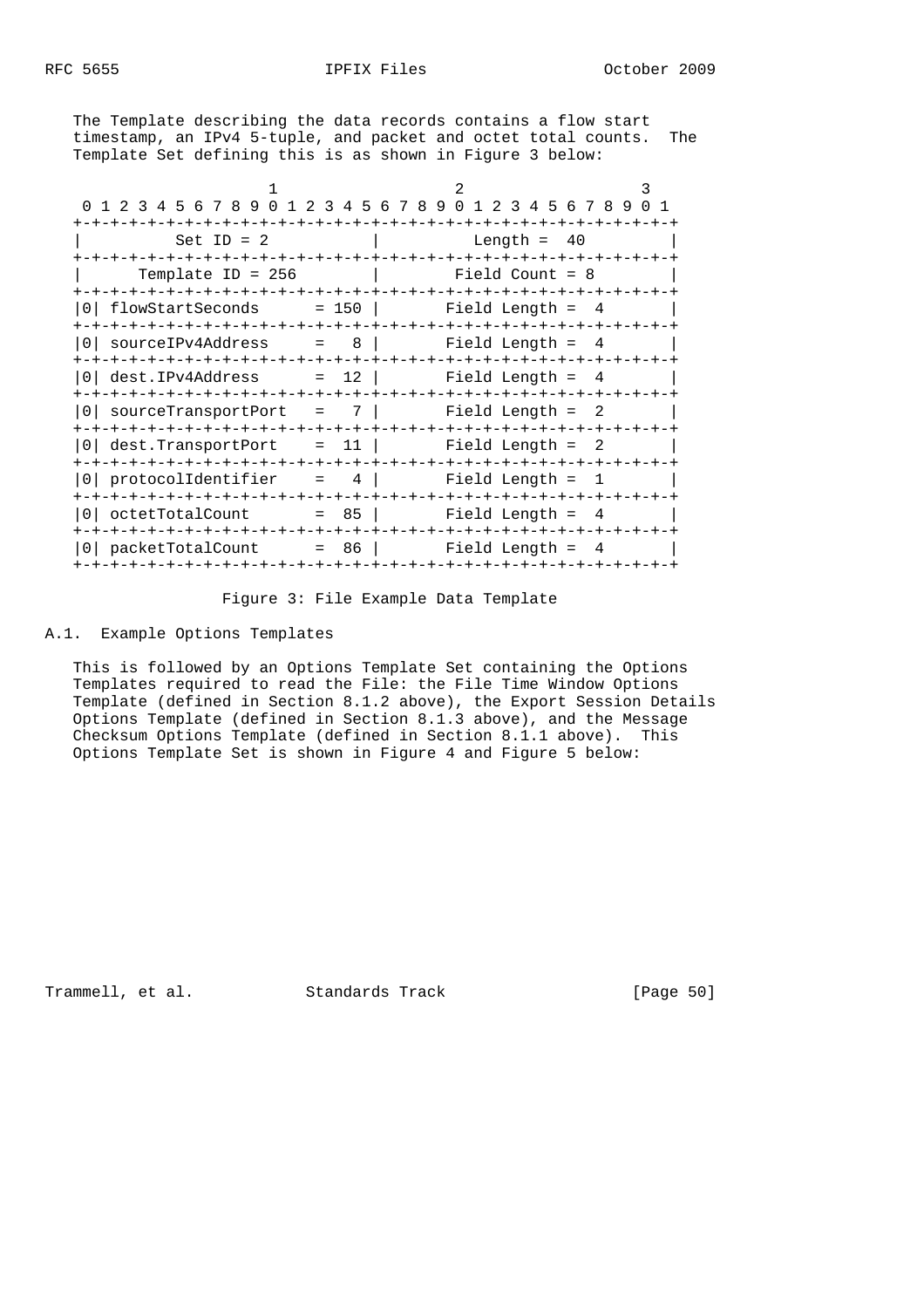| 0 1 2 3 4 5 6 7 8 9 0 1 2 3 4 5 6 7 8 9 0 1 2 3 4 5 6 7 8 9 0 1 |                                                                                                                |         |
|-----------------------------------------------------------------|----------------------------------------------------------------------------------------------------------------|---------|
|                                                                 |                                                                                                                |         |
| Set ID = $3$                                                    | a dh'anns anns an t-Iomraidh anns an t-Iomraidh an 1960. Iomraidh an 1960 an t-Iomraidh an t-Iomraidh an t-Iom |         |
|                                                                 |                                                                                                                |         |
| $Template ID = 257$                                             | Field Count = 3                                                                                                |         |
|                                                                 |                                                                                                                |         |
| Scope Field Count = $1$   0  sessionScope = $267$               |                                                                                                                |         |
|                                                                 |                                                                                                                |         |
|                                                                 | Field Length = $1$   0  minFlowStartSeconds                                                                    | $= 265$ |
|                                                                 |                                                                                                                |         |
|                                                                 |                                                                                                                | = 261   |
|                                                                 |                                                                                                                |         |
| Field Length = $4$ Template ID = 259                            |                                                                                                                |         |
|                                                                 |                                                                                                                |         |
| Field Count $= 2$                                               | Scope Field Count = $1$                                                                                        |         |
|                                                                 |                                                                                                                |         |
| $messageScope$ = 263   Field Length =                           | $\mathbf{1}$                                                                                                   |         |
|                                                                 |                                                                                                                |         |
| $messageMD5Checksum = 262$ Field Length = 16                    |                                                                                                                |         |
|                                                                 |                                                                                                                |         |

Figure 4: File Example Options Templates (Time Window and Checksum)

Trammell, et al. Standards Track [Page 51]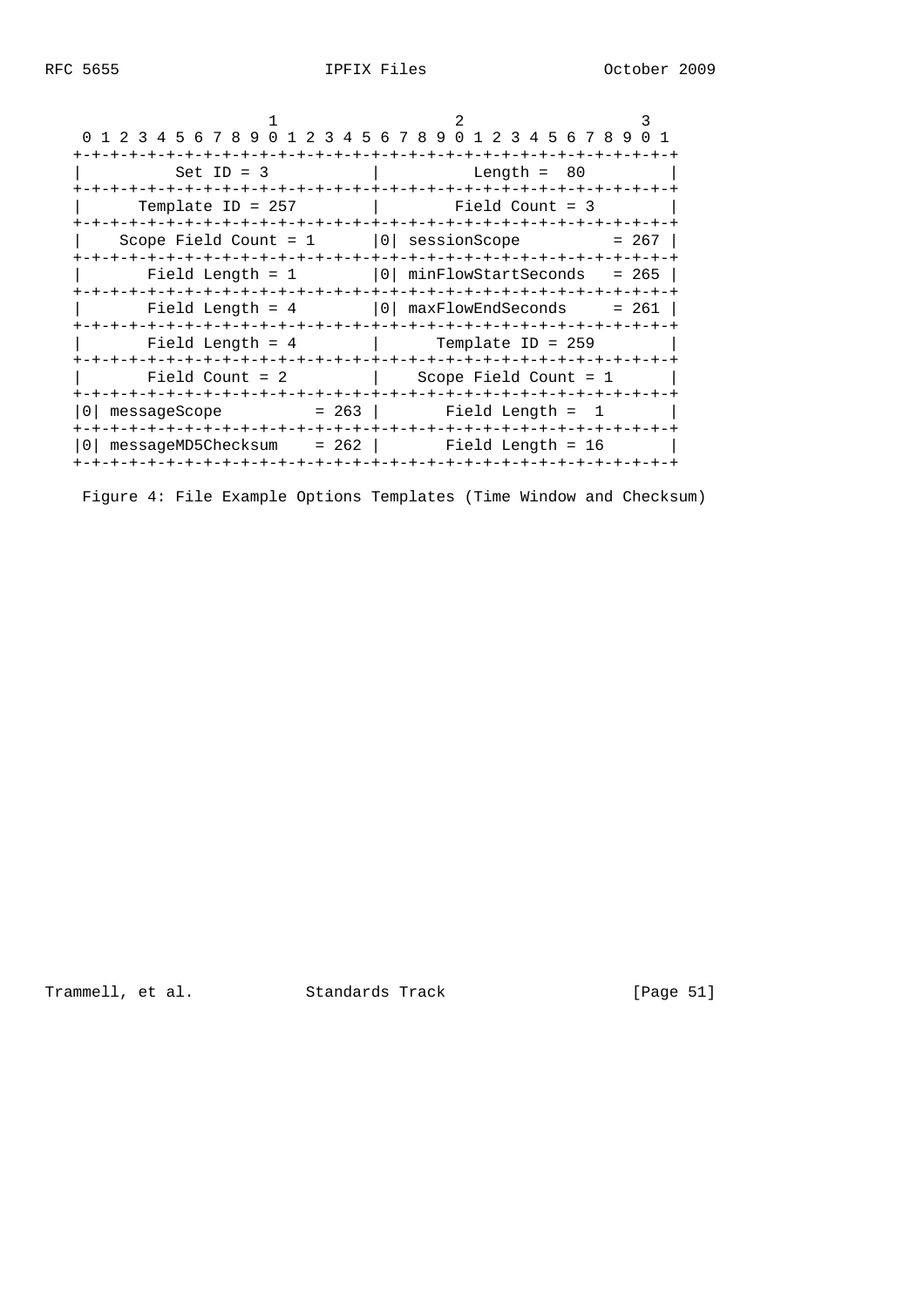|                                                             | 3                                                    |  |
|-------------------------------------------------------------|------------------------------------------------------|--|
| 0 1 2 3 4 5 6 7 8 9 0 1 2 3 4 5 6 7 8 9 0 1 2 3 4 5 6 7 8 9 | 0 1                                                  |  |
| Template ID = $258$<br>-+-+-+-+-+-+-+-+-+-+-+-+-+-+-        | Field Count = $9$<br>-+-+-+-+-+-+-+-+-+-+-+-+-+-+-+- |  |
| Scope Field Count = $1$                                     | 0   sessionScope<br>$= 267$                          |  |
| Field Length $=$ 1                                          | 0 exporterIPv4Address<br>$= 130$                     |  |
| Field Length $= 4$                                          | $ 0 $ collectorIPv4Address = 211                     |  |
| Field Length $= 4$                                          | $ 0 $ exporterTransportPort = 217                    |  |
| Field Length $= 2$                                          | 0  col.TransportPort<br>$= 216$                      |  |
| Field Length $= 2$                                          | $ 0 $ col.TransportProtocol = 215                    |  |
| Field Length $=$ 1                                          | 0   col. ProtocolVersion<br>$= 214$                  |  |
| Field Length $= 1$                                          | 0   minExportSeconds<br>$= 264$                      |  |
| Field Length $= 4$                                          | (0)<br>$= 260$<br>maxExportSeconds                   |  |
| Field Length $=$ 4                                          | set padding (2 octets)                               |  |

Figure 5: File Example Options Templates, Continued (Session Details)

## A.2. Example Supplemental Options Data

 Following the Templates required to decode the File is the supplemental IPFIX Options information used to describe the File's contents and type information. First comes the File Time Window record; it notes that the File contains data from 9 October 2007 between 00:01:13 and 23:56:27 UTC, and appears as in Figure 6:

Trammell, et al. Standards Track [Page 52]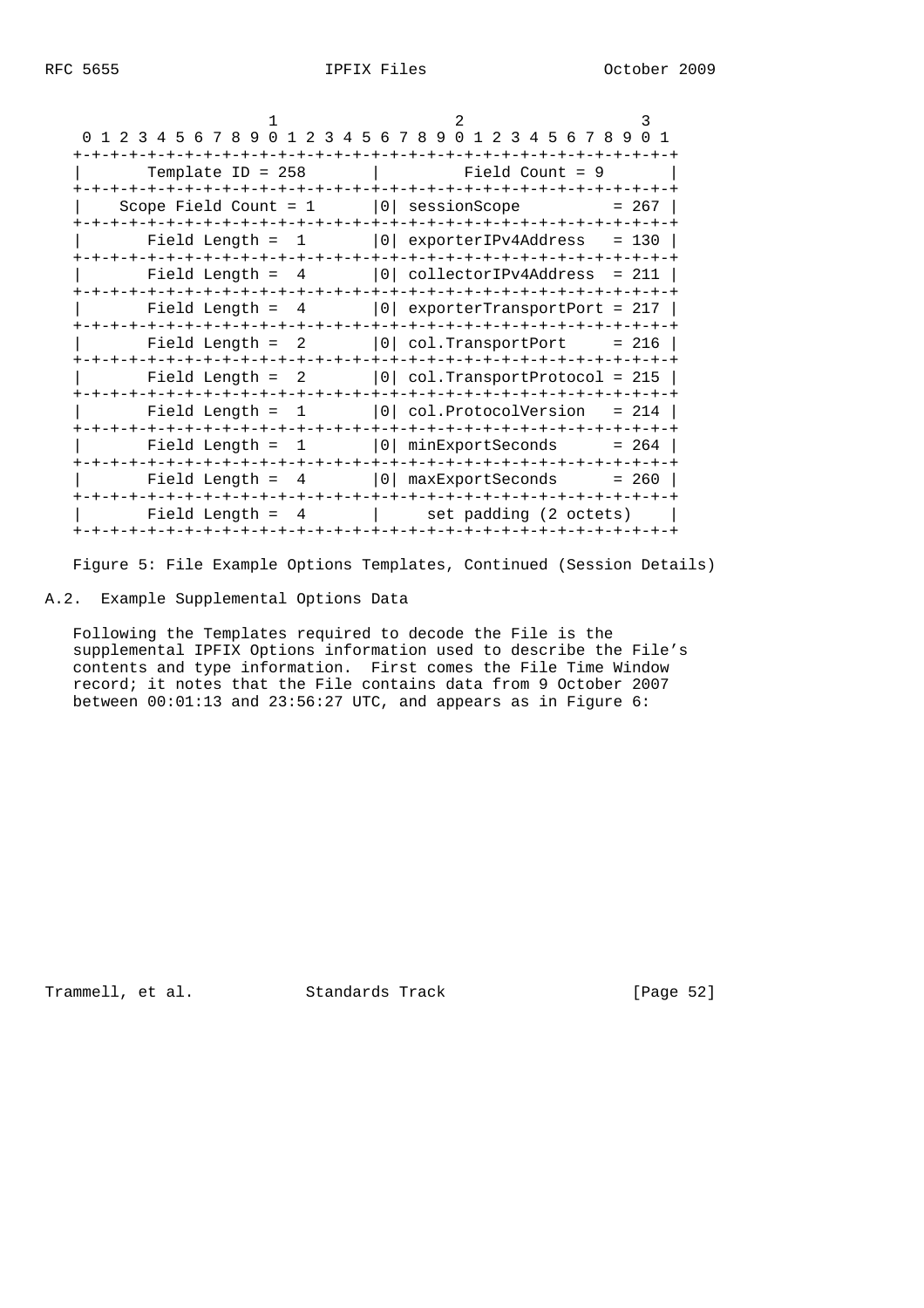| 0 1 2 3 4 5 6 7 8 9 0 1 2 3 4 5 6 7 8 9 0 1 2 3 4 5 6 7 8 9 |                   |                                                        |                      |
|-------------------------------------------------------------|-------------------|--------------------------------------------------------|----------------------|
| $Set ID = 257$                                              |                   | -+-+-+-+-+-+-+-+-+-+-+-+-+-+-+-+-+-+-+-                | Length = $13$        |
| sessionScope                                                |                   | minFlowStartSeconds<br>$2007 - 10 - 09$ $00:01:13$ UTC |                      |
|                                                             | -+-+-+-+-+-+-+-+- | maxFlowEndSeconds<br>2007-10-09 23:56:27 UTC           | $-+ - + - + - + - +$ |
|                                                             | +-+-+-+-+-+       | -+-+-+-+-+-+-+-+-+-+-+-+-+-+-+                         |                      |
| -+-+-+-+-+-+                                                |                   |                                                        |                      |

## Figure 6: File Example Time Window

 This is followed by information about how the data in the File was collected, in the Export Session Details record. This record notes that the session stored in this File was sent via SCTP from an Exporter at 192.0.2.30 port 32769 to a Collector at 192.0.2.40 port 4739, and contains messages exported between 00:01:57 and 23:57:12 UTC on 9 October 2007; it is represented in its Data Set as in Figure 7:

Trammell, et al. Standards Track [Page 53]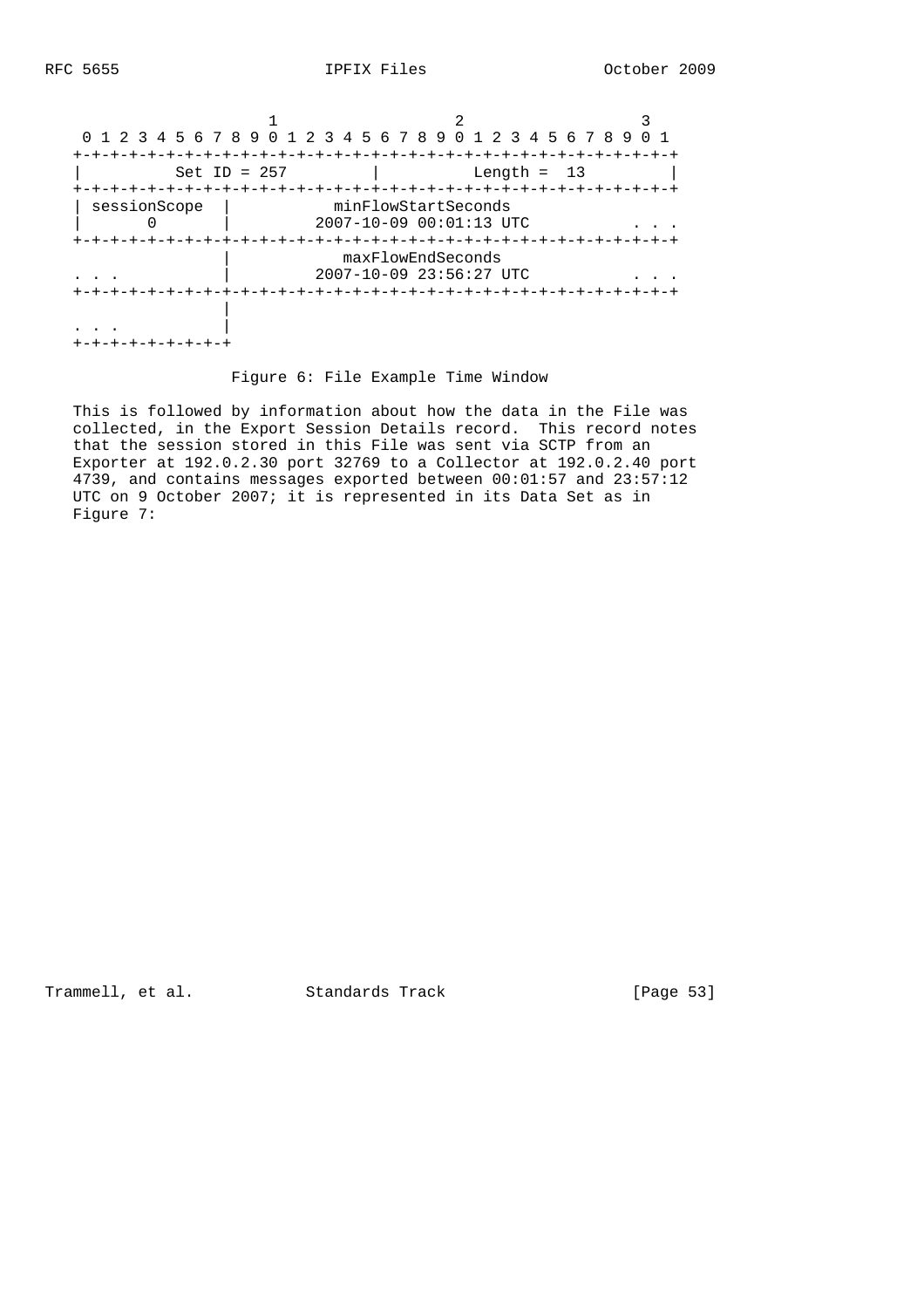| $\Omega$     | 1 2 3 4 5 6 7 8 9 0 1 2 3 4 5 6 7 8 9 0 1 2 3 4 5 6 7 8 9 |                                    | 0 <sub>1</sub> |
|--------------|-----------------------------------------------------------|------------------------------------|----------------|
|              | Set ID = $258$                                            | Length $=$                         | -27            |
| sessionScope |                                                           | exporterIPv4Address<br>192.0.2.30  |                |
|              |                                                           | collectorIPv4Address<br>192.0.2.31 |                |
|              | exporterTransportPort<br>32769                            |                                    | cTPort<br>4739 |
|              | cTProtocol<br>132                                         | cPVersion<br>10                    |                |
|              | minExportSeconds<br>2007-10-09 00:01:57 UTC               |                                    |                |
|              | maxExportSeconds<br>2007-10-09 23:57:12 UTC               |                                    |                |

Figure 7: File Example Export Session Details

# A.3. Example Message Checksum

 Each IPFIX Message within the File is completed with a Message Checksum record; the structure of this record within its Data Set is as in Figure 8:

 0 1 2 3 4 5 6 7 8 9 0 1 2 3 4 5 6 7 8 9 0 1 2 3 4 5 6 7 8 9 0 1 +-+-+-+-+-+-+-+-+-+-+-+-+-+-+-+-+-+-+-+-+-+-+-+-+-+-+-+-+-+-+-+-+ |<br>| Set ID = 259 | Length = 24 | +-+-+-+-+-+-+-+-+-+-+-+-+-+-+-+-+-+-+-+-+-+-+-+-+-+-+-+-+-+-+-+-+ | messageScope | |  $| 0$  +-+-+-+-+-+-+-+-+ | | messageMD5Checksum | | (16-byte MD5 checksum of options message) | | | | | | +-+-+-+-+-+-+-+-+-+-+-+-+-+-+-+-+-+-+-+-+-+-+-+-+ | | set padding (3 octets) | +-+-+-+-+-+-+-+-+-+-+-+-+-+-+-+-+-+-+-+-+-+-+-+-+-+-+-+-+-+-+-+-+



Trammell, et al. Standards Track [Page 54]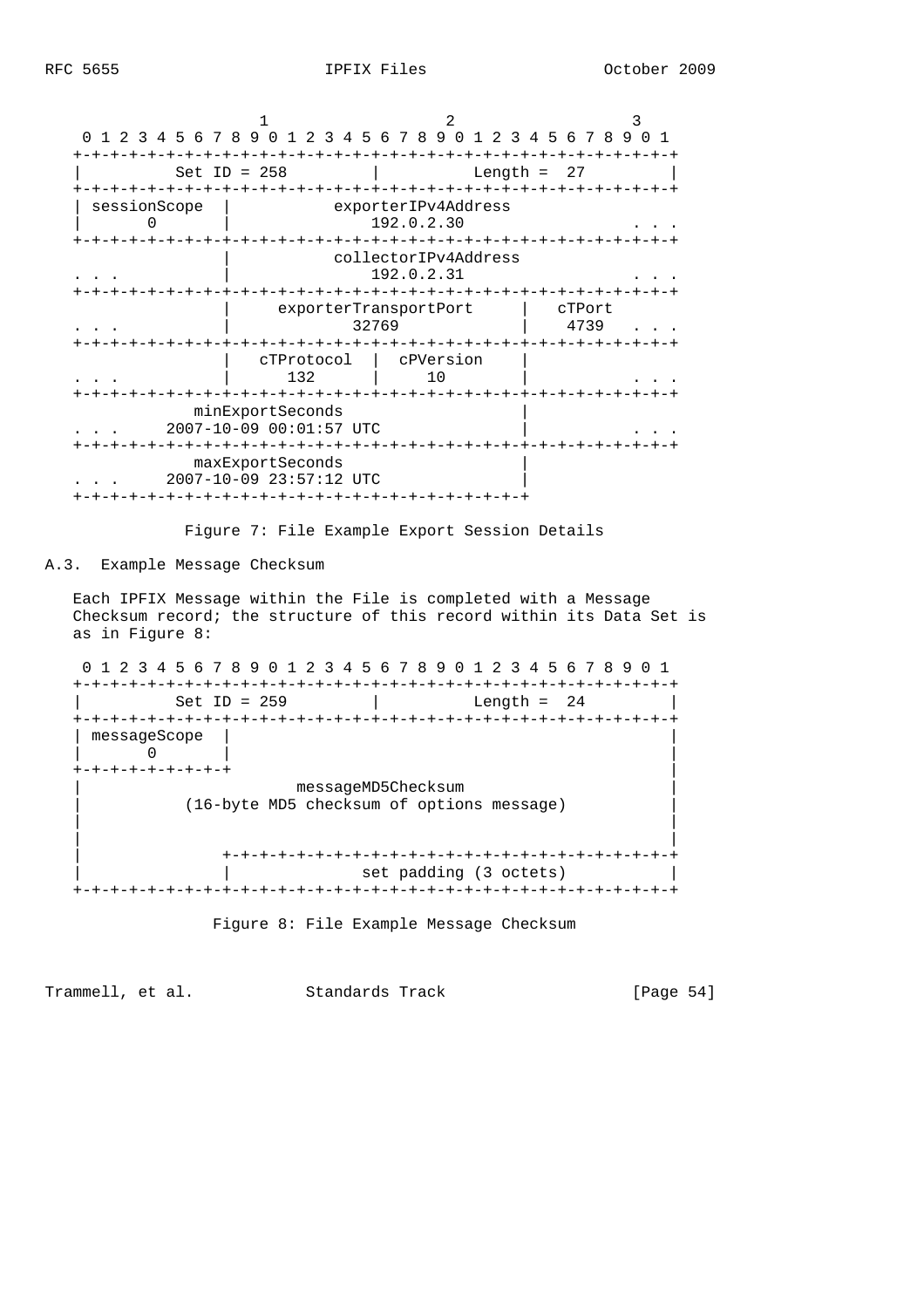## A.4. File Example Data Set

 After the Templates and supplemental Options information comes the data itself. The first record of an example Data Set is shown with its message and set headers in Figure 9:

|                              |                  | 0 1 2 3 4 5 6 7 8 9 0 1 2 3 4 5 6 7 8 9 0 1 2 3 4 5 6 7 8 9 0 1 |  |
|------------------------------|------------------|-----------------------------------------------------------------|--|
| Version = $10$               |                  | Length = $1296$                                                 |  |
|                              |                  | Export Time = $2007-10-09$ 00:01:57 UTC                         |  |
|                              |                  | Sequence Number = $4$                                           |  |
|                              |                  | Observation Domain $ID = 1$                                     |  |
| Set ID = $256$               |                  | Length = $1254$                                                 |  |
|                              | flowStartSeconds | 2007-10-09 00:01:13 UTC                                         |  |
|                              |                  | sourceIPv4Address<br>192.0.2.2                                  |  |
|                              |                  | destinationIPv4Address<br>192.0.2.3                             |  |
| sourceTransportPort<br>32770 |                  | destinationTransportPort<br>80                                  |  |
| protocolId<br>6              |                  | totalOctetCount<br>18000                                        |  |
|                              |                  | totalPacketCount<br>65                                          |  |
| <b>-+-+-+-+-+-+</b>          |                  | (49 more records)                                               |  |

Figure 9: File Example Data Set

## A.5. Complete File Example

 Bringing together the examples above and adding message headers as appropriate, a hex dump of the first 317 bytes of the example File constructed above would appear as in the annotated Figure 10 below.

Trammell, et al. Standards Track [Page 55]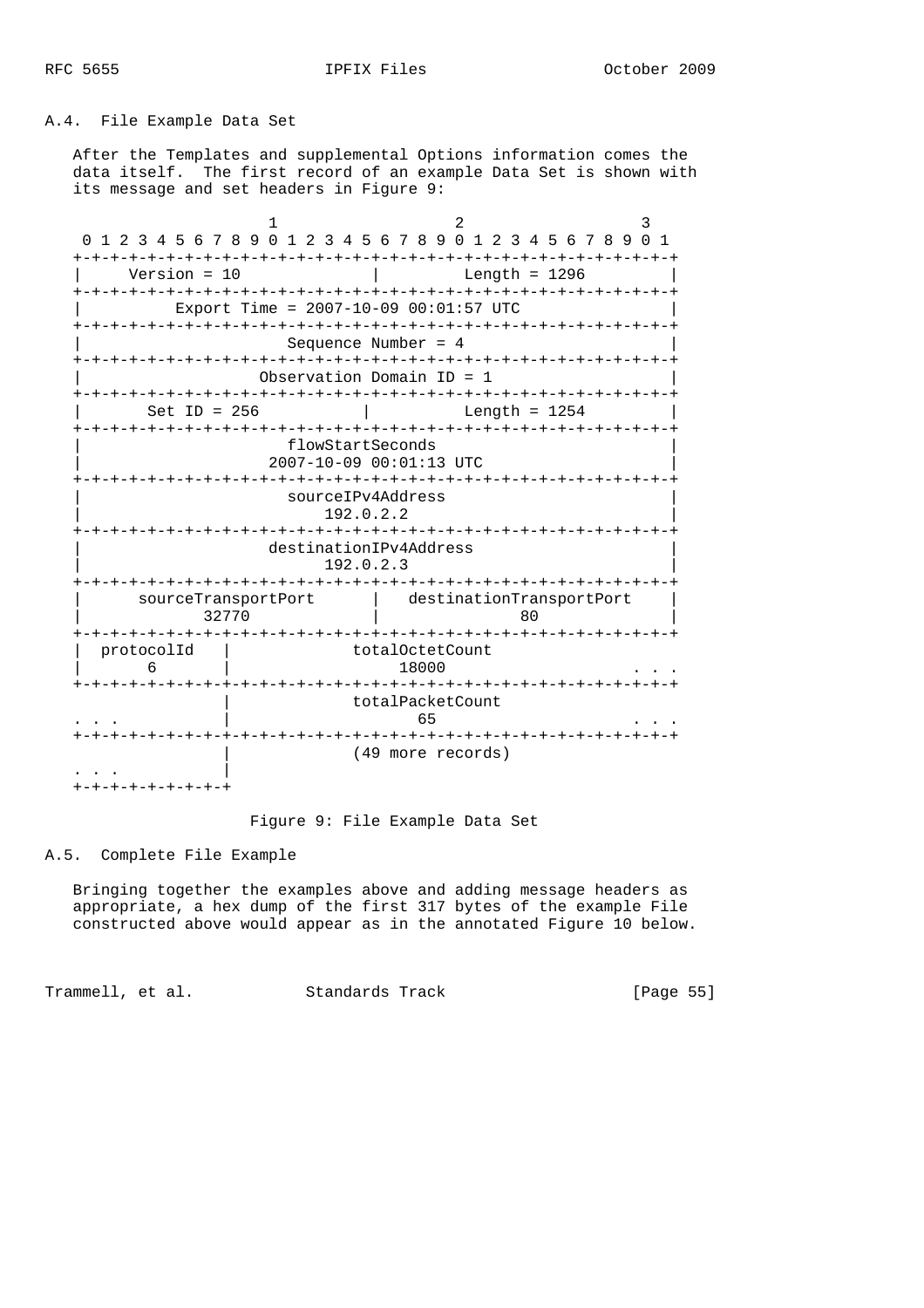0:|00 0A 00 A0 47 0A B6 E5 00 00 00 00 00 00 00 01 [^ first message header (length 160 bytes) --> 16:|00 02 00 28 01 00 00 08 00 96 00 04 00 08 00 04 [^ data template set --> 32: 00 0C 00 04 00 07 00 02 00 0B 00 02 00 04 00 01 48: 00 55 00 04 00 56 00 04|00 03 00 50 01 01 00 03 [^ opt template set --> 64: 00 01 01 0B 00 01 01 09 00 04 01 05 00 04 01 03 80: 00 02 00 01 01 07 00 01 01 06 00 10 01 02 00 09 96: 00 01 01 0B 00 01 00 82 00 04 00 D3 00 04 00 D9 112: 00 02 00 D8 00 02 00 D7 00 01 00 D0 00 01 01 08 128: 00 04 01 04 00 04 00 00|01 03 00 18 00 73 F1 12 [^ checksum record --> 144: D6 C7 58 BE 44 E6 60 06 4E 78 74 AE 7D 00 00 00 176:|00 0A 00 50 47 0A B6 E5 00 00 00 01 00 00 00 01 [^ second message header (length 80 bytes) --> 192:|01 01 00 0E 00 47 0A B6 B9 47 0C 07 1B 00|01 02 [ $^{\wedge}$  time window rec -> [ session detail rec  $^{\wedge}$  --> 208: 00 1C 00 C0 00 02 1E 0C 00 02 1F 80 01 12 83 84 224: 0A 47 0A B6 E5 47 0C 07 48 00|01 03 00 18 00 3E [ message checksum record  $\sim$  --> 240: 2B 37 08 CE B2 0E 30 11 32 12 4A 5F E3 AD DB 00 256:|00 0A 05 10 47 0A B6 E5 00 00 00 06 00 00 00 01 [^ third message header (length 1296 bytes) --> 272:|01 00 04 E6|47 0A B6 B9 C0 00 02 02 C0 00 02 03 [^ set hdr ][^ first data rec --> 288: 80 02 00 50 06 00 00 46 50 00 00 00 41

Figure 10: File Example Hex Dump

Trammell, et al. Standards Track [Page 56]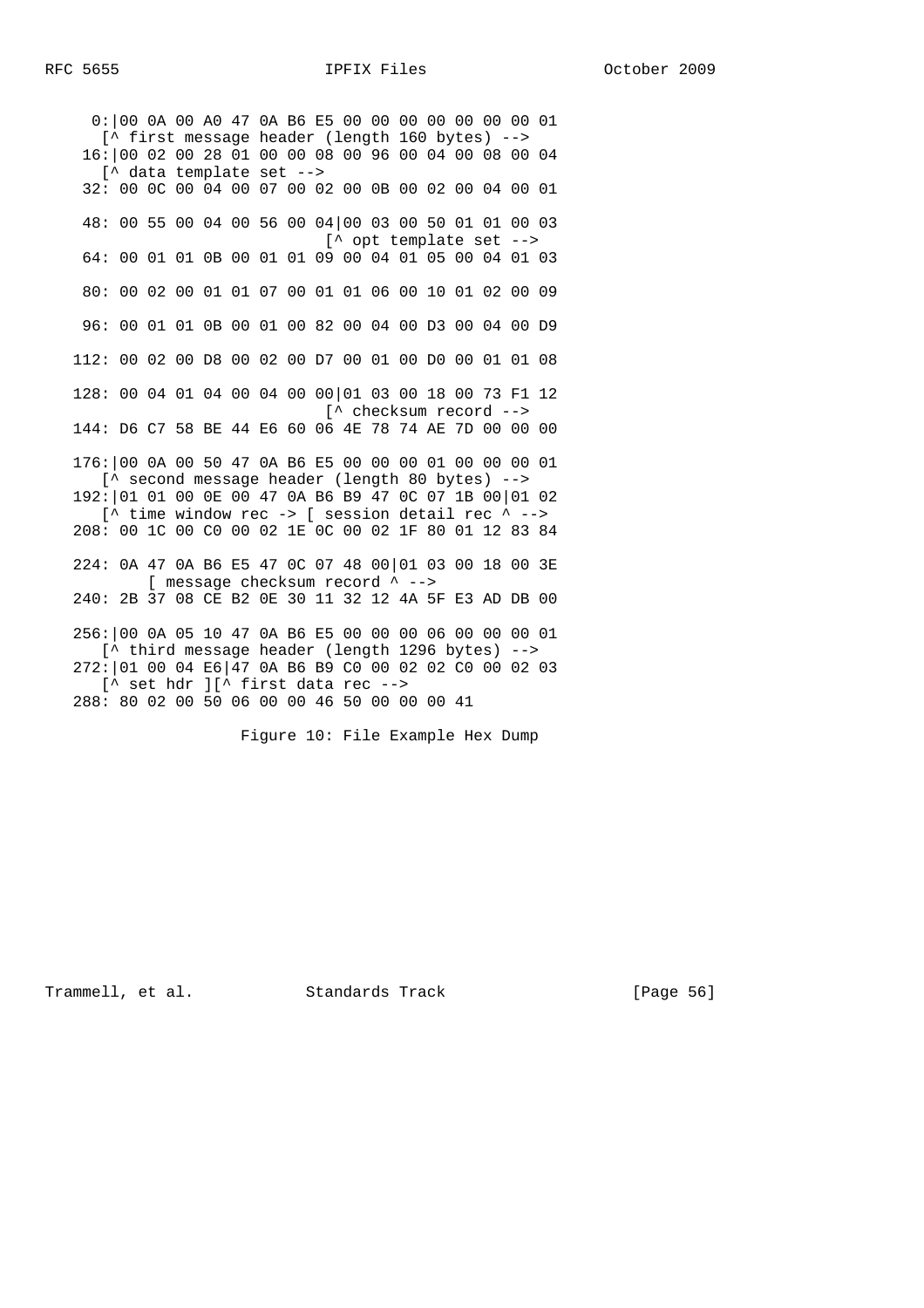Appendix B. Applicability of IPFIX Files to NetFlow V9 Flow Storage

 As the IPFIX Message format is nearly a superset of the NetFlow V9 packet format, IPFIX Files can be used for store NetFlow V9 data relatively easily. This section describes a method for doing so. The differences between the two protocols are outlined in Appendix B.1 below. A simple, lightweight, message-for-message translation method for transforming V9 Packets into IPFIX Messages for storage within IPFIX Files is described in Appendix B.2. An example of this translation method is given in Appendix B.3.

#### B.1. Comparing NetFlow V9 to IPFIX

 With a few caveats, the IPFIX protocol is a superset of the NetFlow V9 protocol, having evolved from it largely through a process of feature addition to bring it into compliance with the IPFIX Requirements and the needs of stakeholders within the IPFIX Working Group. This appendix outlines the differences between the two protocols. It is informative only, and presented as an exploration of the two protocols to motivate the usage of IPFIX Files to store V9-collected flow data.

### B.1.1. Message Header Format

 Both NetFlow V9 and IPFIX use streams of messages prefixed by a message header, though the message header differs significantly between the two. Note that in NetFlow V9 terminology, these messages are called packets, and messages must be delimited by datagram boundaries. IPFIX does not have this constraint. The header formats are detailed below:





Trammell, et al. Standards Track [Page 57]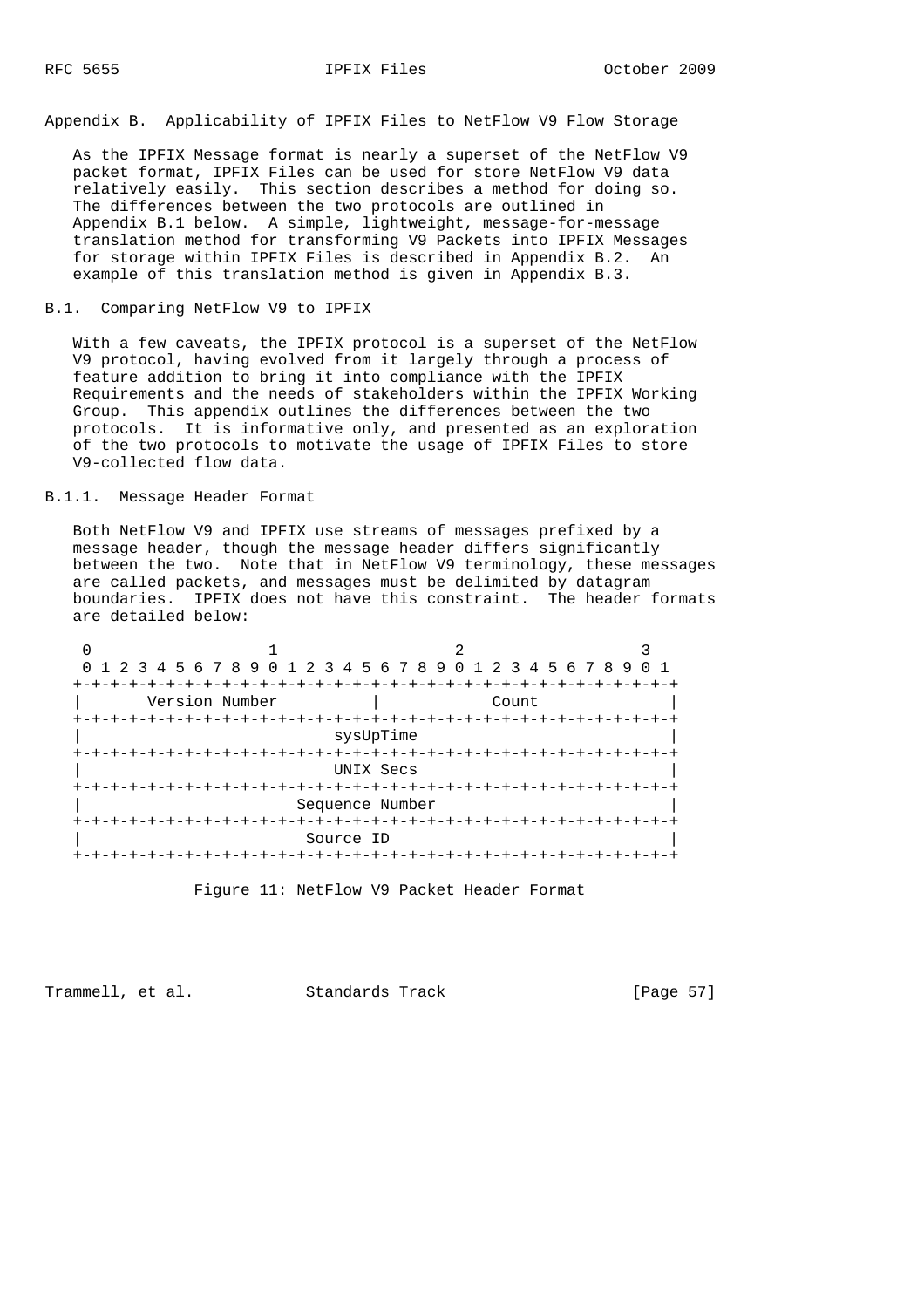| 0 1 2 3 4 5 6 7 8 9 0 1 2 3 4 5 6 7 8 9 0 1 2 3 4 5 6 7 8 9 |                       |        |  |
|-------------------------------------------------------------|-----------------------|--------|--|
|                                                             |                       |        |  |
| Version Number                                              |                       | Length |  |
|                                                             |                       |        |  |
|                                                             | Export Time           |        |  |
|                                                             | Sequence Number       |        |  |
|                                                             | Observation Domain ID |        |  |
|                                                             |                       |        |  |

Figure 12: IPFIX Message Header Format

- Version Number: The IPFIX Version Number MUST be 10, while the NetFlow V9 Version Number MUST be 9.
- Length vs. Count: The Count field in the NetFlow V9 packet header counts records in the message (including Data and Template Records), while the Length field in the IPFIX Message Header counts octets in the message. Note that this implies that NetFlow V9 collectors must rely on datagram boundaries or some other external delimiter; otherwise, they must completely consume a message before finding its end.
- System Uptime: System uptime in milliseconds is exported in the NetFlow V9 packet header. This field is not present in the IPFIX Message Header, and must be exported using an IPFIX Option if required.
- Export Time: Aside from being called UNIX Secs in the NetFlow V9 packet header specification, the export time in seconds since 1 January 1970 at 0000 UTC appears in both NetFlow V9 and IPFIX message headers.
- Sequence Number: The NetFlow V9 Sequence Number counts packets, while the IPFIX Sequence Number counts records in Data Sets. Both are scoped to Observation Domain.

 Observation Domain ID: Similarly, the NetFlow V9 sourceID has become the IPFIX Observation Domain ID.

B.1.2. Set Header Format

 Set headers are identical between NetFlow V9 and IPFIX; that is, each Set (FlowSet in NetFlow V9 terminology) is prefixed by a 4-byte set header containing the Set ID and the length of the set in octets.

Trammell, et al. Standards Track [Page 58]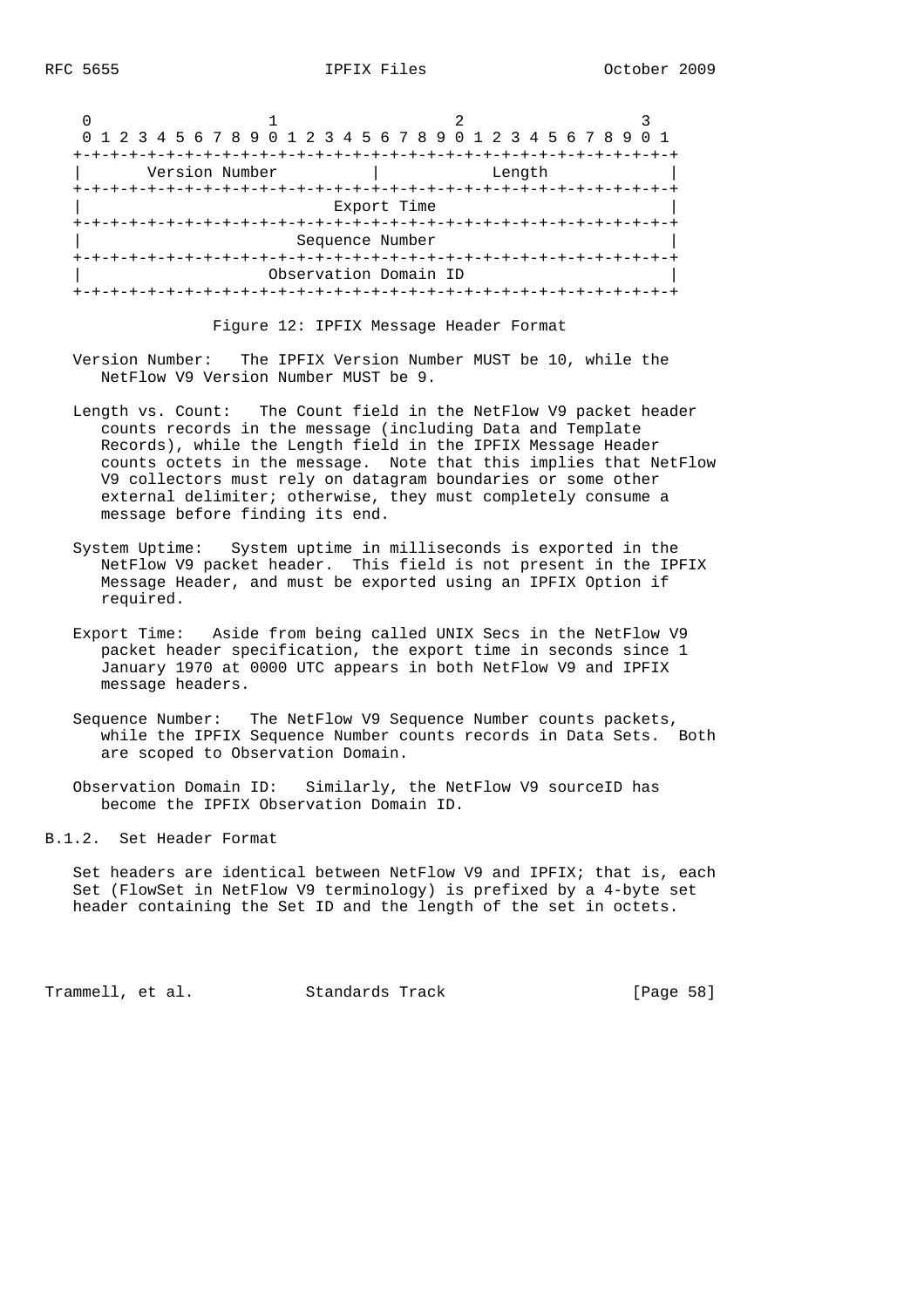Note that the special Set IDs are different between IPFIX and NetFlow V9. IPFIX Template Sets are identified by Set ID 2, while NetFlow V9 Template FlowSets are identified by Set ID 0. Similarly, IPFIX Options Template Sets are identified by Set ID 3, while NetFlow V9 Options Template FlowSets are identified by Set ID 1.

 Both protocols reserve Set IDs 0-255, and use Set IDs 256-65535 for Data Sets (or FlowSets, in NetFlow V9 terminology).

B.1.3. Template Format

 Template FlowSets in NetFlow V9 support a subset of functionality of those in IPFIX. Specifically, NetFlow V9 does not have any support for vendor-specific Information Elements as IPFIX does, so there is no enterprise bit or facility for associating a private enterprise number with an information element. NetFlow V9 also does not support variable-length fields.

 Options Template FlowSets in NetFlow V9 are similar to Options Template Sets in IPFIX subject to the same caveats.

B.1.4. Information Model

 The NetFlow V9 field type definitions are a compatible subset of, and have evolved in concert with, the IPFIX Information Model. IPFIX Information Element identifiers in the range 1-127 are defined by the IPFIX Information Model [RFC5102] to be compatible with the corresponding NetFlow V9 field types.

B.1.5. Template Management

 NetFlow V9 has no concept of a Transport Session as in IPFIX, as NetFlow V9 was designed with a connectionless transport in mind. Template IDs are therefore scoped to an Exporting Process lifetime (i.e., an Exporting Process instance between restarts). There is no facility in NetFlow V9 as in IPFIX for Template withdrawal or Template ID reuse. Template retransmission at the Exporter works as in UDP-based IPFIX Exporting Processes.

B.1.6. Transport

 In practice, though NetFlow V9 is designed to be transport independent, it is transported only over UDP. There is no facility as in IPFIX for full connection-oriented transport without datagram boundaries, due to the use of a record count field as opposed to a message length field in the packet header. There is no support in NetFlow V9 for transport layer security via TLS or DTLS.

Trammell, et al. Standards Track [Page 59]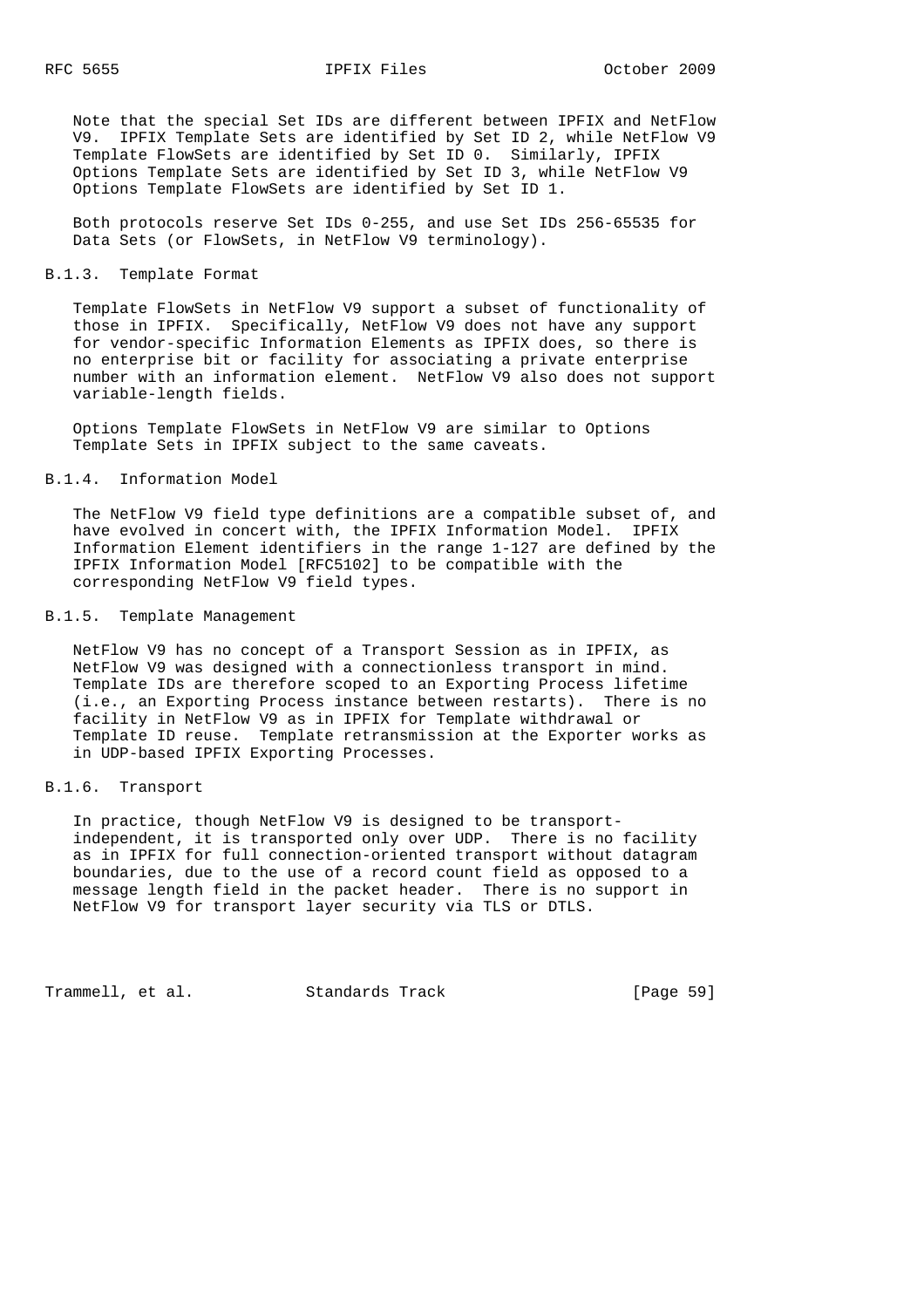B.2. A Method for Transforming NetFlow V9 Messages to IPFIX

 This appendix describes a method for transforming NetFlow V9 Packets into IPFIX Messages, which can be used to store NetFlow V9 data in IPFIX Files. A process transforming NetFlow V9 Packets into IPFIX Messages must handle the fact that NetFlow V9 Packets and IPFIX Messages are framed differently, that sequence numbering works differently, and that the NetFlow V9 field type definitions are only compatible with the IPFIX Information Model below Information Element identifier 128.

For each incoming NetFlow V9 packet, the transformation process must:

- 1. Verify that the Version field of the packet header is 9.
- 2. Verify that the Sequence Number field of the packet header is valid.
- 3. Scan the packet to:
	- 1. Verify that it contains no Templates with field types outside the range 1-127;
	- 2. Verify that it contains no FlowSets with Set IDs between 2 and 255 inclusive;
	- 3. Verify that it contains the number of records in FlowSets, Template FlowSets, and Options Template FlowSets declared in the Count field of the packet header; and
	- 4. Count the number of records in Data FlowSets for calculating the IPFIX Sequence Number.
- 4. Calculate a Sequence Number for each IPFIX Observation Domain by storing the last Sequence Number sent for each Observation Domain plus the count of records in Data FlowSets in the previous step to be sent as the Sequence Number for the IPFIX Message following this one within that Observation Domain.
- 5. Generate a new IPFIX Message Header with:
	- 1. a Version field of 10;
	- 2. a Length field with the number of octets in the IPFIX Message, generally available by subtracting 4 from the length of the NetFlow V9 packet as returned from the transport layer (accounting for the difference in message header lengths);

Trammell, et al. Standards Track [Page 60]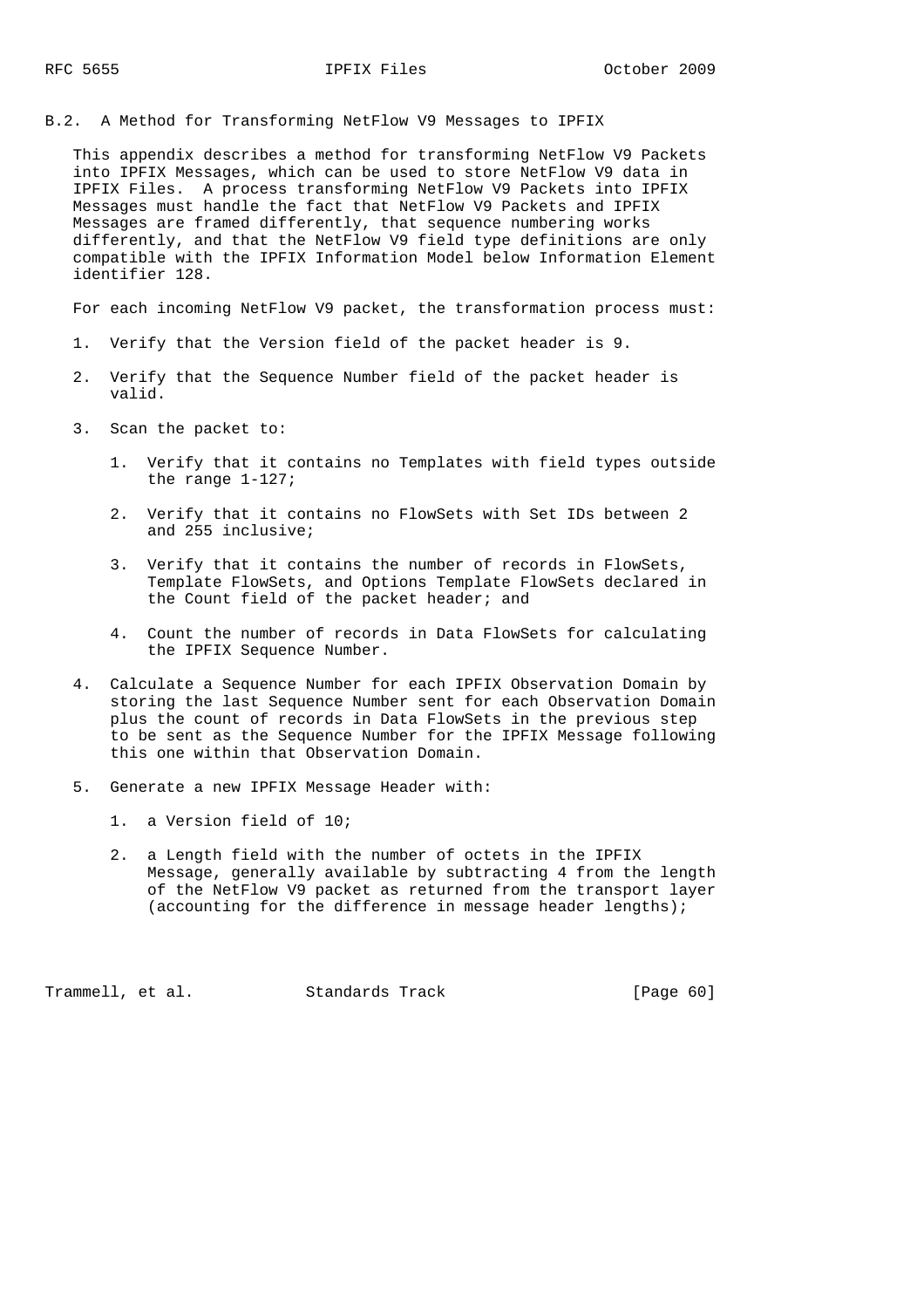- 3. the Sequence Number calculated for this message by the Sequence Number calculation step; and
- 4. Export Time and Observation Domain ID taken from the UNIX secs and Source ID fields of the NetFlow V9 packet header, respectively.
- 6. Copy each FlowSet from the Netflow V9 packet to the IPFIX Message after the header. Replace Set ID 0 with Set ID 2 for Template Sets, and Set ID 1 with Set ID 3 for Options Template Sets.

 Note that this process loses system uptime information; if such information is required, the transformation process will have to export that information using IPFIX Options. This may require a more sophisticated transformation process structure.

B.3. NetFlow V9 Transformation Example

 The following two figures show a single NetFlow V9 packet with templates and the corresponding IPFIX Message, exporting a single flow record representing 60,303 octets sent from 192.0.2.2 to 192.0.2.3. This would be the third packet exported in Observation Domain 33 from the NetFlow V9 exporter, containing records starting with the 12th record (packet and record sequence numbers count from 0).

 The \*\* symbol in the IPFIX example shows those fields that required modification from the NetFlow V9 packet by the transformation process.

Trammell, et al. Standards Track [Page 61]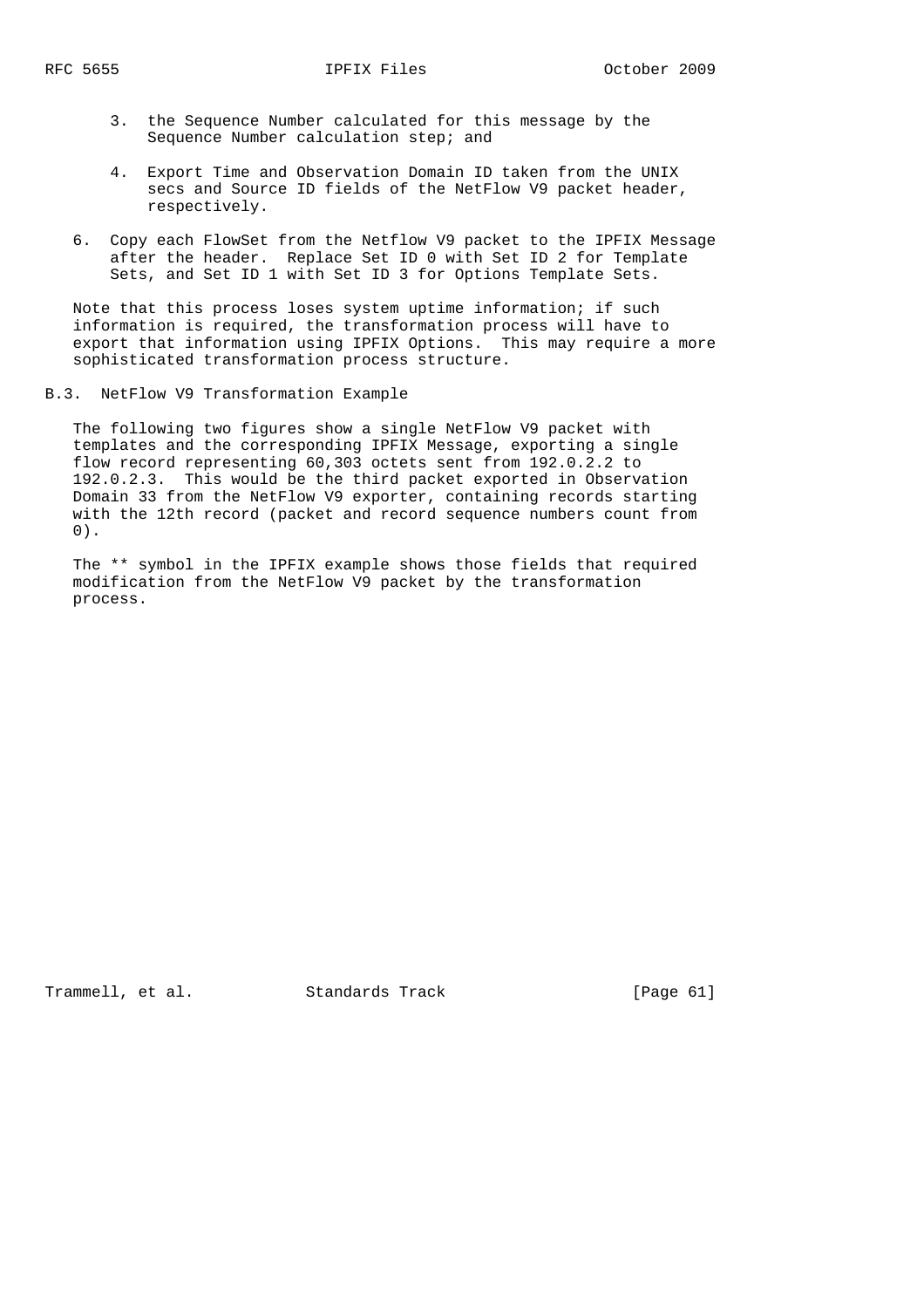| 1 2 3 4 5 6 7 8 9 0 1 2 3 4 5 6 7 8 9 0 1 2 3 4 5 6 7 8 9 0 1<br>$\Omega$ |                            |       |                    |             |  |  |  |
|---------------------------------------------------------------------------|----------------------------|-------|--------------------|-------------|--|--|--|
| Version = $9$                                                             |                            |       |                    | Count = $2$ |  |  |  |
| Uptime = $3750405$ ms $(1:02:30.405)$                                     |                            |       |                    |             |  |  |  |
| Export Time = 1171557627 epoch sec $(2007-02-15 16:40:27)$                |                            |       |                    |             |  |  |  |
| Sequence Number = $2$                                                     |                            |       |                    |             |  |  |  |
| Observation Domain $ID = 33$                                              |                            |       |                    |             |  |  |  |
| Set ID = $0$                                                              |                            |       | Set Length = $20$  |             |  |  |  |
| Template ID = $256$                                                       |                            |       | Field Count = $3$  |             |  |  |  |
| $= 8$<br>IPV4 SRC ADDR                                                    |                            |       | Field Length = $4$ |             |  |  |  |
| IPV4 DST ADDR                                                             | $= 12$                     |       | Field Length = $4$ |             |  |  |  |
| IN BYTES<br>$=$                                                           | $1 \mid$                   |       | Field Length $= 4$ |             |  |  |  |
| Set ID = $256$                                                            |                            |       | Set Length = $16$  |             |  |  |  |
|                                                                           | IPV4 SRC ADDR<br>192.0.2.2 |       |                    |             |  |  |  |
|                                                                           | IPV4 DST ADDR<br>192.0.2.3 |       |                    |             |  |  |  |
|                                                                           | IN BYTES                   | 60303 |                    |             |  |  |  |
|                                                                           |                            |       |                    |             |  |  |  |

Figure 13: Example NetFlow V9 Packet

Trammell, et al. Standards Track

[Page 62]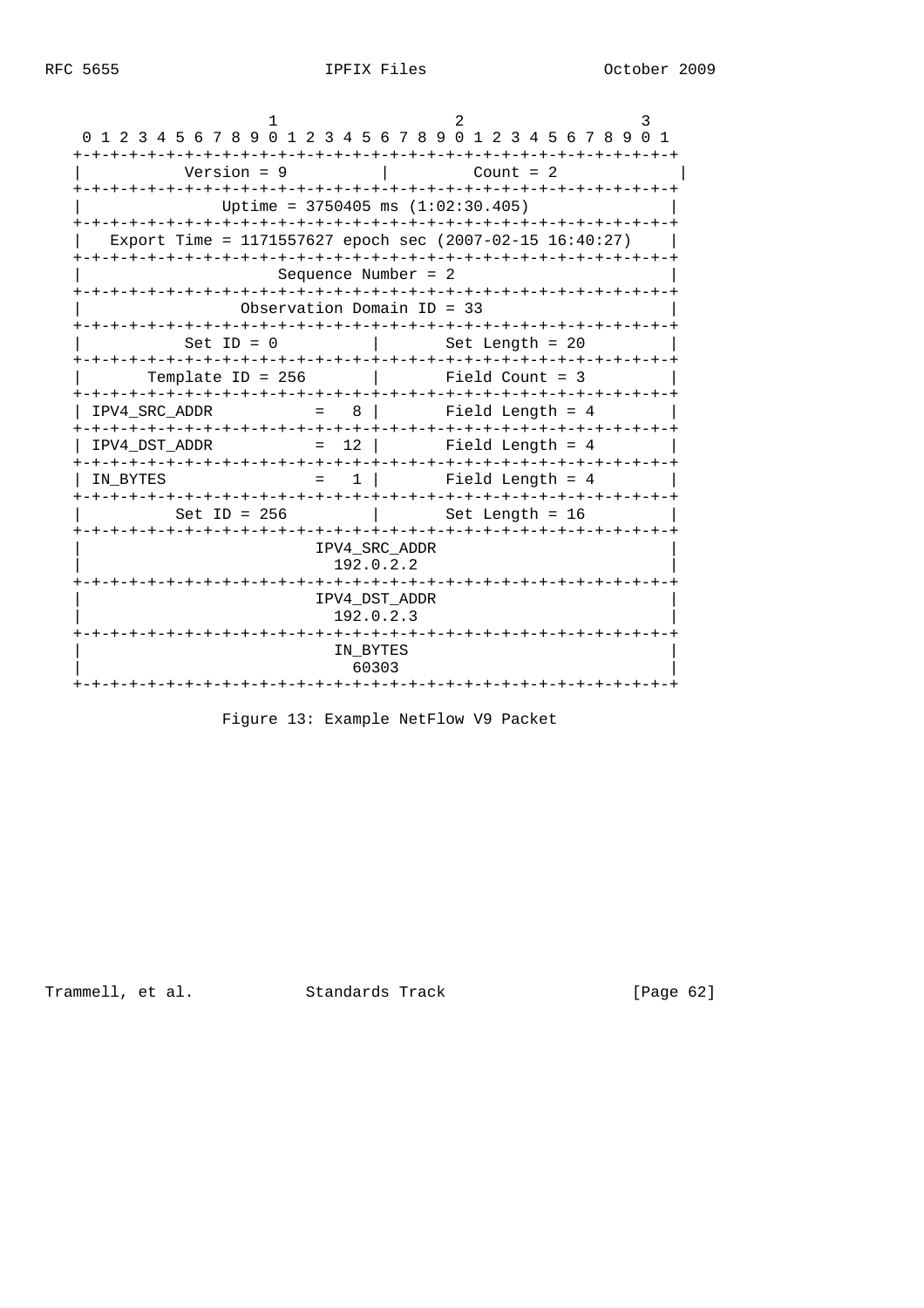|          | 0 1 2 3 4 5 6 7 8 9 0 1 2 3 4 5 6 7 8 9 0 1 2 3 4 5 6 7 8 9 0 1 |                                     |       |                    |  |
|----------|-----------------------------------------------------------------|-------------------------------------|-------|--------------------|--|
| * *      | Version = $10$                                                  |                                     | $***$ | Length = $52$      |  |
|          | Export Time = 1171557627 epoch sec $(2007-02-15 16:40:27)$      |                                     |       |                    |  |
| $* *$    |                                                                 | Sequence Number = $11$              |       |                    |  |
|          |                                                                 | Observation Domain $ID = 33$        |       |                    |  |
| $***$    | Set ID = $2$                                                    |                                     |       | Set Length = $20$  |  |
|          | Template ID = $256$                                             |                                     |       | $Field Count = 3$  |  |
| $\Omega$ | sourceIPv4Address                                               | $= 8$                               |       | Field Length = $4$ |  |
| ()       | $destinationIPv4Address = 12$                                   |                                     |       | Field Length $= 4$ |  |
| 0 I      | octetDeltaCount                                                 | $= 1$                               |       | Field Length $= 4$ |  |
|          | Set ID = $256$                                                  |                                     |       | Set Length = $16$  |  |
|          |                                                                 | sourceIPv4Address<br>192.0.2.2      |       |                    |  |
|          |                                                                 | destinationIPv4Address<br>192.0.2.3 |       |                    |  |
|          |                                                                 | octetDeltaCount<br>60303            |       |                    |  |
|          |                                                                 | -+-+-+-+-+-+                        |       |                    |  |

Figure 14: Corresponding Example IPFIX Message

Trammell, et al. Standards Track [Page 63]